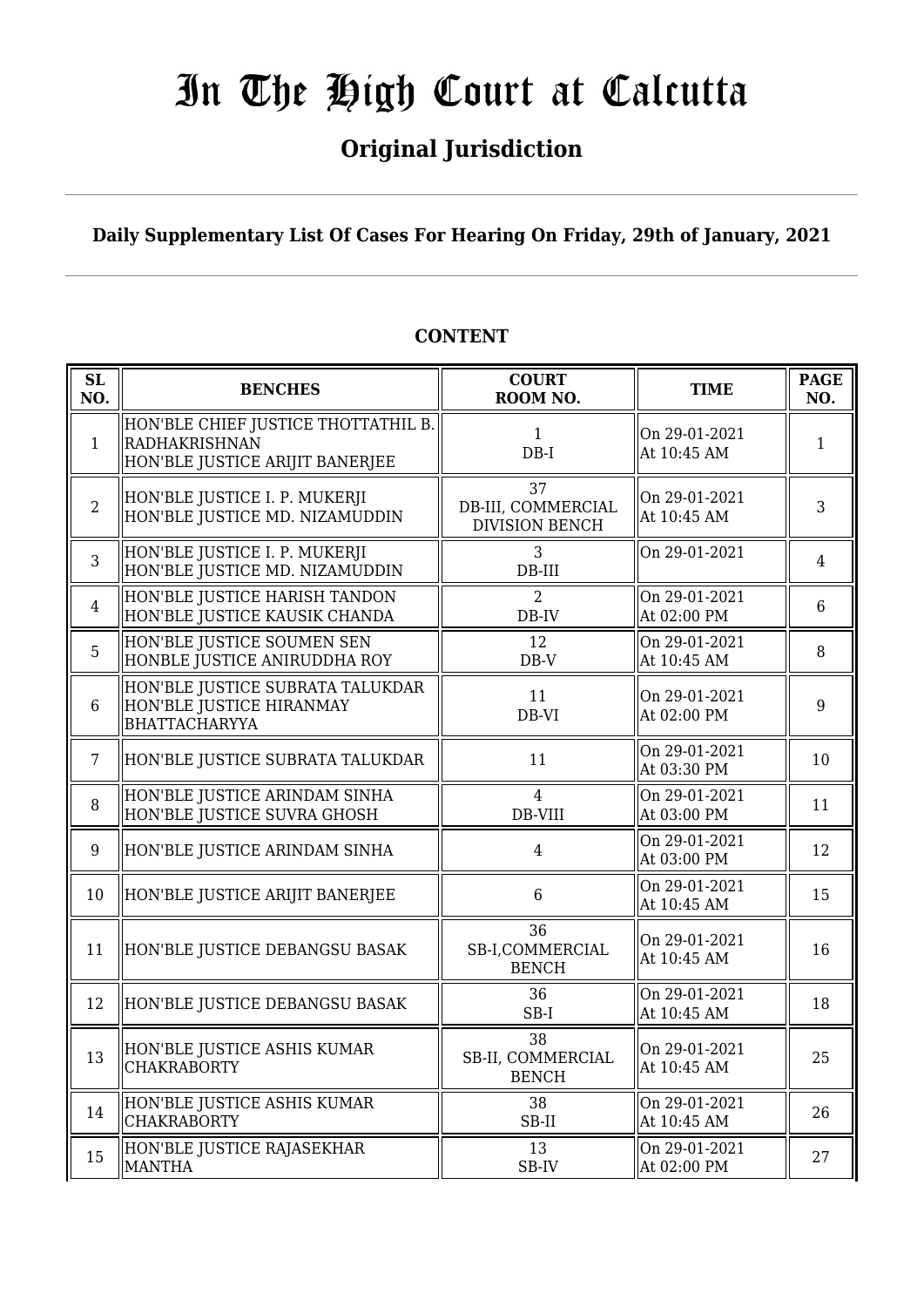| SL<br>NO. | <b>BENCHES</b>                                     | <b>COURT</b><br>ROOM NO. | <b>TIME</b>                  | <b>PAGE</b><br>NO. |
|-----------|----------------------------------------------------|--------------------------|------------------------------|--------------------|
| 16        | HON'BLE JUSTICE SABYASACHI<br><b>BHATTACHARYYA</b> | 8<br>SB-V                | On 29-01-2021<br>At 10:45 AM | 29                 |
| 17        | HON'BLE JUSTICE SHEKHAR B. SARAF                   | 26<br>SB-VII             | On 29-01-2021<br>At 02:00 PM | 30                 |
| 18        | HON'BLE JUSTICE RAJARSHI<br><b>BHARADWAJ</b>       | 15<br><b>SB-VIII</b>     | On 29-01-2021<br>At 10:45 AM | 32                 |
| 19        | HON'BLE JUSTICE RAVI KRISHAN KAPUR                 | 10<br>$SB-X$             | On 29-01-2021<br>At 10:45 AM | 33                 |
| 20        | HON'BLE JUSTICE ARINDAM<br>MUKHERJEE               | 23<br>SB-XI              | On 29-01-2021<br>At 02:00 PM | 34                 |
| 21        | HON'BLE JUSTICE BISWAJIT BASU                      | 18<br>SB-XII             | On 29-01-2021<br>At 10:45 AM | 35                 |
| 22        | HON'BLE JUSTICE AMRITA SINHA                       | 24<br><b>SB-XIII</b>     | On 29-01-2021<br>At 10:45 AM | 36                 |
| 23        | HON'BLE JUSTICE ABHIJIT<br><b>GANGOPADHYAY</b>     | 22<br><b>SB-XIV</b>      | On 29-01-2021<br>At 03:30 PM | 38                 |
|           |                                                    |                          |                              |                    |
|           |                                                    |                          |                              |                    |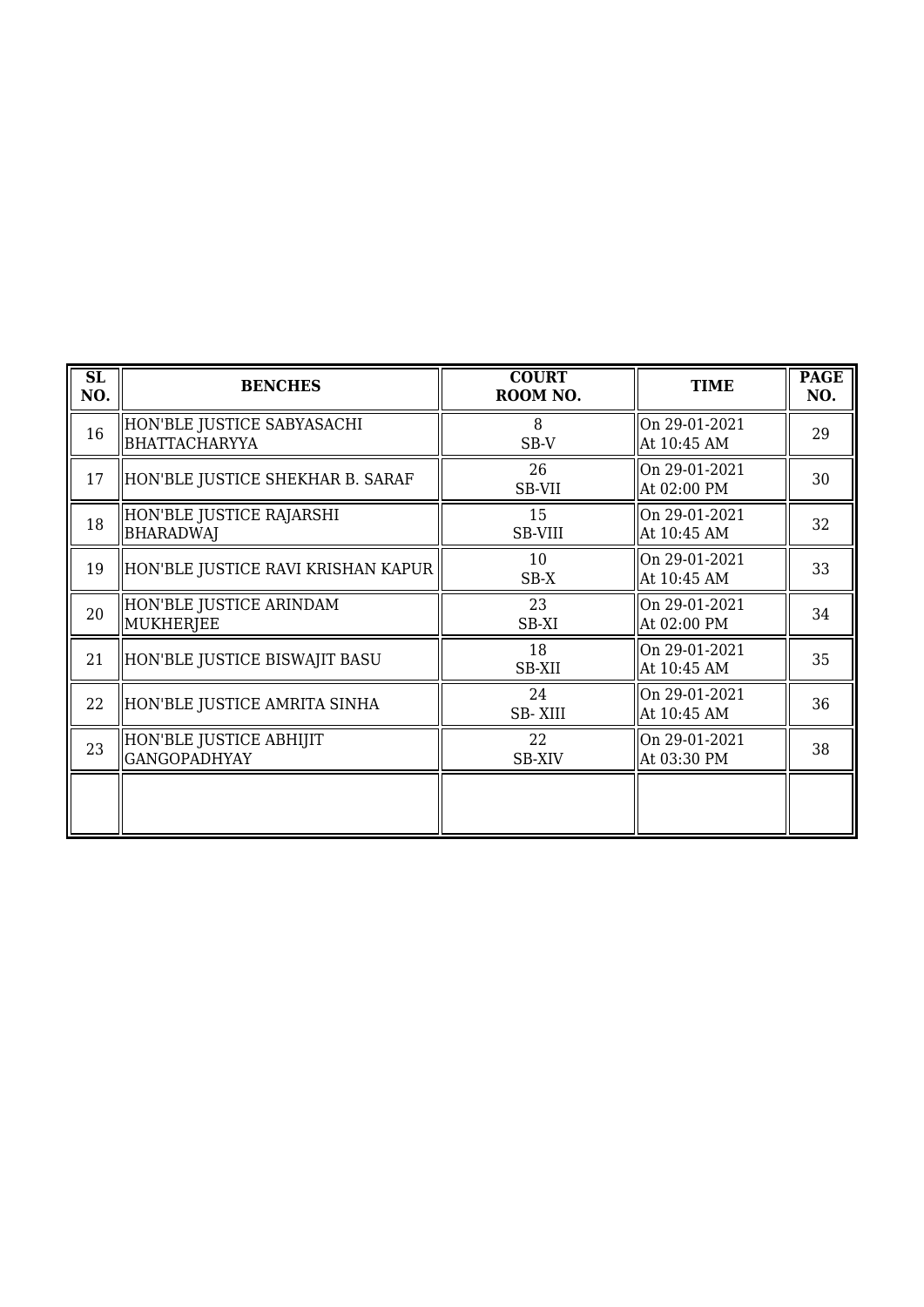

## **Original Side**

**DAILY CAUSELIST For Friday The 29th January 2021**

**COURT NO. 1**

## **DIVISION BENCH (DB-I)**

**AT 10:45 AM**

**HON'BLE CHIEF JUSTICE THOTTATHIL B. RADHAKRISHNAN HON'BLE JUSTICE ARIJIT BANERJEE (VIA VIDEO CONFERENCE)**

#### **ON AND FROM WEDNESDAY, THE 13TH JANUARY, 2021 - APPEALS FROM ORDERS RELATING TO RESIDUARY UNDER GROUP - IX INCLUDING APPLICATIONS CONNECTED THERETO;**

**PUBLIC INTEREST LITIGATION; CRIMINAL CONTEMPT MATTERS; APPEALS UNDER SECTION 19(1)(a) OF THE CONTEMPT OF COURT'S ACT; APPLICATIONS UNDER SECTION 27 OF THE ELECTRICITY REGULATORY COMMISSION ACT, 1998, INCLUDING APPLICATIONS CONNECTED THERETO;**

**HABEAS CORPUS;**

**ANY OTHER MATTER, IRRESPECTIVE OF CLASSIFICATION, AS DIRECTED BY THE HON'BLE CHIEF JUSTICE.**

**NOTE:MATTERS WILL BE TAKEN UP THROUGH PHYSICAL HEARING ONLY WHEN BOTH THE PARTIES ARE AGREED.**

> **NOTE:(1) ON THURSDAY, APPEALS FROM ORDERS RELATING TO RESIDUARY UNDER GROUP-IX INCLUDING APPLICATIONS CONNECTED THERETO, WILL BE TAKEN UP.**

**(2) ON FRIDAY, PUBLIC INTEREST LITIGATION MATTERS WILL BE TAKEN UP.**

**NOTE: NO MENTIONING IN COURT**

**NOT SITTING**

## **PUBLIC INTEREST LITIGATION**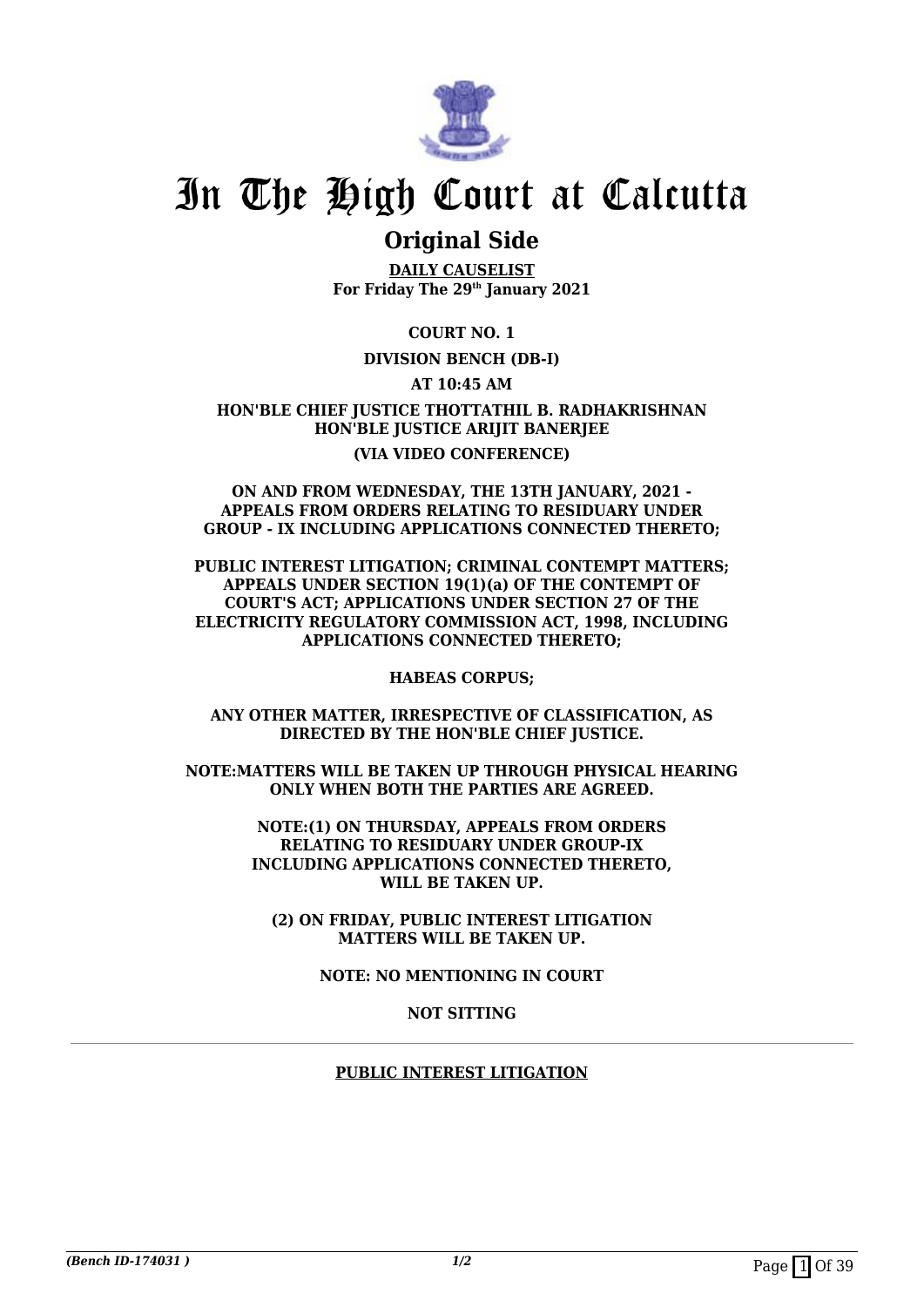| 1 | IA NO. GA/2/2020<br>(Old No:<br>GA/687/2020) | RUDRA JYOTI<br><b>BHATTACHARYA</b><br>Vs.<br>STATE OF WEST BENGAL                                                               | NIKHIL KUMAR ROY                          |
|---|----------------------------------------------|---------------------------------------------------------------------------------------------------------------------------------|-------------------------------------------|
|   | In WPO/384/2005                              |                                                                                                                                 |                                           |
| 2 | WPO/232/2019                                 | PEOPLE UNITED FOR<br>BETTER LIVING IN<br>CALCUTTA (PUBLIC) AND<br><b>ANR</b><br>VS.<br>KOLKATA MUNICIPAL<br>CORPORATION AND ORS | PRADEEP KAKKAR (IN<br>PERSON)             |
| 3 | WPO/479/2019                                 | SEWARAM PANDEY AND<br>ORS.<br>VS.<br>UNION OF INDIA AND ORS.                                                                    | MUKHERJEE PRASAD<br><b>AND ASSOCIATES</b> |
|   | IA NO: GA/1/2020(Old No:GA/292/2020)         |                                                                                                                                 |                                           |
| 4 | WPO(P)/1/2021                                | SANKAR GARG AND ORS<br>VS.<br>UNION OF INDIA AND ANR                                                                            | DIPAYAN KUNDU                             |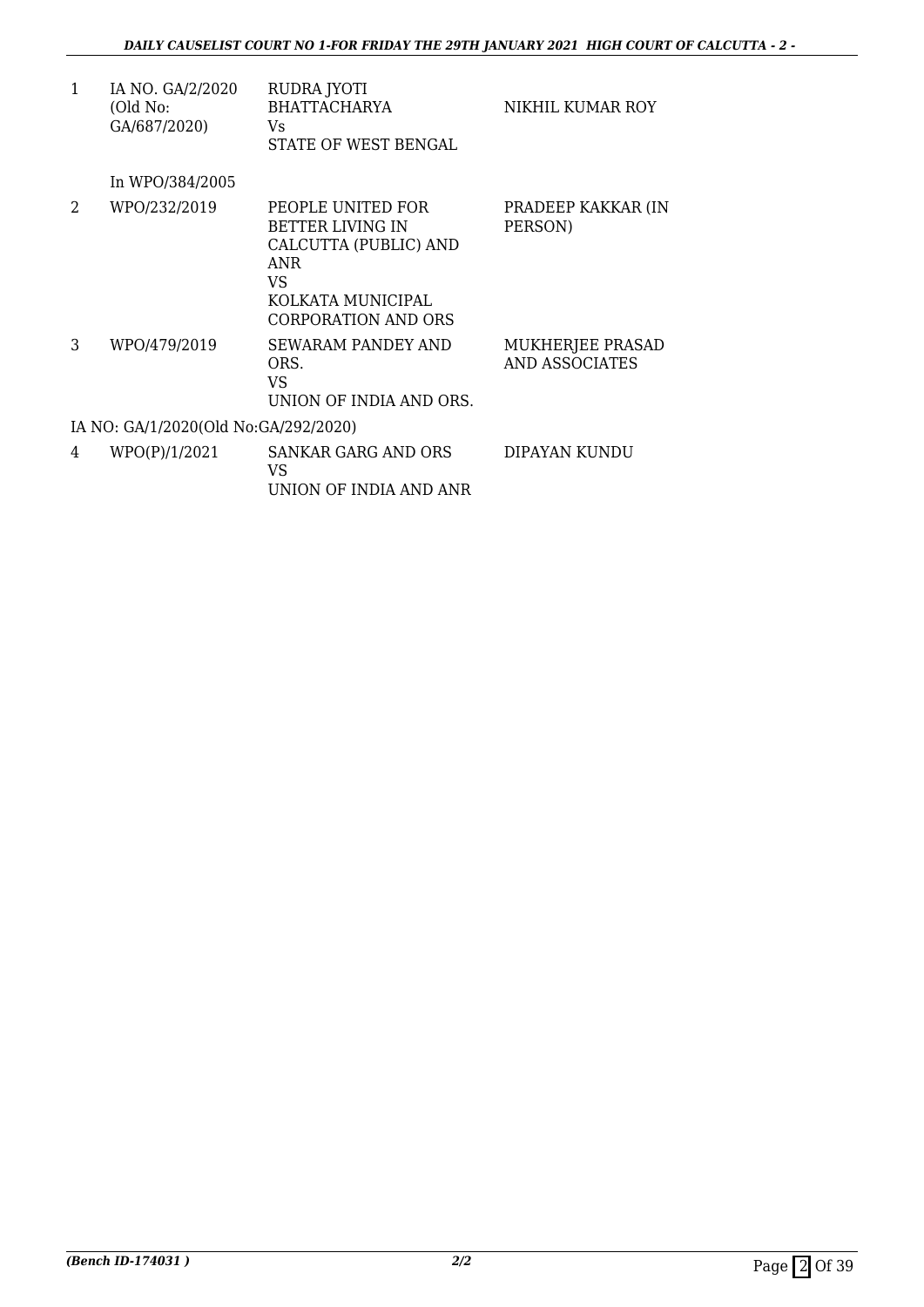

## **Original Side**

**DAILY CAUSELIST For Friday The 29th January 2021**

**COURT NO. 37**

**DIVISION BENCH (DB-III, COMMERCIAL DIVISION BENCH)**

**HON'BLE JUSTICE I. P. MUKERJI HON'BLE JUSTICE MD. NIZAMUDDIN (VIA VIDEO CONFERENCE)**

**NOTE:MATTERS WILL BE TAKEN UP THROUGH PHYSICAL HEARING ONLY WHEN BOTH THE PARTIES ARE AGREED.**

**ORIGINAL SIDE MATTERS WILL BE TAKEN UP FIRST.**

**----------------------------------------------------------------------------**

**NOTE: (1) THIS LIST WILL BE TAKEN UP EVERYDAY FROM 10:45 A.M. TILL RECESS OR UNTIL ITS EXHAUSTION WHICHEVER IS EARLIER.**

**(2) IF THERE IS NO COMMERCIAL COURT MATTERS IN THE LIST, MENTIONING OF COMMERCIAL COURT MATTERS WILL BE ENTERTAINED AT COURT NO. 3 ON THE REGULAR BASIS.**

**(3) COMMERCIAL COURT SHALL NOT SIT AT COURT NO. 37 IF THERE IS NO COMMERCIAL MATTER**

## **FOR JUDGEMENT**

1 APO/160/2020 WITH AS/5/2020 JINDAL ITF LIMITED AND ANR VS I - MARINE INFRATECH (INDIA) PVT LTD SUMITA SHAW

IA NO: GA/1/2020

**(JUDGEMENT WILL BE DELIVERED IN COURT NO. 3)**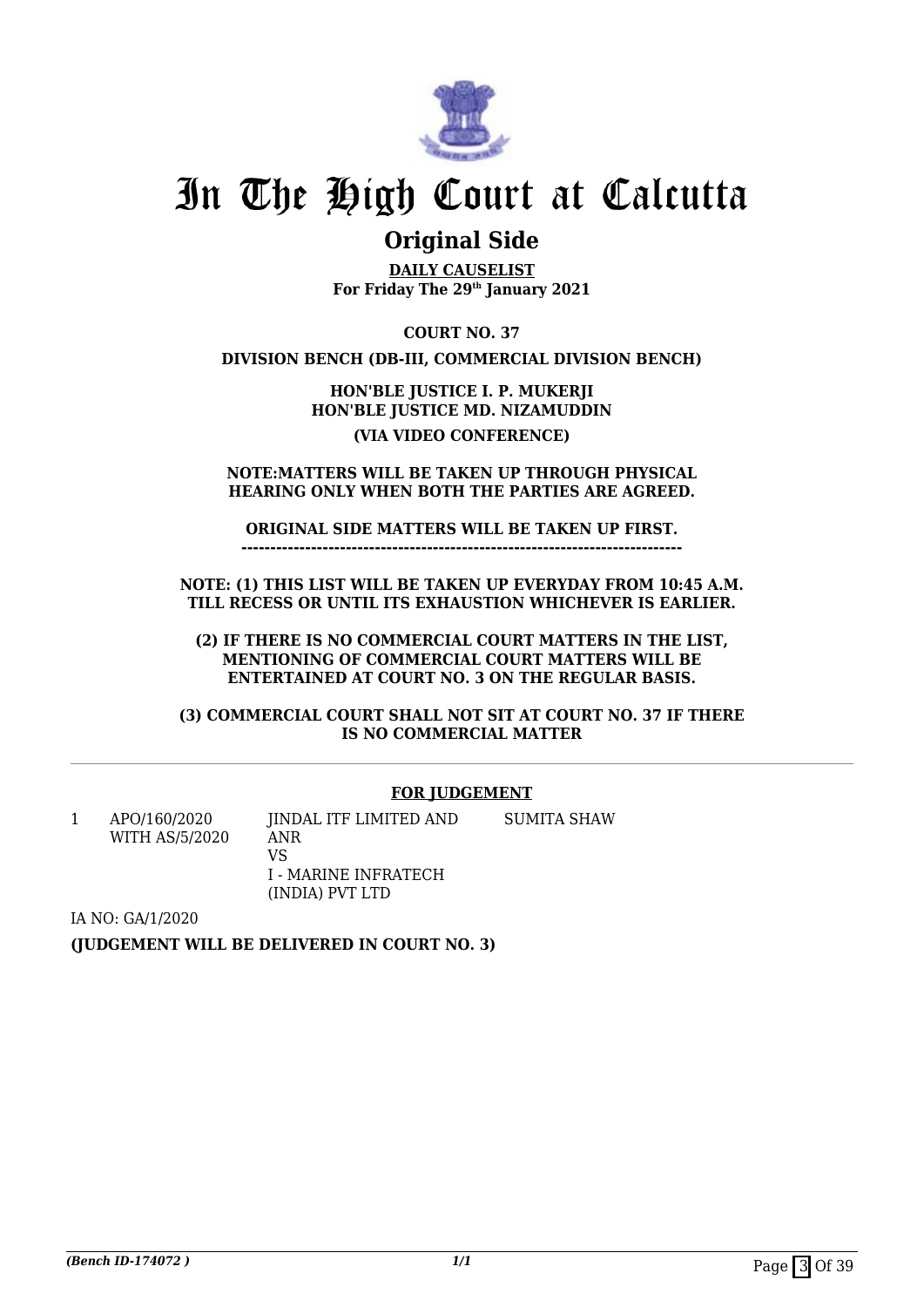

## **Original Side**

**DAILY CAUSELIST For Friday The 29th January 2021**

## **COURT NO. 3**

## **DIVISION BENCH (DB-III)**

### **HON'BLE JUSTICE I. P. MUKERJI HON'BLE JUSTICE MD. NIZAMUDDIN**

**AFTER COMMERCIAL COURT**

**------------------------------------------**

### **(VIA VIDEO CONFERENCE)**

**ON AND FROM FRIDAY, 15TH JANUARY, 2021 TO FRIDAY, 29TH JANUARY, 2021 - WILL TAKE, IN ADDITION TO THEIR OWN LIST AND DETERMINATION, THE LIST AND DETERMINATION OF HON'BLE JUSTICE RAJESH BINDAL AND HON'BLE JUSTICE ANIRUDDHA ROY.**

> **NOTE:MATTERS WILL BE TAKEN UP THROUGH PHYSICAL HEARING ONLY WHEN BOTH THE PARTIES ARE AGREED.**

**NOTE: (1)THIS LIST WILL BE TAKEN UP AT 2:00 P.M. OR AT 10:45 A.M. IF THERE IS NO COMMERCIAL COURT MATTERS OR ON EXHAUSTION OF THE COMMERCIAL COURT LIST WHICHEVER IS EARLIER**

**(2) IF THERE IS NO COMMERCIAL COURT MATTERS IN THE LIST, MENTIONING OF COMMERCIAL COURT MATTERS WILL BE ENTERTAINED AT COURT NO. 3 ON THE REGULAR BASIS.**

**(3) COMMERCIAL COURT SHALL NOT SIT AT COURT NO. 37 IF THERE IS NO COMMERCIAL MATTER.**

**(4) MENTIONING WILL BE ENTERTAINED ONLY ON MONDAY.** 

**(5) ORIGINAL SIDE MATTERS WILL BE TAKEN UP UPTO 12:30 P.M. OR UPON EXHAUSTION OF THE LIST WHICHEVER IS EARLIER.**

## **FOR JUDGMENT**

**------------------------** 

## **AS PER LIST OF THE COMMERCIAL DIVISION.**

**------------------------------------------------------------------**

## **TO BE MENTIONED**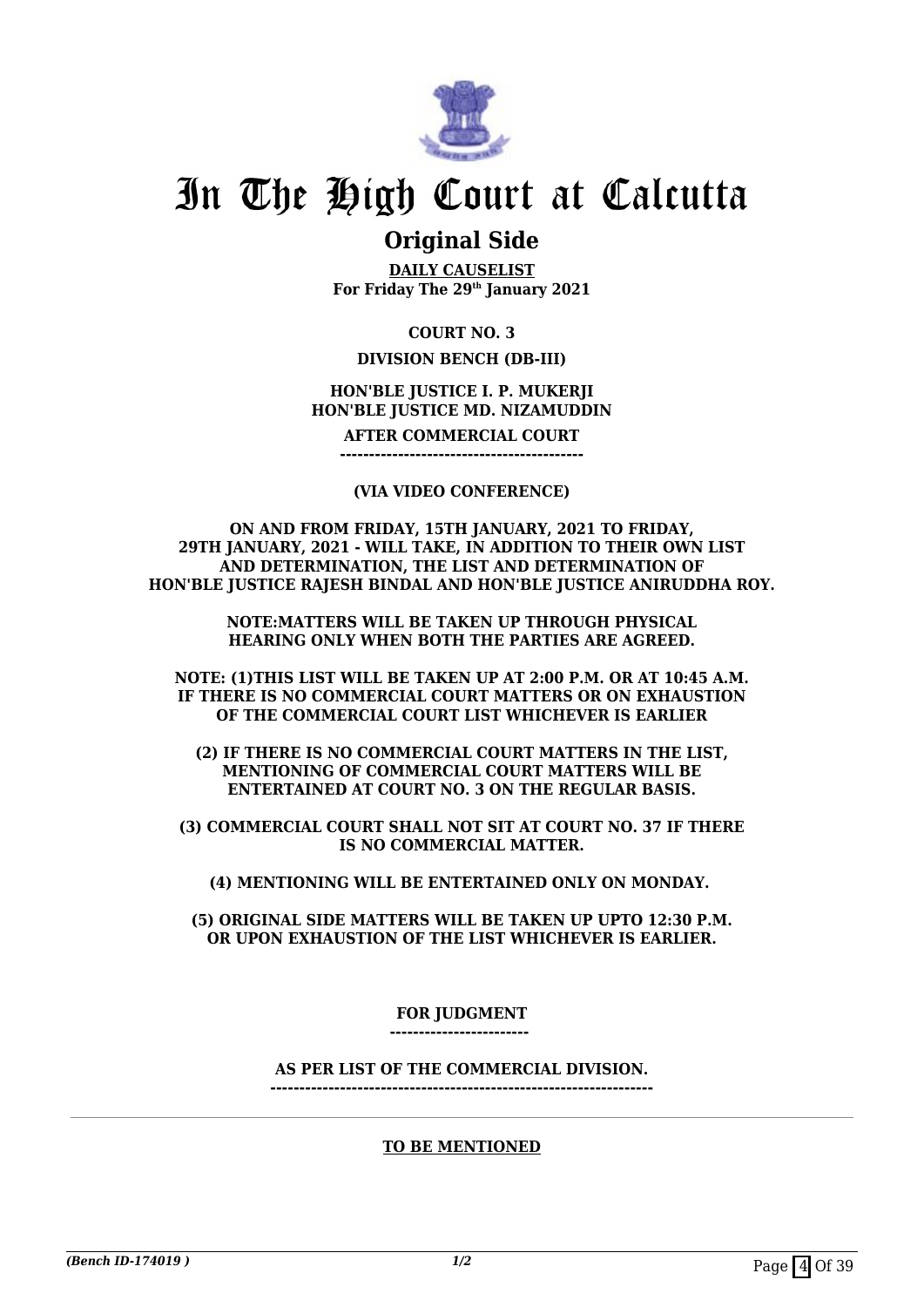| APO/436/2017    | IN THE GOODS OF :        | SUDARSHAN ROY |
|-----------------|--------------------------|---------------|
| WITH TS/11/2014 | SUDARSHAN KUMAR          |               |
|                 | KEJRIWAL (DEC.) -AND-    |               |
|                 | VS                       |               |
|                 | RAJ KUMARI KEJRIWAL -VS- |               |
|                 | AMITABH KEJRIWAL & ANR.  |               |
|                 |                          |               |

IA NO: GA/1/2017(Old No:GA/3108/2017), GA/2/2017(Old No:GA/3109/2017)

## **NEW APPLICATIONS**

| 2 | APO/14/2021<br>WITH CS/120/2020            | M/S PRETORIA PROPERTIES<br><b>LLP</b><br><b>VS</b><br>NAGENDRA KUMAR RATHI<br><b>AND ORS</b>                          | FOX AND MANDAL                           |
|---|--------------------------------------------|-----------------------------------------------------------------------------------------------------------------------|------------------------------------------|
|   | IA NO: GA/1/2021                           |                                                                                                                       |                                          |
| 3 | APO/130/2020<br>WITH CS/159/2010           | NAVIN CHANDRA OJHA<br><b>VS</b><br>CALCUTTA SAFE DEPOSIT<br><b>COMPANY LIMITED AND</b><br><b>ORS</b>                  | ANIRBAN GHOSH                            |
|   | IA NO: GA/1/2020                           |                                                                                                                       |                                          |
| 4 | APO/144/2020<br>WITH CS/135/2020           | ISHAT ENCLAVE PRIVATE<br><b>LIMITED</b><br><b>VS</b><br><b>MUKESH YADAV</b>                                           | <b>SUVAM SINHA</b>                       |
| 5 | RVWO/1/2021<br><b>WITH</b><br>CUSTA/4/2019 | <b>COMMISSIONER OF</b><br><b>CUSTOMS AIRPORT AND</b><br><b>ADMINISTRATION</b><br><b>VS</b><br>M/S. N L MULLICK AND CO | <b>BHASKAR PROSAD</b><br><b>BANERJEE</b> |
|   | IA NO: GA/1/2021, GA/2/2021                |                                                                                                                       |                                          |
| 6 | APOT/6/2021<br>WITH AP/74/2019             | MOHANLAL AGARWAL<br><b>VS</b><br>MANJAN DEVI PATNI AND<br><b>ORS</b>                                                  | SHARMA KAJARIA<br>AND CO                 |
|   | IA NO: GA/1/2021                           |                                                                                                                       |                                          |
| 7 | APO/8/2021<br>WITH AP/641/2016             | <b>SIKHA BASU</b><br><b>VS</b><br><b>BMA WEALTH CREATORS</b><br><b>LIMITED</b>                                        | <b>SAYAK</b><br><b>CHAKRABORTY</b>       |

IA NO: GA/1/2021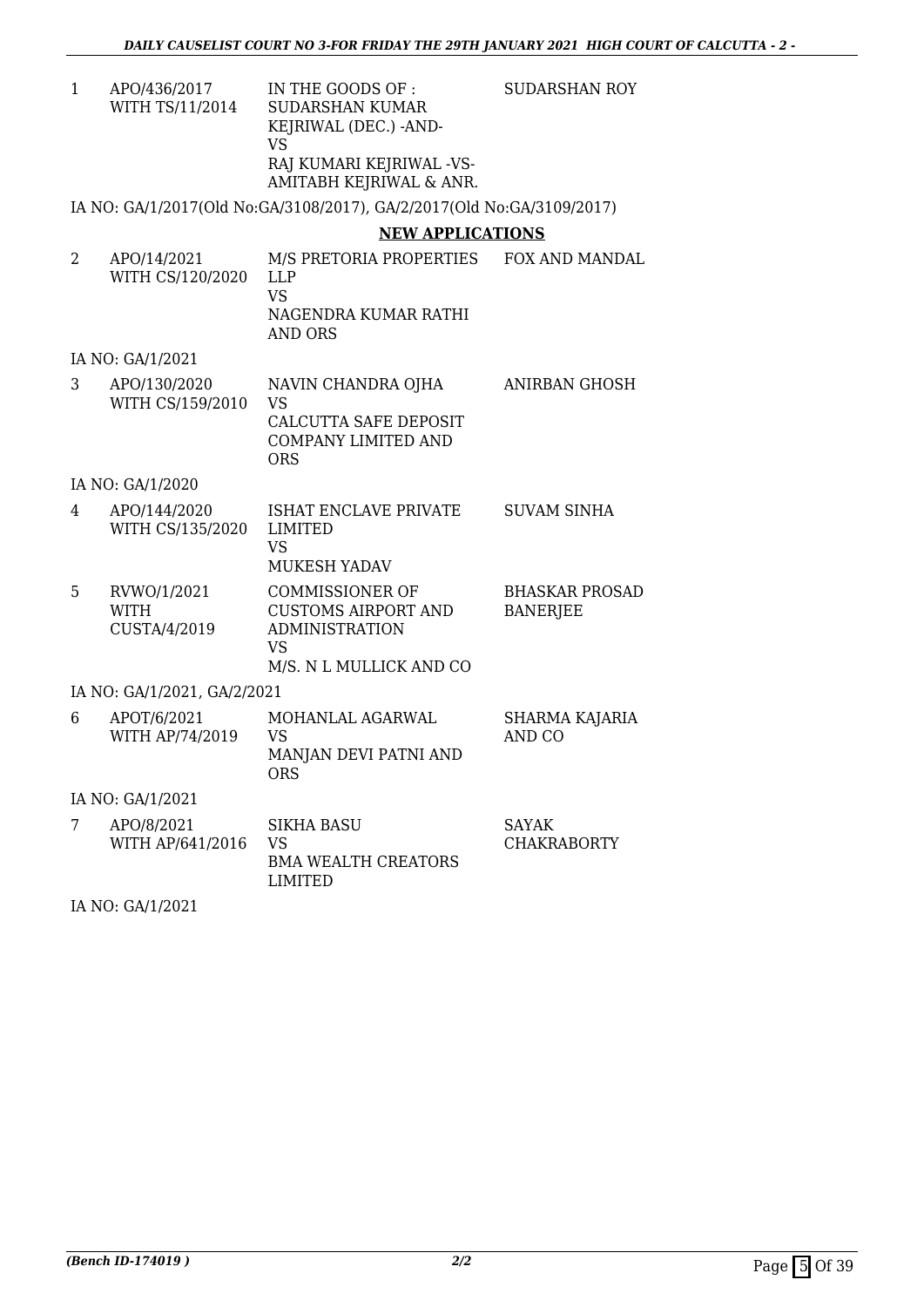

## **Original Side**

**DAILY CAUSELIST For Friday The 29th January 2021**

**COURT NO. 2**

### **DIVISION BENCH (DB-IV)**

**AT 2:00 PM**

**HON'BLE JUSTICE HARISH TANDON HON'BLE JUSTICE KAUSIK CHANDA (VIA VIDEO CONFERENCE)**

#### **NOTE:MATTERS WILL BE TAKEN UP THROUGH PHYSICAL HEARING ONLY WHEN BOTH THE PARTIES ARE AGREED.**

#### **NOTE: ORIGINAL SIDE MATTERS SHALL BE TAKEN UP ON FRIDAY AT 2:00 P.M**

### **FOR ORDERS**

1 APO/412/2014 WITH WPO/699/2013 [FOR VS FINAL ORDER] WEST BENGAL HOUSING BOARD & ORS,. SIPRA DAS SANJAY SAHA

#### **NEW APPLICATIONS**

2 APO/30/2020 WITH WPO/530/2019 GENERAL MANAGER, METRO RAILWAY AND ORS. VS KAMALA SHANKAR TIWARI AND ORS. NRIPENDRA RANJAN **MUKHERIEE** 

IA NO: GA/1/2020(Old No:GA/493/2020)

## **APPEALS FROM DECREE**

3 APD/281/2016 [S.A.] WITH CS/489/2000 UNION OF INDIA VS HINDUSTAN CONSULTANCY & SERVICES LTD. & ANR SHYAMAL CHAKRABORTY

IA NO: GA/2/2017(Old No:GA/62/2017)

4 APD/570/2017  $[S.A.]$ AJAY JAISWAL VS ESKAY BROTHERS STEELS LTD G S GUPTA

IA NO: GA/1/2017(Old No:GA/3897/2017)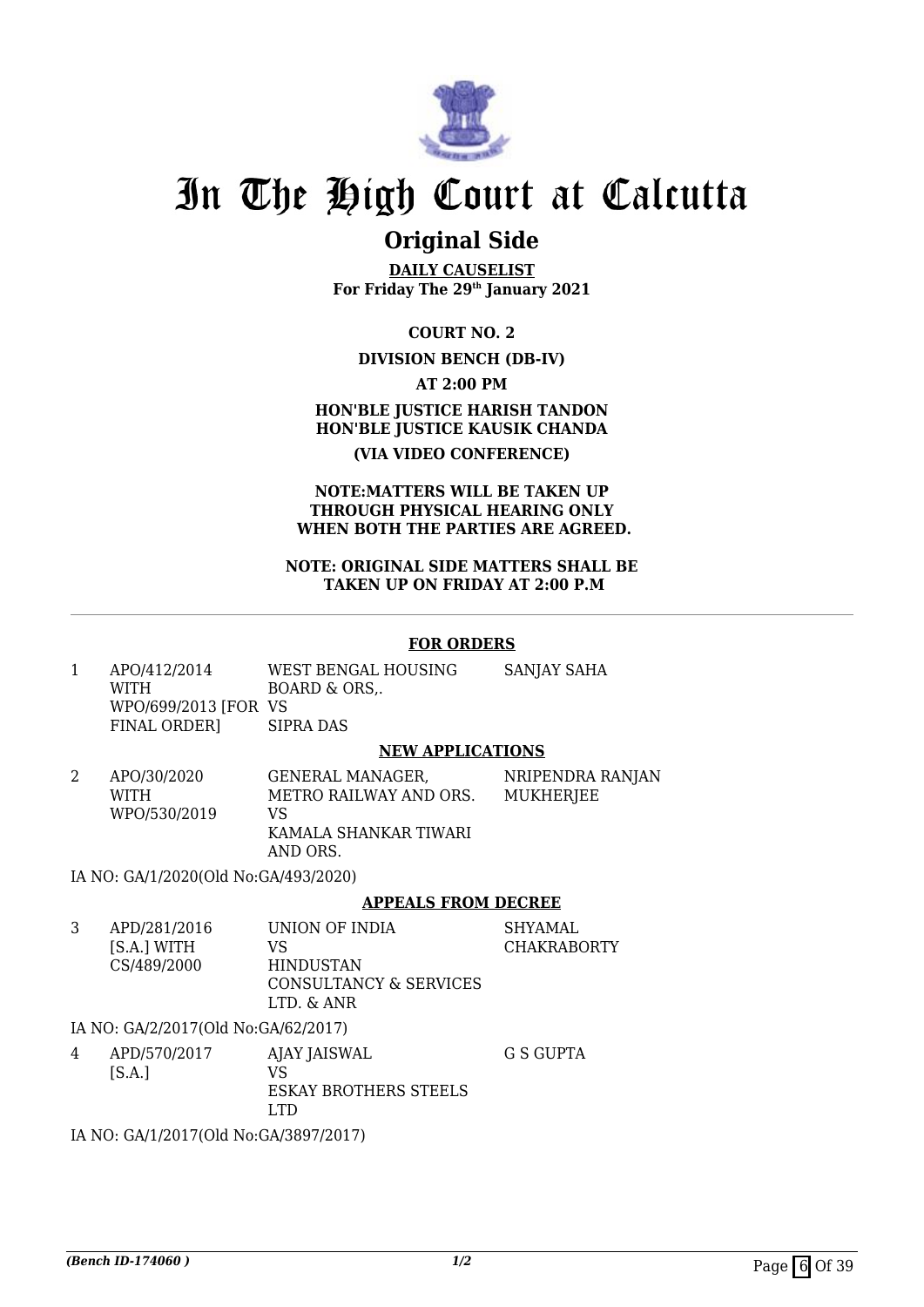5 APD/571/2017 [S.A.] AJAY JAISWAL VS PANKAJ KUMAR GOEL G.S. GUPTA

IA NO: GA/1/2017(Old No:GA/3899/2017)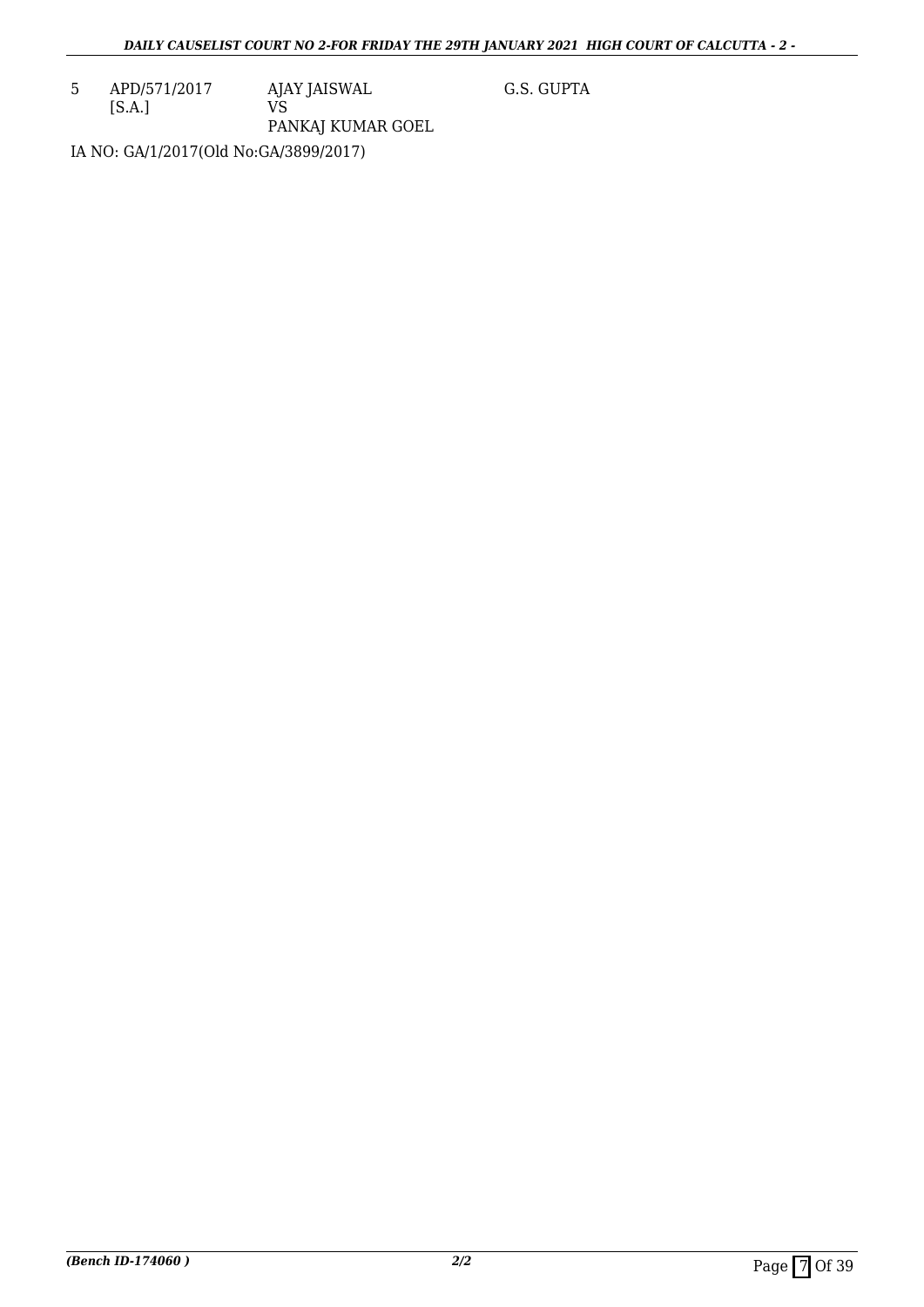

## **Original Side**

**DAILY CAUSELIST For Friday The 29th January 2021**

**COURT NO. 12**

#### **DIVISION BENCH (DB-V)**

**AT 10:45 AM HON'BLE JUSTICE SOUMEN SEN HONBLE JUSTICE ANIRUDDHA ROY**

### **(VIA VIDEO CONFERENCE)**

#### **NOTE:MATTERS WILL BE TAKEN UP THROUGH PHYSICAL HEARING ONLY WHEN BOTH THE PARTIES ARE AGREED.**

**NOTE: ORIGINAL SIDE MATTERS SHALL BE TAKEN UP ON TUESDAY AT THE FIRST SITTING OF THE COURT.**

**NOTE: MENTIONING WILL BE ALLOWED STRICTLY UPON NOTICE TO THE OTHER SIDE.**

**ON AND FROM MONDAY, 18 TH JANUARY, 2021 TO FRIDAY, 29TH JANUARY, 2021 WILL SIT TOGETHER AND TAKE THE LIST AND DETERMINATION OF HON'BLE JUSTICE SOUMEN SEN AND HON'BLE JUSTICE SAUGATA BHATTACHARYYA**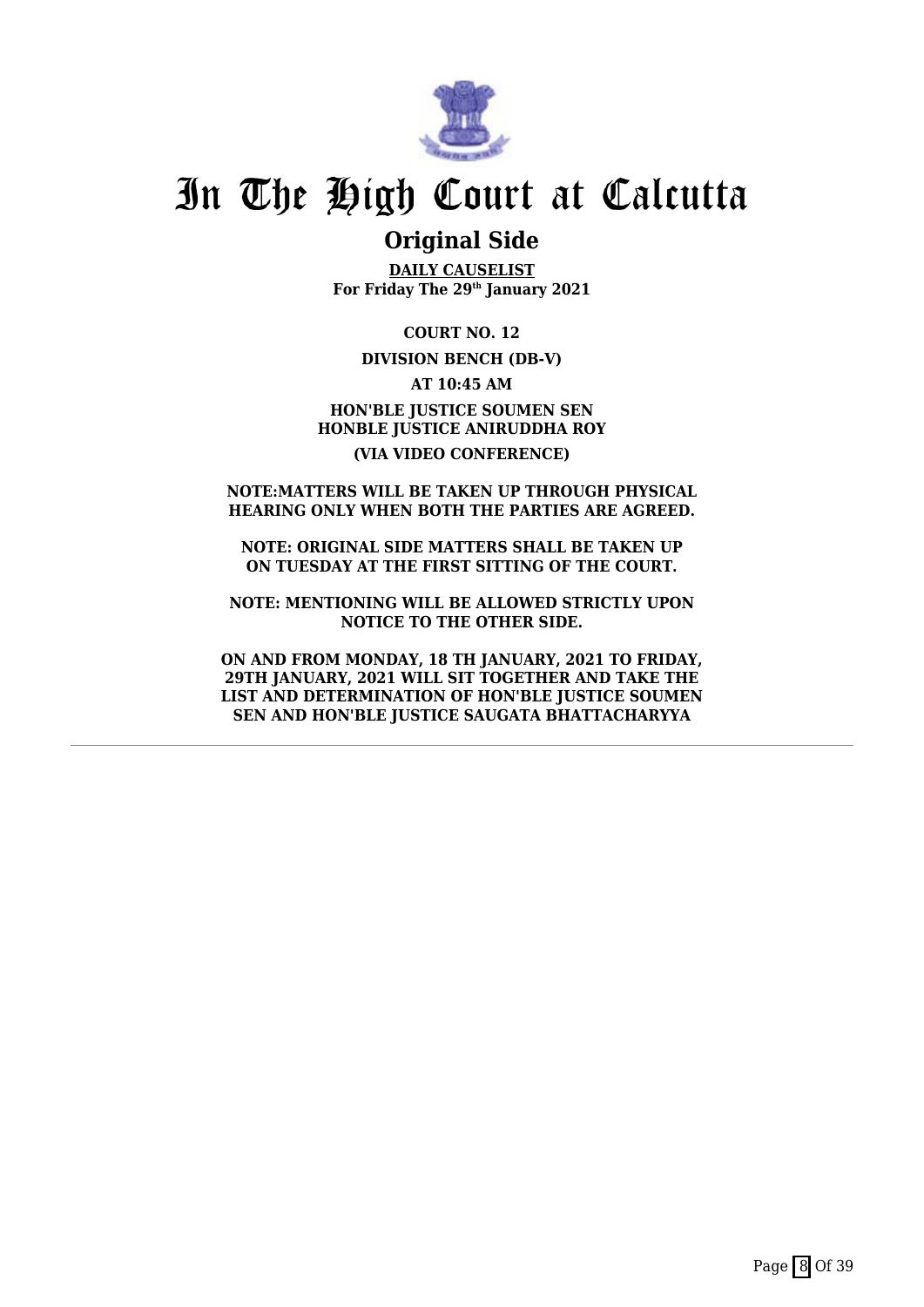

## **Original Side**

**DAILY CAUSELIST For Friday The 29th January 2021**

**COURT NO. 11**

**DIVISION BENCH (DB-VI)**

**AT 2:00 PM**

**HON'BLE JUSTICE SUBRATA TALUKDAR HON'BLE JUSTICE HIRANMAY BHATTACHARYYA (VIA VIDEO CONFERENCE)**

**NOTE:MATTERS WILL BE TAKEN UP THROUGH PHYSICAL HEARING ONLY WHEN BOTH THE PARTIES ARE AGREED.**

**ON TUESDAY AND THURSDAY ORIGINAL SIDE MATTERS WILL BE TAKEN UP AFTER RECESS.**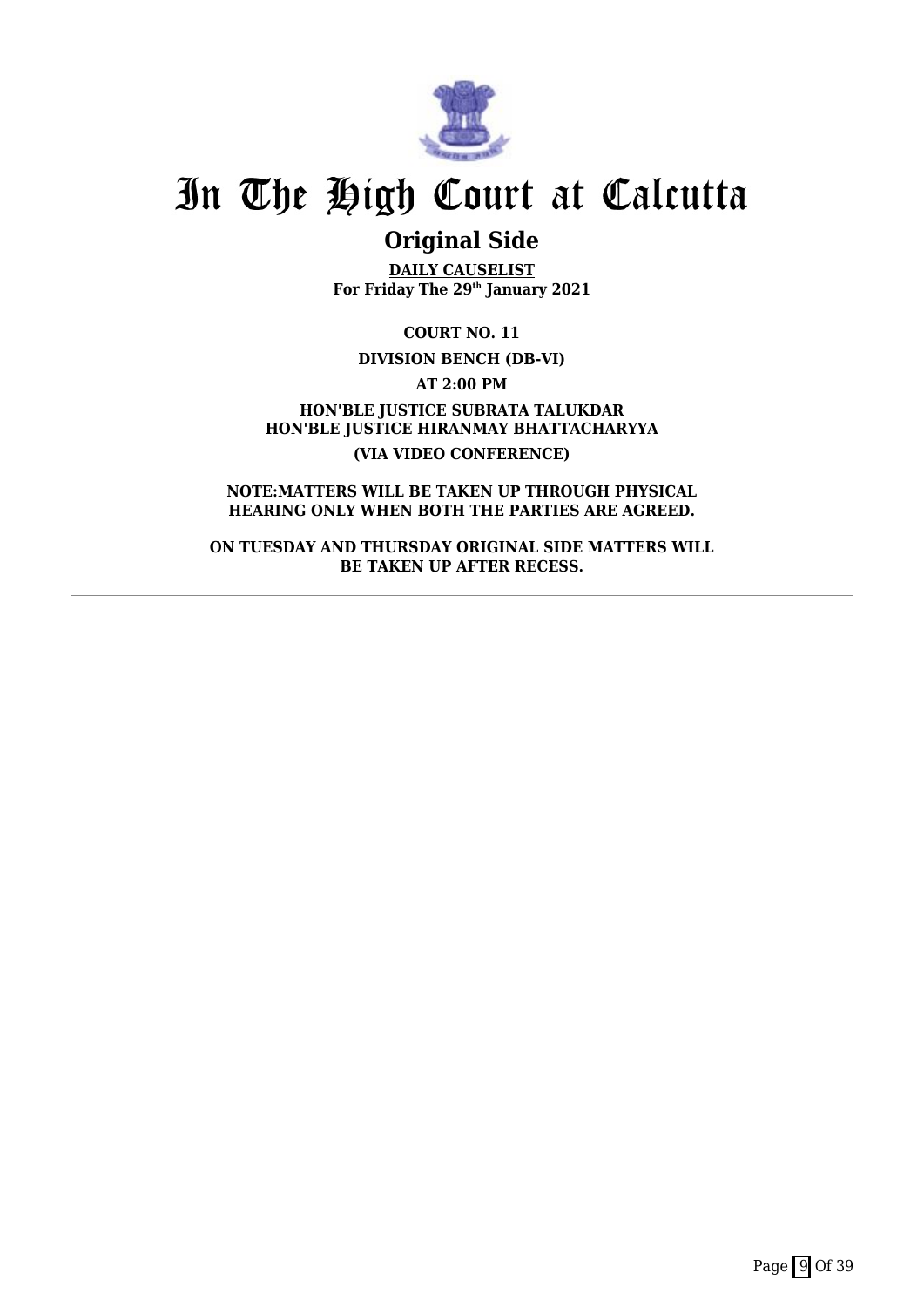

## **Original Side**

**DAILY CAUSELIST For Friday The 29th January 2021**

**COURT NO. 11 SINGLE BENCH () AT 3:30 PM HON'BLE JUSTICE SUBRATA TALUKDAR (VIA VIDEO CONFERENCE)**

## **NOTE:MATTERS WILL BE TAKEN UP THROUGH PHYSICAL HEARING ONLY WHEN BOTH THE PARTIES ARE AGREED.**

**ON FRIDAY, 29TH JANUARY, 2021 AT 3:30 P.M. -WILL SIT SINGLY TO TAKE UP ONE PART-HEARD MATTER.**

## **CONTEMPT MATTERS**

MAINAK GANGULY

1 CC/67/2019 RAGHUNATH KARFA

VS UMESH KUMAR ROY AND ORS.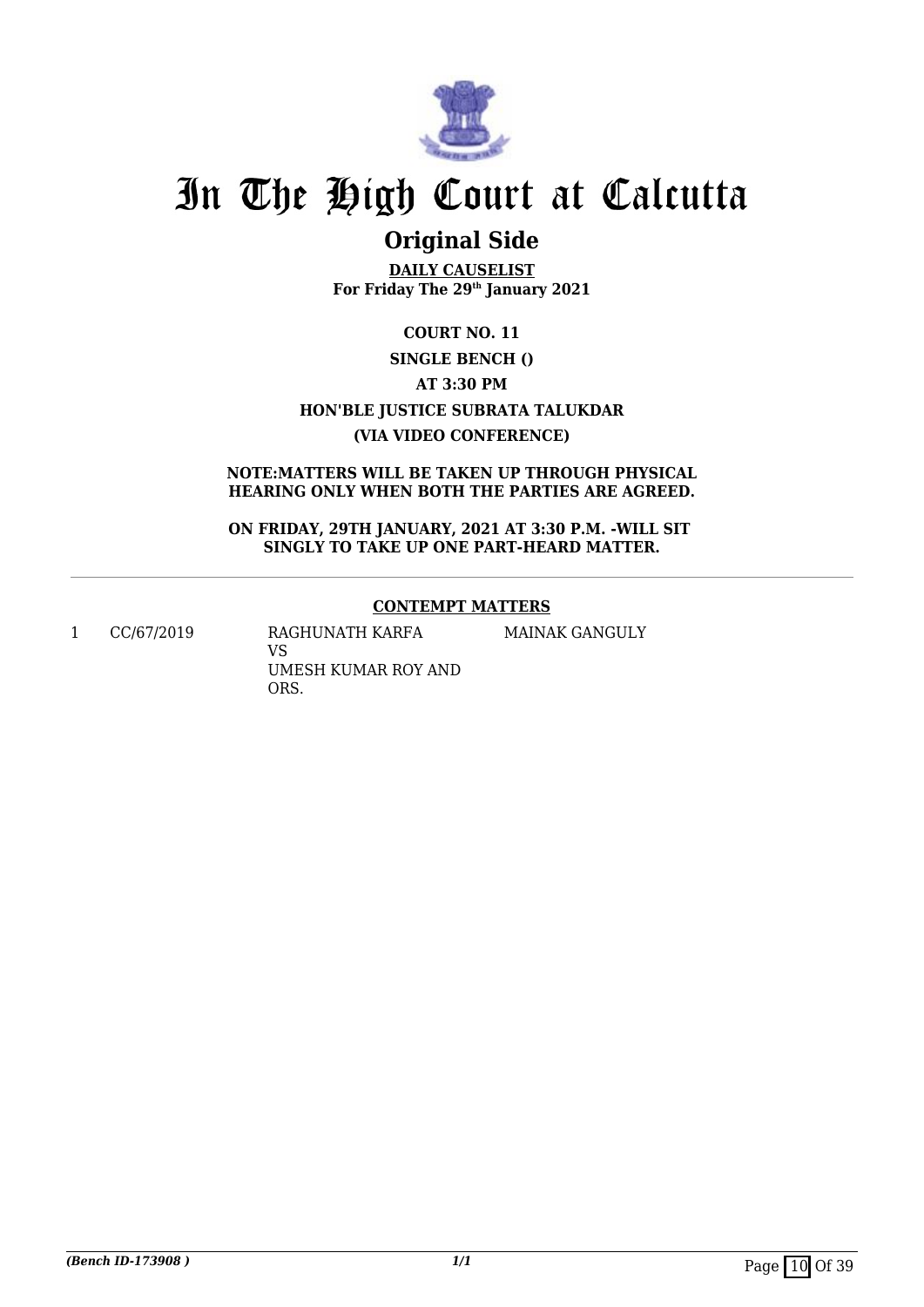

## **Original Side**

**DAILY CAUSELIST For Friday The 29th January 2021**

**COURT NO. 4 DIVISION BENCH (DB-VIII) AT 3:00 PM HON'BLE JUSTICE ARINDAM SINHA HON'BLE JUSTICE SUVRA GHOSH (VIA VIDEO CONFERENCE)**

**NOTE:MATTERS WILL BE TAKEN UP THROUGH PHYSICAL HEARING ONLY WHEN BOTH THE PARTIES ARE AGREED.**

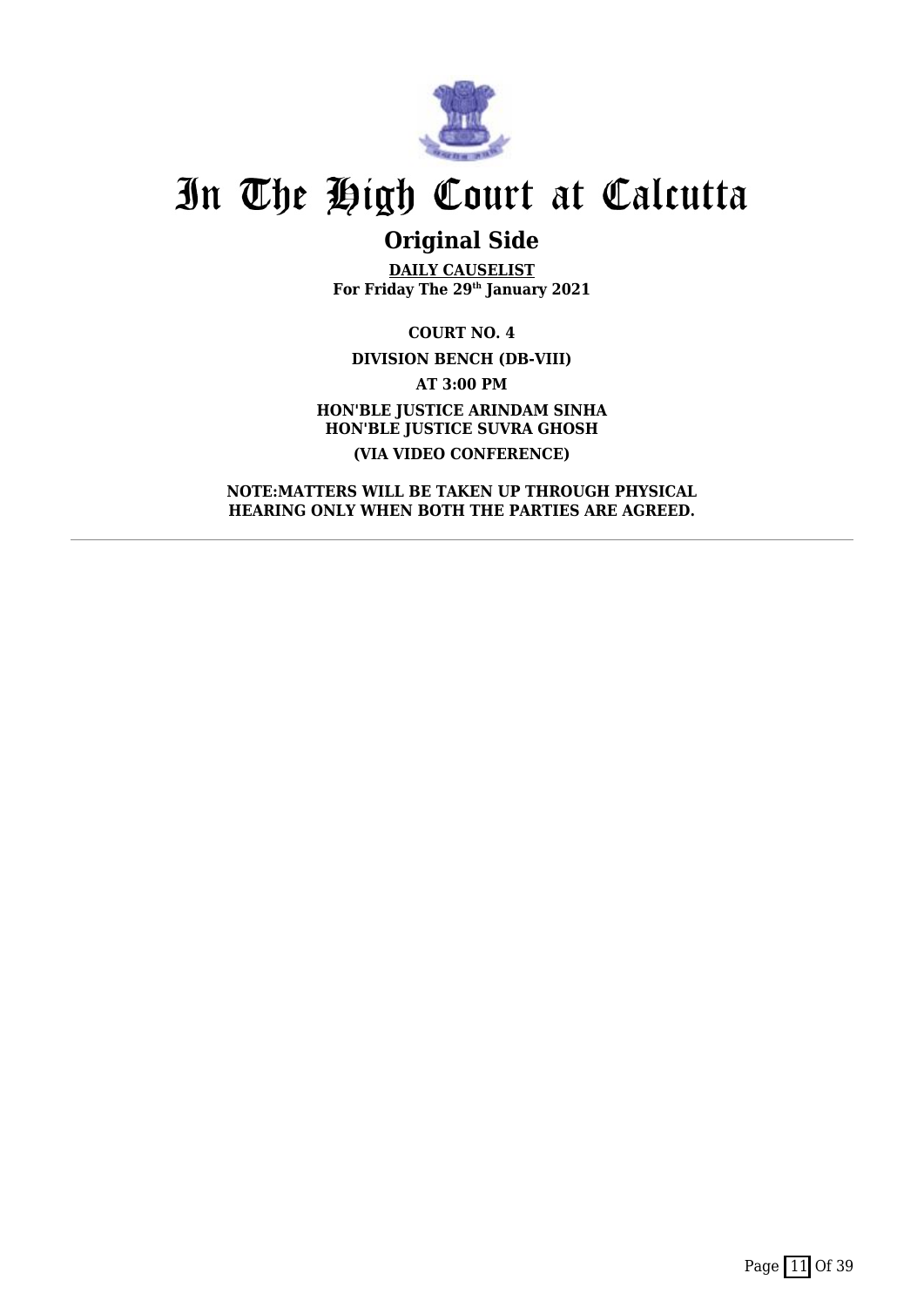

## **Original Side**

**DAILY CAUSELIST For Friday The 29th January 2021**

### **COURT NO. 4**

## **SINGLE BENCH ()**

## **AT 3:00 PM**

## **HON'BLE JUSTICE ARINDAM SINHA**

### **(VIA VIDEO CONFERENCE)**

#### **NOTE:MATTERS WILL BE TAKEN UP THROUGH PHYSICAL HEARING ONLY WHEN BOTH THE PARTIES ARE AGREED.**

#### **ON EVERY WEDNESDAY, THURSDAY AND FRIDAY AT 3:00 P.M.- WILL SIT SINGLY AND TAKE SOME PART-HEARD, CONTEMPT, ASSIGNED, REVIEW, MODIFICATION/CLARIFICATION MATTERS.**

### **AT 3:00 P.M. (AFTER APPELLATE SIDE, IF TIME PERMITS.)**

#### **RECALLING APPLICATION**

| IA NO. CA/15/2019<br>(Old No:<br>CA/241/2019) | SOMANI FERRO ALLOYS<br>LTD. (IN LION.) O/L<br>Vs | A.GHOSH |
|-----------------------------------------------|--------------------------------------------------|---------|
|                                               | MR. N. K. SAMATA                                 |         |

In CP/558/2000

#### **SPECIALLY ASSIGNED MATTERS**

| 2 | IA NO. GA/16/2017<br>(Old No:<br>GA/4004/2017)<br>[S.A.]<br>In CS/1337/1965 | MR. SHYAMAL KUMAR<br><b>MUKHERJEE</b><br>Vs.<br>RUP KUMAR BARIK & ORS.         | P.C. BOSE<br><b>B.MULLICK</b> | C.K.DUTTA, P.C.<br><b>BOSE</b> |
|---|-----------------------------------------------------------------------------|--------------------------------------------------------------------------------|-------------------------------|--------------------------------|
| 3 | IA NO. GA/17/2018<br>(Old No:<br>GA/1625/2018)<br>[S.A.]<br>In CS/1337/1965 | MR. SHYAMAL KUMAR<br><b>MUKHERJEE</b><br>Vs.<br>RUP KUMAR BARIK & ORS.         | P.C. BOSE<br><b>B.MULLICK</b> | C.K.DUTTA, P.C.<br><b>BOSE</b> |
| 4 | CS/830/1987<br>[S.A.]                                                       | <b>ENERTECH ENGINEERS</b><br>(INDIA) PVT.LTD.<br>VS<br>TECALEMIT INDIA LIMITED | M.K.ROY<br>CHOWDHURI & CO     |                                |

IA NO: GA/1/2003(Old No:GA/4302/2003)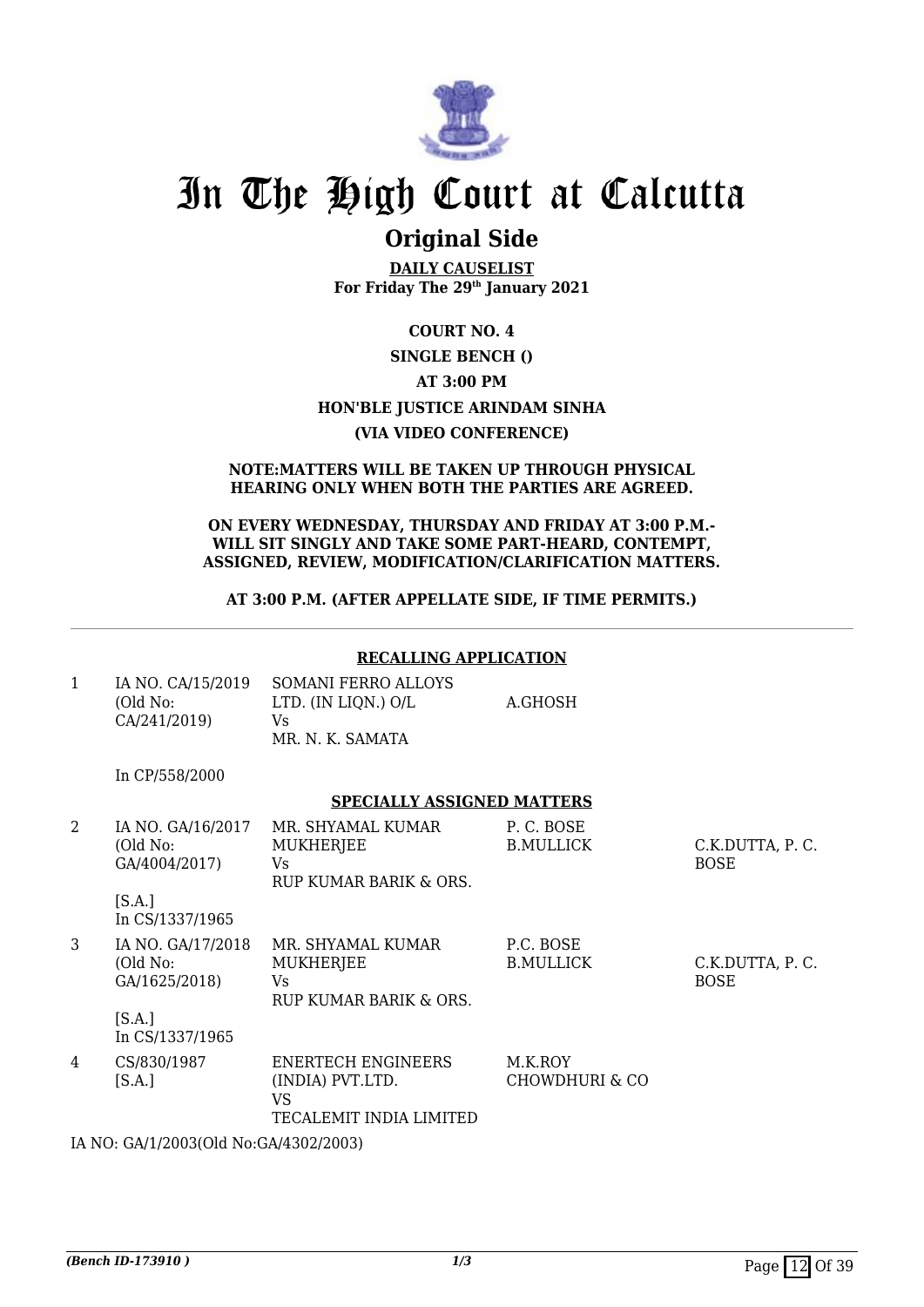| 5              | WPO/22/2005<br>[S.A.]                                  | BUDGE BUDGE CO. LTD. &<br>ANR.<br><b>VS</b><br>ASST.COM. COMMERCIAL<br>TAXES, CORP.DIV.                                                                                                               | S. KAKRANIA & CO.                         |                                    |
|----------------|--------------------------------------------------------|-------------------------------------------------------------------------------------------------------------------------------------------------------------------------------------------------------|-------------------------------------------|------------------------------------|
| 6              | IA NO. GA/5/2016<br>(Old No:<br>GA/336/2016)<br>[S.A.] | SHYAMA SHARAN<br><b>BHALOTIA &amp; ORS.</b><br><b>Vs</b><br><b>ESSEM ENERPRISES</b><br>PRIVATE LTD.                                                                                                   | ANURAG BAGARIA<br>ANURAG BAGARIA          |                                    |
|                | In CS/140/2009                                         |                                                                                                                                                                                                       |                                           |                                    |
| $\overline{7}$ | IA NO. GA/4/2016<br>(Old No:<br>GA/332/2016)<br>[S.A.] | SHYAMA SHARAN<br><b>BHALOTIA &amp; ORS.</b><br>Vs<br>FORTUNE ENTERPRISES<br>PRIVATE LTD.                                                                                                              | ANURAG BAGARIA<br>ANURAG BAGARIA          |                                    |
| 8              | In CS/141/2009                                         |                                                                                                                                                                                                       |                                           |                                    |
|                | CS/72/2015<br>[S.A.]                                   | EAST WIND HOLIDAY<br>TOURS PVT. LTD.<br>VS                                                                                                                                                            | KAUNISH<br><b>CHAKRABORTI</b>             |                                    |
|                |                                                        | AIR INDIA LIMITED                                                                                                                                                                                     |                                           |                                    |
|                |                                                        | IA NO: GA/3/2018(Old No:GA/2732/2018), GA/4/2018(Old No:GA/2853/2018)                                                                                                                                 |                                           |                                    |
| 9              | EC/144/2016<br>[S.A.]                                  | HULASH CHAND JAIN &<br>ORS.<br><b>VS</b><br><b>SURESH KUMAR JAIN &amp;</b><br>ORS.                                                                                                                    | <b>SANDERSONS &amp;</b><br><b>MORGANS</b> | NILANJAN PAL<br><b>CHOUDHURY</b>   |
|                | wt10 EC/873/2015                                       | <b>SURESH KUMAR JAIN &amp;</b><br><b>ORS</b><br><b>VS</b><br>MADANLAL JAIN & ORS                                                                                                                      | NILANJAN PAL<br><b>CHOUDHURY</b>          |                                    |
|                | GA/8/2020(Old No:GA/1091/2020)                         | IA NO: GA/1/2018(Old No:GA/598/2018), GA/2/2019(Old No:GA/965/2019), GA/3/2019(Old No:GA/1571/2019),<br>GA/5/2020(Old No:GA/880/2020), GA/6/2020(Old No:GA/881/2020), GA/7/2020(Old No:GA/1090/2020), |                                           |                                    |
| 11             | WPO/1011/2016<br>[S.A.]                                | <b>BARIK BISWAS</b><br>VS<br>UNION OF INDIA & ORS.                                                                                                                                                    | <b>MANOJ MALHOTRA</b>                     |                                    |
| 12             | WPO/1017/2016<br>[S.A.]                                | MOKSED MONDAL<br><b>VS</b><br>UNION OF INDIA & ORS                                                                                                                                                    | PRIYANKA BHUTORIA                         |                                    |
| 13             | AP/1111/2016<br>[S.A.]                                 | DAMODAR VALLEY<br>CORPORATION<br><b>VS</b><br>M/S STP LTD                                                                                                                                             | <b>SUBIR PAL</b>                          | <b>SUBHRANSU</b><br><b>GANGULY</b> |
| 14             | WPO/486/2017<br>[S.A.]                                 | MD. HUSSAIN<br><b>VS</b><br>UNION OF INDIA & ANR                                                                                                                                                      | <b>RAVI KUMAR DUBEY</b>                   |                                    |
| 15             | WPO/223/2018<br>[S.A.]                                 | SHRI KAILASH KUMAR<br>TIBREWAL<br><b>VS</b><br>UNION OF INDIA & ANR.                                                                                                                                  | L.P. MANOT & CO.                          |                                    |
|                |                                                        |                                                                                                                                                                                                       |                                           |                                    |

IA NO: GA/1/2019(Old No:GA/800/2019)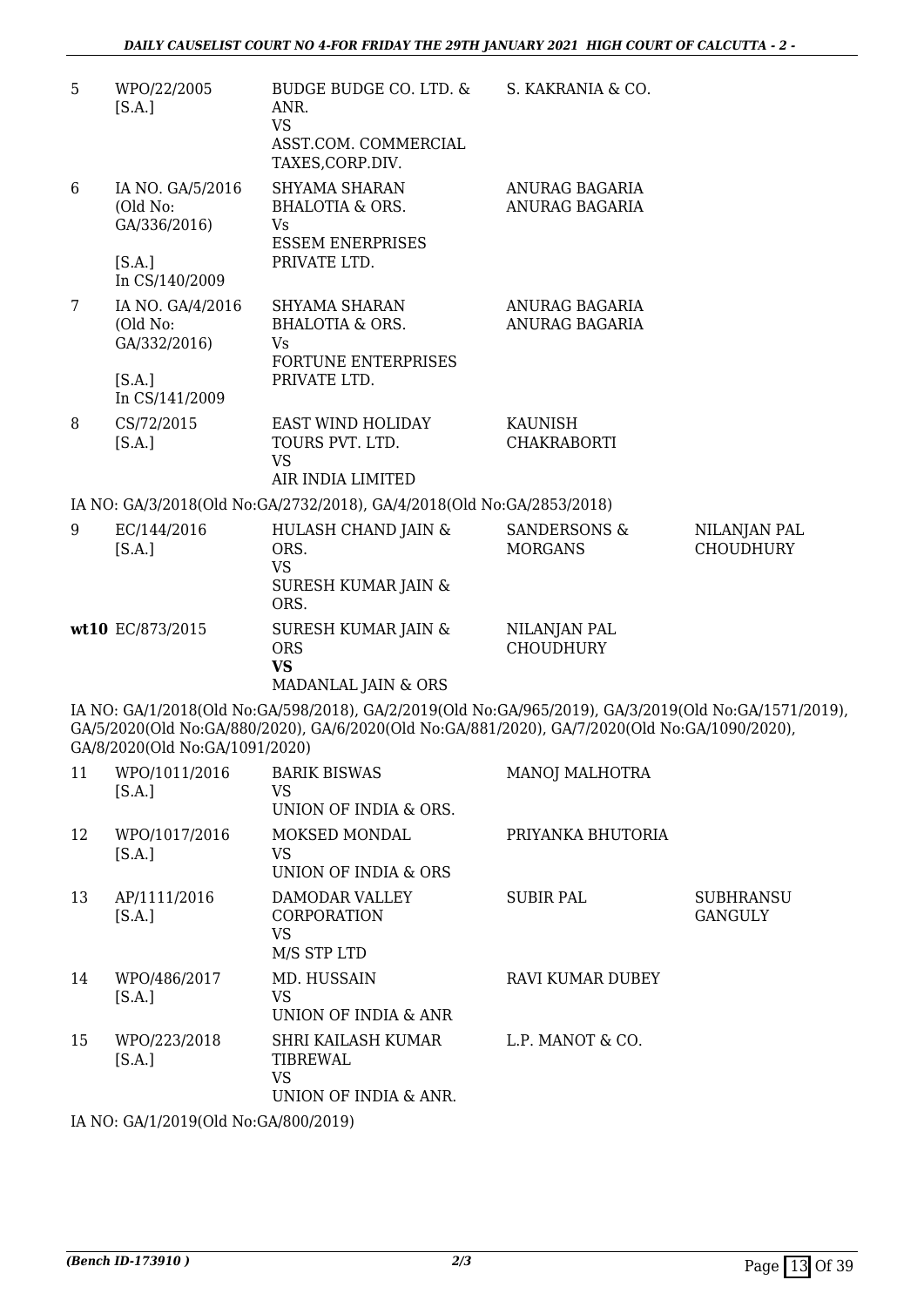| 16                                                                                                                                                                   | WPO/224/2018<br>[S.A.]               | SMT. SEEMA TIBREWAL<br>VS<br>UNION OF INDIA & ANR                                             | L.P. MANOT & CO.           |                                                    |
|----------------------------------------------------------------------------------------------------------------------------------------------------------------------|--------------------------------------|-----------------------------------------------------------------------------------------------|----------------------------|----------------------------------------------------|
|                                                                                                                                                                      | IA NO: GA/1/2019(Old No:GA/801/2019) |                                                                                               |                            |                                                    |
| 17                                                                                                                                                                   | AP/339/2018<br>[S.A.]                | DAMODAR VALLEY<br><b>CORPORATION</b><br>VS<br><b>SETH &amp; ASSOCIATES</b>                    | AMIT KUMAR NAG             |                                                    |
| 18                                                                                                                                                                   | EC/460/2018<br>[S.A.]                | AI CHAMPADANY<br>INDUSTRIES LIMITED<br>VS<br>ORIENTAL INSURANCE<br><b>COMPANY LIMITED</b>     | ABHIJIT GUHA RAY           |                                                    |
| 19                                                                                                                                                                   | AP/485/2018<br>[S.A.]                | M/S TIMBOCOM<br>VS<br>KOLKATA PORT TRUST                                                      | <b>SOUMEN DAS</b>          |                                                    |
| 20                                                                                                                                                                   | CS/111/2019<br>[S.A.]                | ANIL RAJKUMAR MUKERJI<br>AND 3 OTHERS<br><b>VS</b><br>RT REV PARITOSH<br>CANNING AND 9 OTHERS | AISHWARYA KUMAR<br>AWASTHI | SINHA AND CO.<br>(RES.1,2 IN G.A 1532)<br>OF 2019) |
| IA NO: GA/1/2019(Old No:GA/1517/2019), GA/2/2019(Old No:GA/1523/2019), GA/3/2019(Old<br>No:GA/1532/2019), GA/4/2020(Old No:GA/7/2020), GA/5/2020(Old No:GA/828/2020) |                                      |                                                                                               |                            |                                                    |

| 21 | WPO/122/2019<br>IS.A.I | DIPAK JAMNADAS POPAT<br>AND ORS<br>VS | ANIAN<br>BHATTACHARYA (DAS<br>AND COMPANY) |
|----|------------------------|---------------------------------------|--------------------------------------------|
|    |                        | THE STATE OF WEST                     |                                            |
|    |                        | BENGAL AND ORS                        |                                            |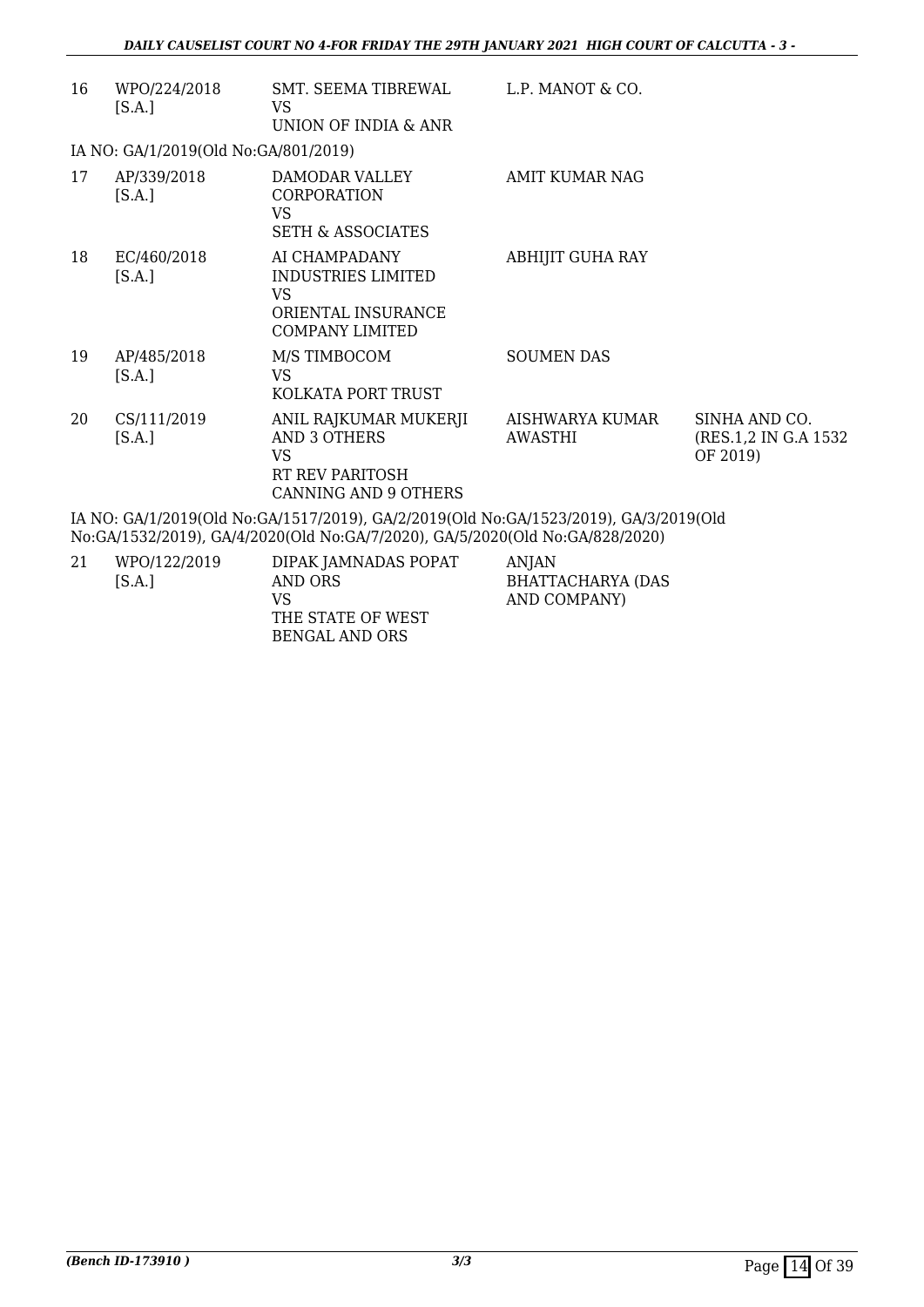

## **Original Side**

**DAILY CAUSELIST For Friday The 29th January 2021**

**COURT NO. 6 SINGLE BENCH ( ) AT 10:45 AM HON'BLE JUSTICE ARIJIT BANERJEE (VIA VIDEO CONFERENCE)**

**ON AND FROM THURSDAY, THE 28TH JANUARY, 2021 AS LONG AS THE DIVISION BENCH COMPRISING OF HON'BLE CHIEF JUSTICE THOTTATHIL B. RADHAKRISHNAN AND HON'BLE JUSTICE ARIJIT BANERJEE DOES NOT SIT - WILL SIT SINGLY AND TAKE HIS PART-HEARD, CONTEMPT, ASSIGNED, REVIEW AND RECALL MATTERS.**

**NOTE:MATTERS WILL BE TAKEN UP THROUGH PHYSICAL HEARING ONLY WHEN BOTH THE PARTIES ARE AGREED.**

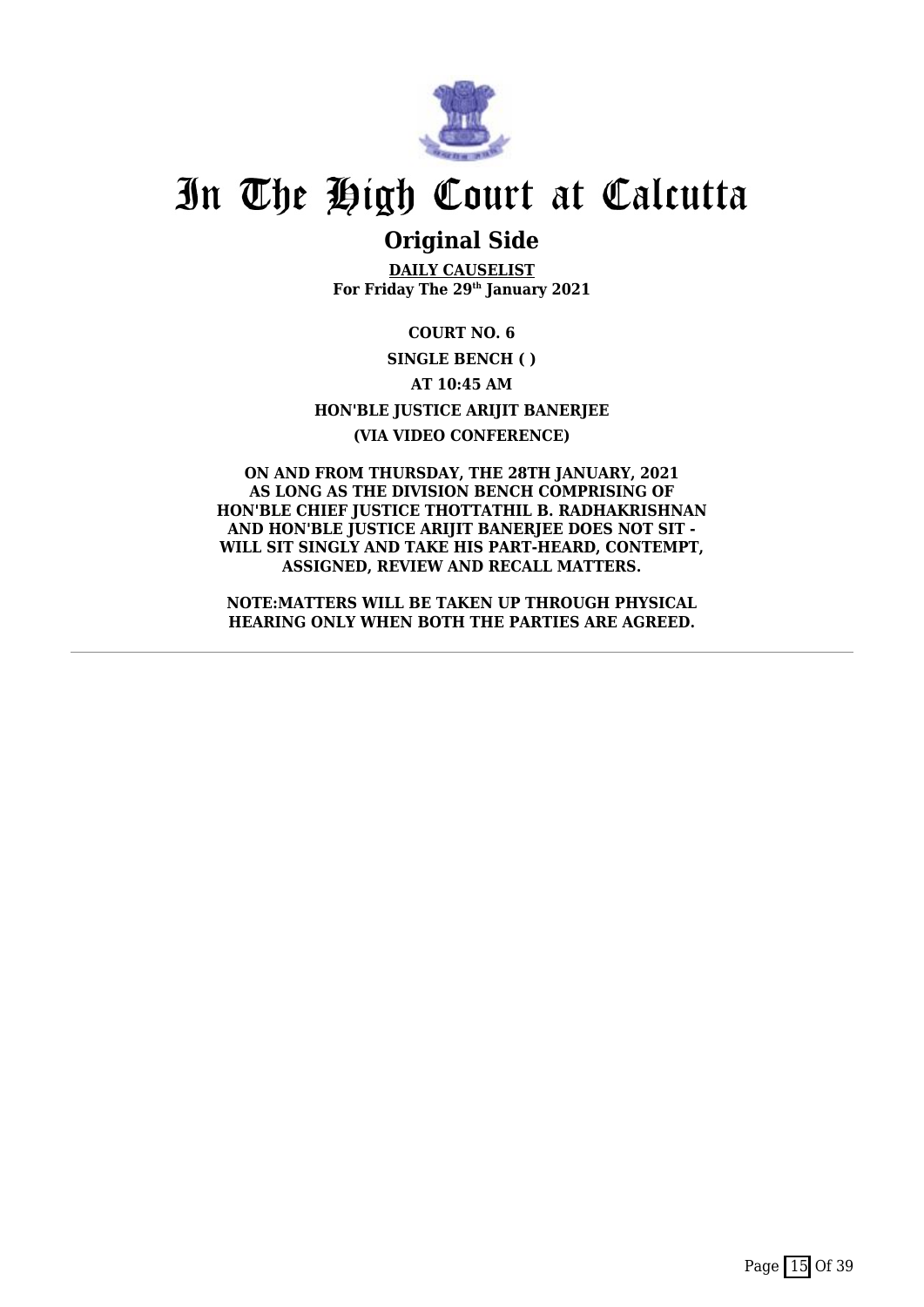

## **Original Side**

**DAILY CAUSELIST For Friday The 29th January 2021**

**COURT NO. 36 SINGLE BENCH (SB-I,COMMERCIAL BENCH) AT 10:45 AM HON'BLE JUSTICE DEBANGSU BASAK (VIA VIDEO CONFERENCE)**

### **NOTE:MATTERS WILL BE TAKEN UP THROUGH PHYSICAL HEARING ONLY WHEN BOTH THE PARTIES ARE AGREED.**

## **PRESENTATION OF PLAINT**

| $\mathbf{1}$ | CS/22/2021  | MICKY METALS LTD<br><b>VS</b><br>KARTIC CHANDRA SINHA                                                         | <b>VICTOR MOSES AND</b><br>CO             |
|--------------|-------------|---------------------------------------------------------------------------------------------------------------|-------------------------------------------|
| 2            | CS/23/2021  | <b>MICKY METALS LTD</b><br>VS<br><b>SUDIP TEWARY</b>                                                          | <b>VICTOR MOSES AND</b><br>C <sub>O</sub> |
|              |             | <b>NEW MOTION (UNDER COMMERCIAL DIVISION)</b>                                                                 |                                           |
| 3            | AP/249/2020 | SREI EQUIPMENT FINANCE SINHA AND CO.<br><b>LIMITED</b><br>VS<br><b>BALASORE ALLOYS</b><br><b>LIMITED</b>      |                                           |
| 4            | AP/388/2020 | <b>SAF FERMION</b><br>LIMITEDSUMANTA BISWAS<br>VS.<br>D R JOHNS LAB PVT<br><b>LIMITED</b>                     | <b>SUMANTA BISWAS</b>                     |
| 5.           | AP/429/2020 | SREI EQUIPMENT FINANCE SINHA AND CO.<br><b>LIMITED</b><br>VS<br><b>SEIRRA INFRAVENTURE</b><br>PRIVATE LIMITED |                                           |
| 6            | AP/430/2020 | SREI EQUIPMENT FINANCE SINHA AND CO.<br><b>LIMITED</b><br>VS<br><b>SEIRRA INFRAVENTURE</b><br>PRIVATE LIMITED |                                           |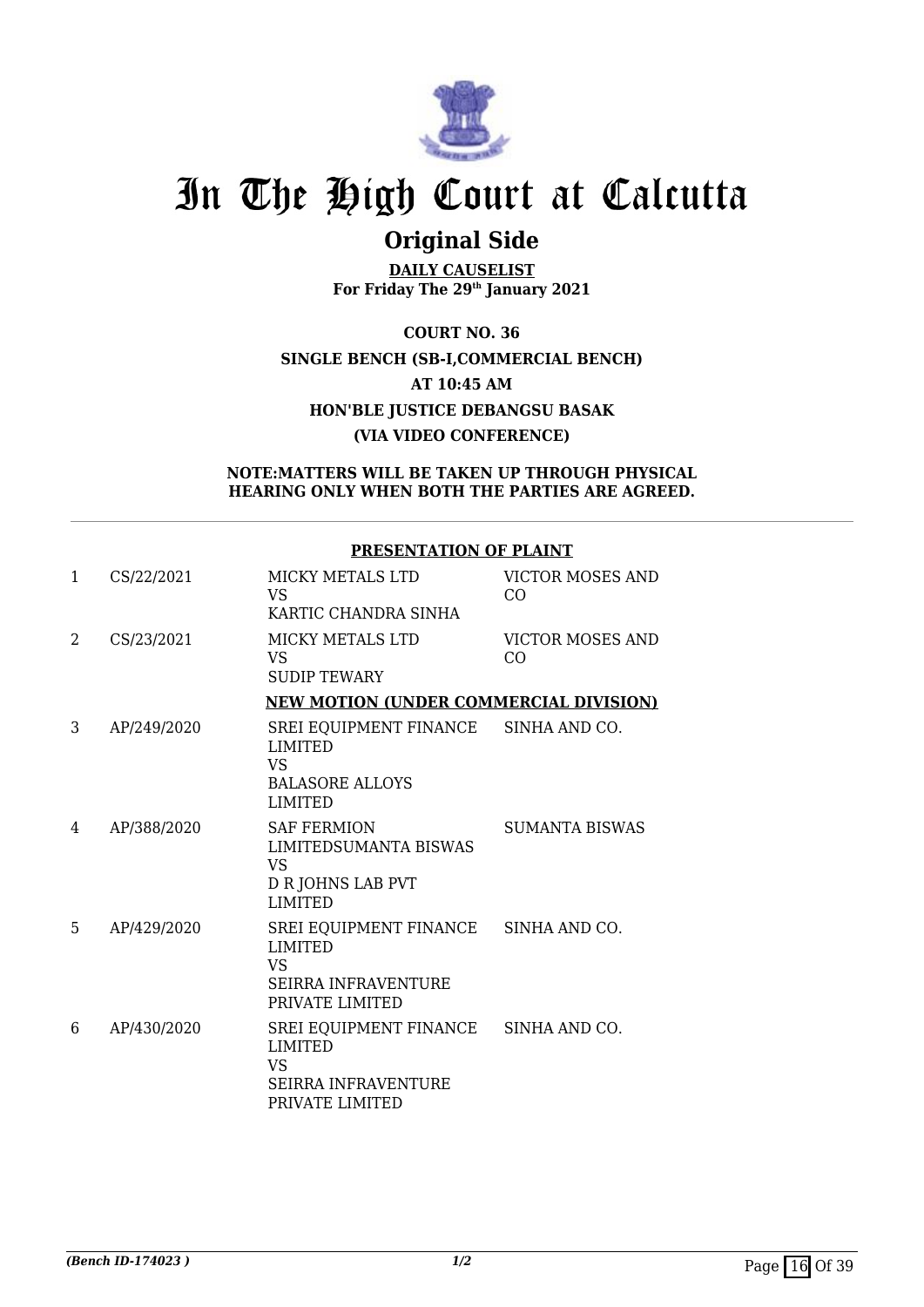| 7  | AP/431/2020      | SREI EQUIPMENT FINANCE<br><b>LIMITED</b><br>VS.<br>SEIRRA INFRAVENTURE<br>PRIVATE LIMITED | SINHA AND CO.                    |
|----|------------------|-------------------------------------------------------------------------------------------|----------------------------------|
| 8  | IA NO. GA/1/2021 | M/S. GHOSE ESTATES<br>Vs<br>DEBSONS PRIVATE LIMITED                                       | D. N. MISRA<br>D. N. MISRA       |
|    | In CS/5/2021     |                                                                                           |                                  |
| 9  | CS/11/2021       | <b>SURENDRA SINGH</b><br><b>BENGANI</b><br>VS.<br><b>ASHOK CHAUDHRY</b>                   | VIRENDRA SINGH<br><b>BENGANI</b> |
|    | IA NO: GA/1/2021 |                                                                                           |                                  |
| 10 | AP/41/2021       | TATA CAPITAL FINANCIAL<br><b>SERVICES LIMITED</b><br>VS.<br>CHANDAN MAHTO AND<br>ANR.     | AVISHEK GUHA                     |
| 11 | AP/42/2021       | TATA CAPITAL FINANCIAL<br><b>SERVICES LIMITED</b><br>VS.<br>SHILPA BAIDYA AND ANR.        | AVISHEK GUHA                     |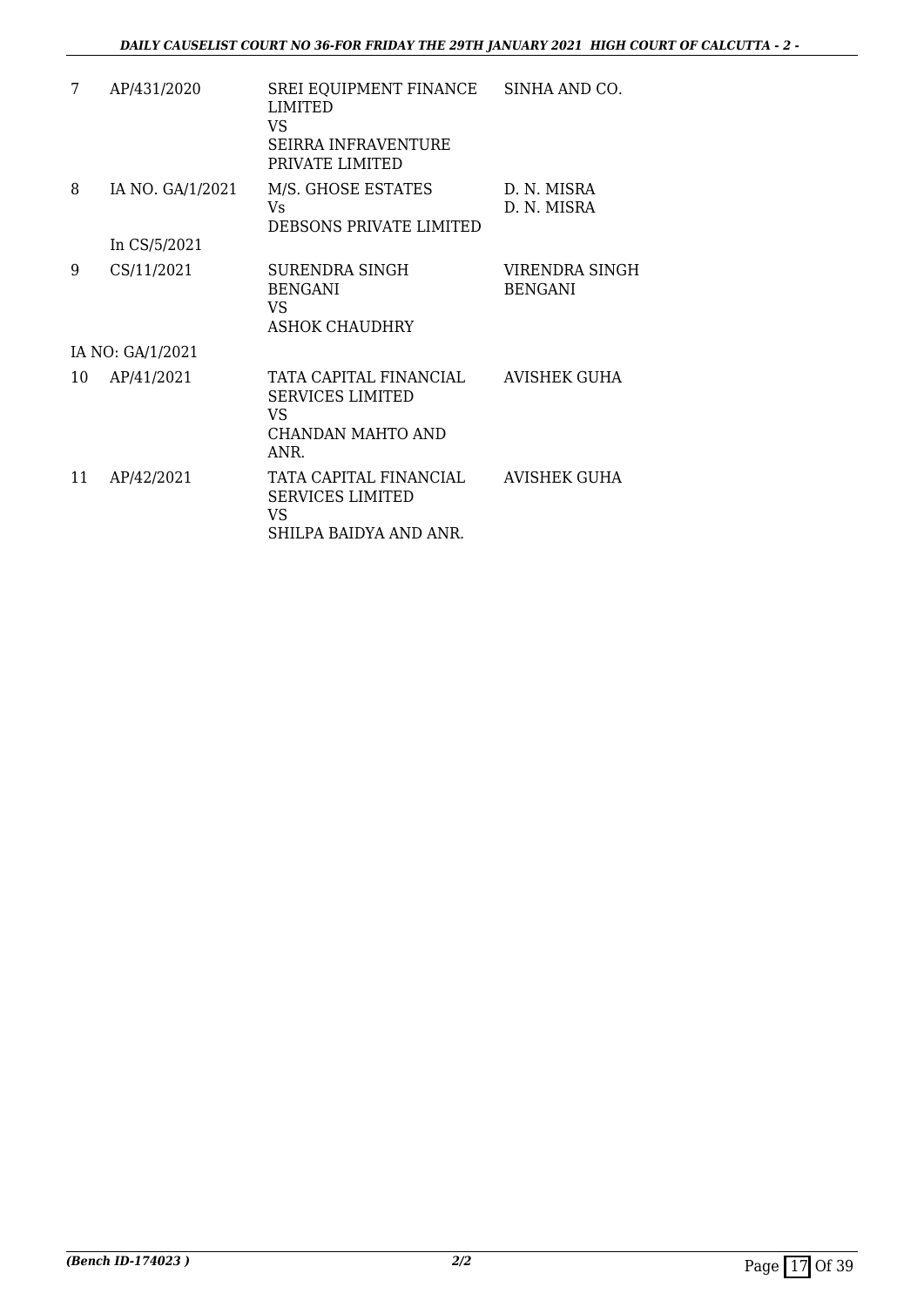

## **Original Side**

**DAILY CAUSELIST For Friday The 29th January 2021**

**COURT NO. 36 SINGLE BENCH (SB-I) AT 10:45 AM HON'BLE JUSTICE DEBANGSU BASAK (VIA VIDEO CONFERENCE)**

#### **NOTE:MATTERS WILL BE TAKEN UP THROUGH PHYSICAL HEARING ONLY WHEN BOTH THE PARTIES ARE AGREED.**

#### **TO BE MENTIONED**

| 1 | IA NO. GA/2/2019<br>(Old No:<br>GA/2946/2019) | NRIPENDRA KRISTO DUTT<br>Vs<br>MINATI DUTT AND ORS                                              | <b>ANIRBAN</b><br><b>PRAMANICK</b><br><b>ANIRBAN</b><br><b>PRAMANICK</b> | ANIRUDDHA SINHA(FOR<br>RES.4,5 IN GA 2612/19) |
|---|-----------------------------------------------|-------------------------------------------------------------------------------------------------|--------------------------------------------------------------------------|-----------------------------------------------|
|   | In CS/247/2019                                |                                                                                                 |                                                                          |                                               |
| 2 | IA NO. GA/1/2019<br>(Old No:<br>GA/2612/2019) | NRIPENDRA KRISTO DUTT<br>Vs<br>MINATI DUTT AND ORS                                              | <b>ANIRBAN</b><br><b>PRAMANICK</b><br><b>ANIRBAN</b><br><b>PRAMANICK</b> | ANIRUDDHA SINHA(FOR<br>RES.4,5 IN GA 2612/19) |
|   | In CS/247/2019                                |                                                                                                 |                                                                          |                                               |
|   |                                               |                                                                                                 | <b>PRESENTATION OF PLAINT</b>                                            |                                               |
| 3 | CS/161/2020                                   | <b>JUSTIN CONRAD NAGLE</b><br><b>AND ORS</b><br><b>VS</b><br>SHER ALI MULLICK AND<br><b>ORS</b> | <b>SOUMA SIL</b>                                                         |                                               |
|   |                                               |                                                                                                 | <b>NEW MOTIONS</b>                                                       |                                               |
| 4 | IA NO. GA/15/2021                             | <b>WOODLAND</b><br>MANUFACTURER LTD.<br>Vs                                                      | T.BANERJEE & CO.                                                         | P.K.SEN BORAT, S.P.GARGA                      |
|   | In CS/324/1987                                | <b>SAKTI PRASAD GARGA &amp;</b><br>ORS.                                                         |                                                                          |                                               |
| 5 | IA NO. GA/1/2019<br>(Old No:<br>GA/1387/2019) | TRUST FOR SRI SRI<br>RADHAKANTA JEW<br><b>Vs</b><br>SMT. SONALI ROY AND ORS.                    | MRS. TRINA<br><b>BANERJEE</b><br>MRS. TRINA<br><b>BANERJEE</b>           |                                               |
|   | In APO/170/2019                               |                                                                                                 |                                                                          |                                               |
| 6 | IA NO. GA/2/2019<br>(Old No:<br>GA/2954/2019) | TRUST FOR SRI SRI<br>RADHAKANTA JEW<br><b>V<sub>S</sub></b><br>SMT. SONALI ROY AND ORS.         | MRS. TRINA<br><b>BANERJEE</b><br>MRS. TRINA<br><b>BANERJEE</b>           |                                               |
|   | In APO/170/2019                               |                                                                                                 |                                                                          |                                               |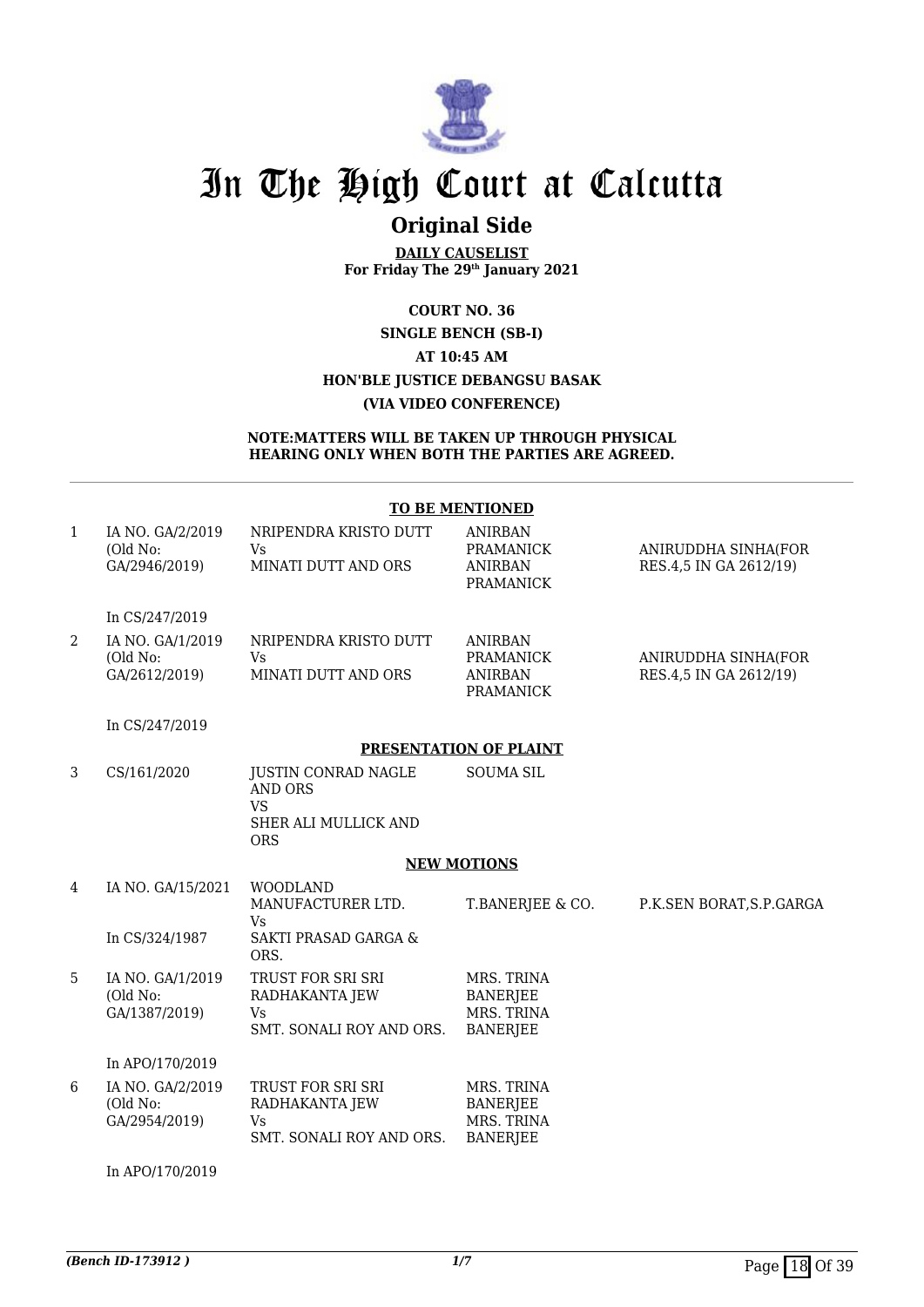### *DAILY CAUSELIST COURT NO 36-FOR FRIDAY THE 29TH JANUARY 2021 HIGH COURT OF CALCUTTA - 2 -*

| 7  | IA NO. GA/1/2019<br>(Old No:<br>GA/2359/2019) | <b>ATANU LAHIRI</b><br>Vs<br>SAIKAT BASU AND 12<br><b>OTHERS</b>                         | SHARMA KAJARIA<br>AND CO.<br>SHARMA KAJARIA<br>AND CO.        | KAMAL KRISHNA GUHA (RES.<br>2,3,6,7,9, IN GA 2359/19) |
|----|-----------------------------------------------|------------------------------------------------------------------------------------------|---------------------------------------------------------------|-------------------------------------------------------|
|    | In CS/209/2019                                |                                                                                          |                                                               |                                                       |
| 8  | IA NO. GA/3/2020<br>(Old No:<br>GA/137/2020)  | <b>ATANU LAHIRI</b><br><b>Vs</b><br><b>SAIKAT BASU AND 12</b><br><b>OTHERS</b>           | SHARMA KAJARIA<br>AND CO.<br><b>SHARMA KAJARIA</b><br>AND CO. | KAMAL KRISHNA GUHA (RES.<br>2,3,6,7,9, IN GA 2359/19) |
|    | In CS/209/2019                                |                                                                                          |                                                               |                                                       |
| 9  | IA NO. GA/2/2020<br>(Old No:<br>GA/134/2020)  | <b>ATANU LAHIRI</b><br>Vs<br><b>SAIKAT BASU AND 12</b><br><b>OTHERS</b>                  | SHARMA KAJARIA<br>AND CO.<br>SHARMA KAJARIA<br>AND CO.        | KAMAL KRISHNA GUHA (RES.<br>2,3,6,7,9, IN GA 2359/19) |
|    | In CS/209/2019                                |                                                                                          |                                                               |                                                       |
| 10 | IA NO. GA/1/2020                              | KANCHAN DEVI KOCHAR<br>Vs                                                                | <b>CHOUDHURY AND</b><br>CO.                                   |                                                       |
|    | In CS/71/2020                                 | JAIDEEP HALWASIYA                                                                        | <b>CHOUDHURY AND</b><br>CO.                                   |                                                       |
| 11 | IA NO. GA/1/2020                              | KOLKATA METROPOLITAN<br>DEVELOPMENT AUTHORITY                                            | <b>SANCHARI</b><br><b>CHAKRABORTY</b>                         |                                                       |
|    | [S.A.]<br>In AP/351/2020                      | Vs<br>SOUTH CITY PROJECTD<br>(KOLKATA) LTD AND ANR                                       | <b>SANCHARI</b><br><b>CHAKRABORTY</b>                         |                                                       |
| 12 | AP/51/2021                                    | SANJAY YADAV<br><b>VS</b>                                                                | <b>RAJIV KUMAR</b>                                            |                                                       |
|    |                                               | HDB FINANCIAL SERVICES<br><b>LTD</b>                                                     |                                                               |                                                       |
|    |                                               |                                                                                          | <b>NEW CHAMBER APPLICATIONS</b>                               |                                                       |
| 13 | IA NO. GA/15/2021<br>[S.A.]<br>In CS/144/2016 | <b>SQUARE FOUR ASSETS</b><br>MANAGEMENT &<br>RECONSTRUCTION CO P<br>LTD & OR             | <b>SUBRANIL DEY</b><br><b>SUBRANIL DEY</b>                    |                                                       |
|    |                                               | <b>Vs</b><br>ORIENT BEVERAGES LTD. &<br>ORS.                                             |                                                               |                                                       |
| 14 | IA NO. GA/6/2020                              | DREDGING AND<br>DESILTATION COMPANY<br>PRIVATE LIMITED                                   | SINGHANIA<br>SINGHANIA & CO                                   | MD. DILAWAR KHAN (FOR<br>DEF.3)                       |
|    | In CS/242/2018                                | Vs<br><b>MACKINTOSH BURN AND</b><br><b>NORHTERN EXPRESS</b><br><b>CONSORTIUM AND ORS</b> |                                                               |                                                       |
| 15 | IA NO. GA/1/2020                              | IN THE GOODS OF RAM<br>KISHORE CHOUDHURY<br>(DEC)                                        | CHOUDHURY AND CO<br>CHOUDHURY AND CO                          |                                                       |
|    | In PLA/239/2019                               | <b>Vs</b>                                                                                |                                                               |                                                       |
| 16 | IA NO. GA/2/2021                              | IN THE GOODS OF<br><b>BISWANATH</b><br>BHATTACHARYA,                                     | J.N. BOSE AND CO.<br>J.N. BOSE AND CO.                        |                                                       |
|    | In PLA/128/2020                               | <b>DECEASED</b><br>Vs<br>NA                                                              |                                                               |                                                       |
| 17 | EC/187/2020                                   | RISHABH BENGANI<br><b>VS</b><br><b>JAIDEEP HALWASIYA</b>                                 | <b>CHOUDHURY AND</b><br>CO.                                   |                                                       |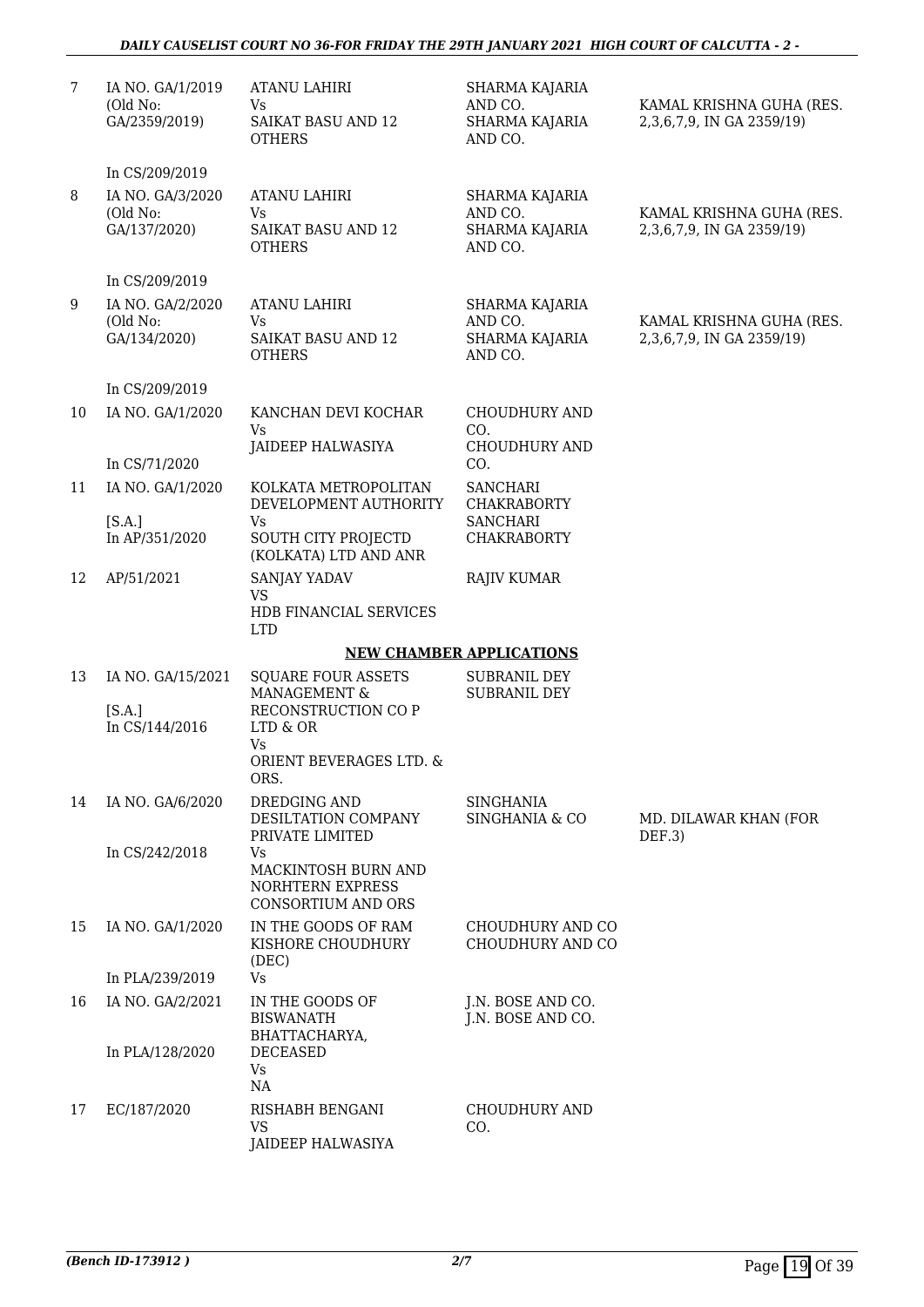| 18 | EC/271/2020                                                          | M/S. EUROPCELL GMBH<br><b>VS</b><br>STATESMAN LTD.                                                                                                                                                                    | M/S. KHANNA AND<br>CO.                   |                              |  |
|----|----------------------------------------------------------------------|-----------------------------------------------------------------------------------------------------------------------------------------------------------------------------------------------------------------------|------------------------------------------|------------------------------|--|
| 19 | EC/285/2020                                                          | STEEL AUTHORITY OF<br><b>INDIA LIMITED - IISCO</b><br><b>STEEL LIMITED</b><br><b>VS</b>                                                                                                                               | <b>DWIP RAJ BASU</b>                     |                              |  |
|    |                                                                      | M/S. RLJ FERRO ALLOYS<br>PRIVATE LIMITED                                                                                                                                                                              |                                          |                              |  |
| 20 | EC/18/2021                                                           | ABP PRIVATE LIMITED<br><b>VS</b><br>SIGNET MEDIA SERVICE<br>PRIVATE LIMITED                                                                                                                                           | SOUMITRA DATTA                           |                              |  |
|    |                                                                      |                                                                                                                                                                                                                       | <b>RECEIVERS ACCOUNTS</b>                |                              |  |
|    |                                                                      |                                                                                                                                                                                                                       | (AT 2:00 P.M.)                           |                              |  |
| 21 | CS/381/1889                                                          | <b>BANSHIDAR PAUL</b><br><b>VS</b>                                                                                                                                                                                    | K.K.PAL                                  | K.R.PAL, S.PAL               |  |
|    |                                                                      | <b>SRISH CHANDRA PAUL &amp;</b><br>ORS.                                                                                                                                                                               |                                          |                              |  |
|    |                                                                      | IA NO: GA/3/2012(Old No:GA/1067/2012), GA/4/2012(Old No:GA/2197/2012)                                                                                                                                                 |                                          |                              |  |
| 22 | CS/612/1917                                                          | <b>SMT. BADAM KUMARI</b><br><b>DASSI</b><br><b>VS</b>                                                                                                                                                                 | S.GHOSH                                  | A.K.DUTTA                    |  |
|    | IA NO: T/2/1998(Old No:T/1625/1998)                                  | SMT. SORBA SUNDAR DASSI                                                                                                                                                                                               |                                          |                              |  |
| 23 | CS/366/1937                                                          | JOGENDRA NATH MULLICK                                                                                                                                                                                                 | K.K.BORAL                                | S.K.MITRA, B.DUTTA           |  |
|    |                                                                      | <b>VS</b><br>KANTO MOHAN MULLICK &<br>ORS.                                                                                                                                                                            |                                          |                              |  |
|    | No:GA/3163/2013)                                                     | IA NO: GA/1/1996(Old No:GA/116/1996), GA/2/1997(Old No:GA/1497/1997), GA/3/1998(Old No:GA/4350/1998),<br>GA/4/1998(Old No:GA/439/1998), GA/5/1998(Old No:GA/452/1998), GA/8/2002(Old No:GA/3585/2002), GA/12/2013(Old |                                          |                              |  |
| 24 | CS/1302/1942                                                         | MRS SALLY ISSAC MAYER<br>AND ANR<br><b>VS</b><br>DENIS BRUCE SOUL & ORS.                                                                                                                                              | S.L.MITRA,P.K.BOSE                       | D.MONDAL, R.N.DHAR, S.K.BAID |  |
|    | GA/14/2019(Old No:GA/2574/2019)                                      | IA NO: GA/2/2000(Old No:GA/1300/2000), GA/10/2018(Old No:GA/377/2018), GA/11/2018(Old No:GA/2041/2018),                                                                                                               |                                          |                              |  |
| 25 | CS/394/1957                                                          | ABHIJIT MOOKERJEE &<br>ORS<br><b>VS</b><br>SHYAMA PROSAD<br>MOOKERJEE & ORS                                                                                                                                           | R.P.MUKHERJEE                            | S.P.MUKHERJEE                |  |
|    | No:GA/396/2020)                                                      | IA NO: GA/1/1997(Old No:GA/1339/1997), GA/5/2009(Old No:GA/2184/2009), GA/12/2019, GA/13/2020(Old                                                                                                                     |                                          |                              |  |
| 26 | CS/993/1960                                                          | PRATIK BARUA AND ORS.<br>VS<br>SM. ANUVA BARUA AND<br>ORS.                                                                                                                                                            | P.C. PAUL<br><b>CHOUDHURY AND</b><br>CO. |                              |  |
|    |                                                                      | IA NO: GA/5/2013(Old No:GA/1946/2013), GA/14/2019                                                                                                                                                                     |                                          |                              |  |
| 27 | CS/706/1979                                                          | SM. ANJALI MULLICK<br><b>VS</b><br>SONALI ADHIKARY & ORS.                                                                                                                                                             | <b>ARUN SARKAR</b>                       | G.C.PAUL S DUTT.             |  |
|    | IA NO: GA/2/2003(Old No:GA/616/2003), GA/7/2019(Old No:GA/2301/2019) |                                                                                                                                                                                                                       |                                          |                              |  |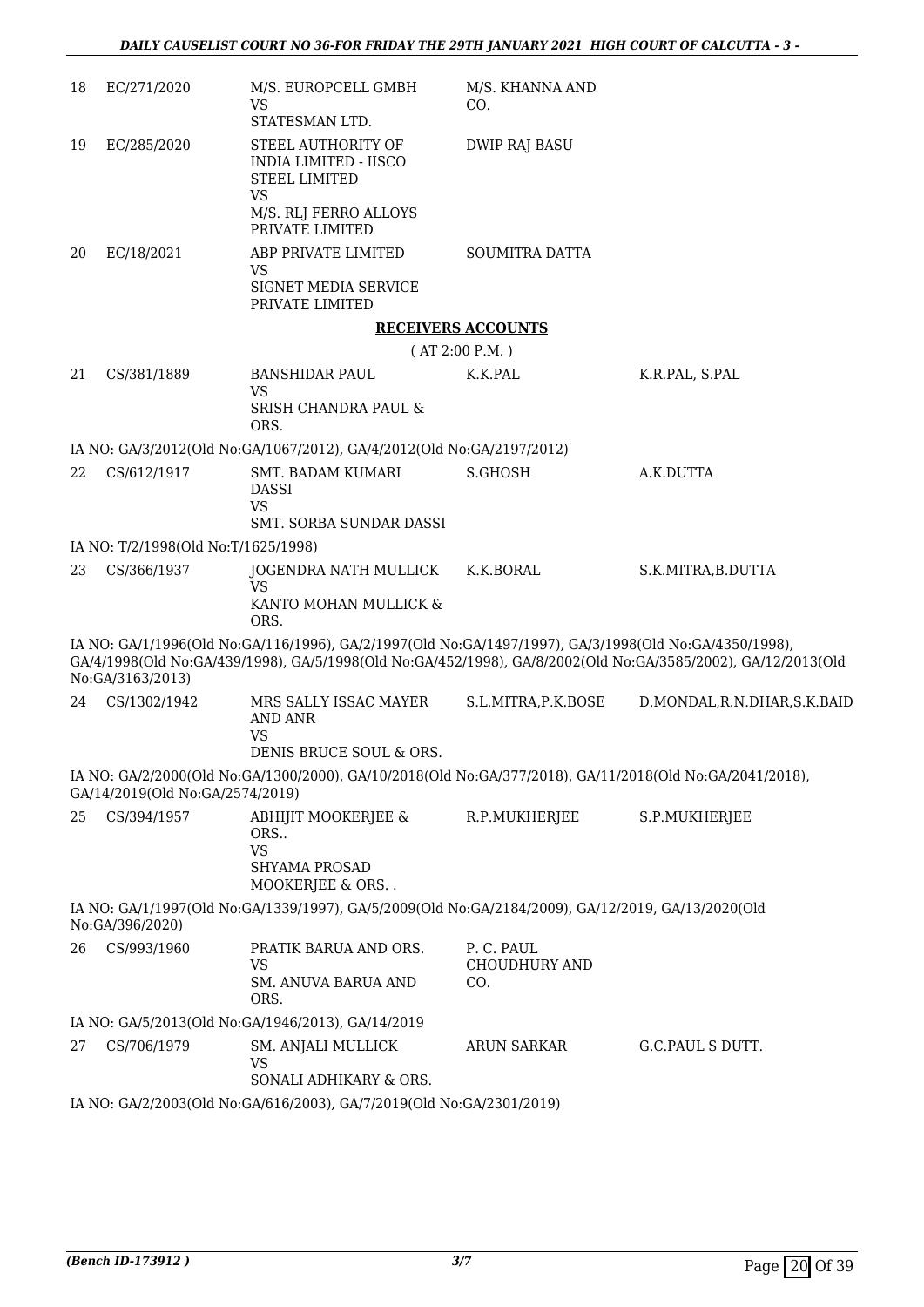| 28 | CS/233/1986                           | SRI SRI ISWAR JAGANNATH<br>DEB JEW & ORS.<br><b>VS</b>                                                                                                                                                                                                                                                                                                                                                                                                                                                                                                                                                                                                                                                                            | SUBHAS DE.                   | M.MUKHERJEE                                                             |
|----|---------------------------------------|-----------------------------------------------------------------------------------------------------------------------------------------------------------------------------------------------------------------------------------------------------------------------------------------------------------------------------------------------------------------------------------------------------------------------------------------------------------------------------------------------------------------------------------------------------------------------------------------------------------------------------------------------------------------------------------------------------------------------------------|------------------------------|-------------------------------------------------------------------------|
|    |                                       | ARUN KUMAR SEAL.                                                                                                                                                                                                                                                                                                                                                                                                                                                                                                                                                                                                                                                                                                                  |                              |                                                                         |
|    |                                       | IA NO: GA/1/2004(Old No:GA/2470/2004), GA/3/2005(Old No:GA/3667/2005)                                                                                                                                                                                                                                                                                                                                                                                                                                                                                                                                                                                                                                                             |                              |                                                                         |
| 29 | CS/601/1989                           | PARAMANAND AGARWAL &<br>ORS.<br><b>VS</b><br>ABL INTERNATIONAL LTD &<br><b>ANR</b>                                                                                                                                                                                                                                                                                                                                                                                                                                                                                                                                                                                                                                                | U.S.MENON, J.KAR             | KHANNA & CO., S.SINGHVI,                                                |
|    |                                       | IA NO: GA/1/1995(Old No:GA/1903/1995), GA/2/1995(Old No:GA/1904/1995), GA/3/1995(Old No:GA/677/1995),<br>GA/4/1995(Old No:GA/753/1995), GA/5/1995(Old No:GA/987/1995), GA/6/1996(Old No:GA/3822/1996), GA/7/1997(Old<br>No:GA/1675/1997), GA/9/2002(Old No:GA/2778/2002), GA/10/2005(Old No:GA/1746/2005), GA/16/2012(Old<br>No:GA/2699/2012), GA/17/2014(Old No:GA/605/2014), GA/18/2014(Old No:GA/1769/2014)                                                                                                                                                                                                                                                                                                                    |                              |                                                                         |
| 30 | CS/127/1990                           | <b>BINOD KUMAR DUBEY</b><br><b>VS</b><br>SMT. SUNDRAWATI DEVI<br>TEWARI                                                                                                                                                                                                                                                                                                                                                                                                                                                                                                                                                                                                                                                           | G.S.GUPTA                    | S.K.CHATTERJEE                                                          |
|    |                                       | IA NO: GA/1/1996(Old No:GA/175/1996), GA/2/1996(Old No:GA/1752/1996), GA/3/1997(Old No:GA/256/1997),<br>GA/4/1998(Old No:GA/1042/1998), GA/5/1999(Old No:GA/1951/1999), GA/6/1999(Old No:GA/4154/1999),<br>GA/10/2005(Old No:GA/2962/2005), GA/12/2007(Old No:GA/1009/2007), GA/17/2019                                                                                                                                                                                                                                                                                                                                                                                                                                           |                              |                                                                         |
| 31 | CS/765/1990                           | SHABBIR ALAM & ORS.<br><b>VS</b><br>SHAMSHAD ALAM & ORS.                                                                                                                                                                                                                                                                                                                                                                                                                                                                                                                                                                                                                                                                          | JAYAPRIYA DEY                | M.L.CHATTERJEE,A.K.MITRA,<br><b>BHASKAR GUHA</b><br>ROY, DEBDOOTI DUTTA |
|    | GA/13/1998(Old No:GA/683/1998)        | IA NO: GA/4/1996(Old No:GA/957/1996), GA/17/2000(Old No:GA/2534/2000), GA/3/1996(Old No:GA/538/1996),<br>GA/2/1995(Old No:GA/1985/1995), GA/8/1997(Old No:GA/3606/1997), GA/42/2011(Old No:GA/3099/2011),<br>GA/12/1998(Old No:GA/2534/1998), GA/19/2000(Old No:GA/3339/2000), GA/43/2012(Old No:GA/527/2012),<br>GA/21/2000(Old No:GA/4505/2000), GA/18/2000(Old No:GA/3200/2000), GA/6/1997(Old No:GA/2511/1997),<br>GA/16/2000(Old No:GA/2308/2000), GA/31/2005(Old No:GA/2312/2005), GA/29/2004(Old No:GA/2124/2004),<br>GA/1/1995(Old No:GA/1167/1995), GA/9/1997(Old No:GA/4379/1997), GA/11/1997(Old No:GA/9505/1997),<br>GA/7/1997(Old No:GA/3400/1997), GA/10/1997(Old No:GA/4505/1997), GA/5/1997(Old No:GA/2453/1997), |                              |                                                                         |
| 32 | CS/300/2003                           | <b>B.K.ENGINEERING WORKS</b><br><b>VS</b><br>THE K.M.C.                                                                                                                                                                                                                                                                                                                                                                                                                                                                                                                                                                                                                                                                           | S.K.BANERJEE                 |                                                                         |
|    | IA NO: GA/4/2004(Old No:GA/1881/2004) |                                                                                                                                                                                                                                                                                                                                                                                                                                                                                                                                                                                                                                                                                                                                   |                              |                                                                         |
| 33 | CS/244/2005                           | VIRENDRA SANGHVI & ORS.<br><b>VS</b><br><b>SM. TARAMATI VORA &amp;</b><br>ORS.                                                                                                                                                                                                                                                                                                                                                                                                                                                                                                                                                                                                                                                    | PULAK CHANDRA<br><b>DASS</b> |                                                                         |
| 34 | CS/90/2008                            | CHANDRA DAS & ORS.<br><b>VS</b><br><b>KAMAL MITRA</b>                                                                                                                                                                                                                                                                                                                                                                                                                                                                                                                                                                                                                                                                             | <b>SUBHRA DAS</b>            | VICTOR MOSES & CO.                                                      |
|    |                                       | IA NO: GA/10/2015(Old No:GA/2234/2015), GA/11/2015(Old No:GA/3703/2015)                                                                                                                                                                                                                                                                                                                                                                                                                                                                                                                                                                                                                                                           |                              |                                                                         |
| 35 | CS/61/2011                            | BIJAY KUMAR AGARWAL<br><b>VS</b><br>NARAYANI DEVI AGARWAL<br>& ORS.                                                                                                                                                                                                                                                                                                                                                                                                                                                                                                                                                                                                                                                               | G.S.GUPTA                    | R. SINGH & ASSOCIATES                                                   |
|    |                                       | IA NO: GA/3/2011(Old No:GA/2153/2011), GA/6/2014(Old No:GA/1466/2014), GA/8/2016(Old No:GA/533/2016)                                                                                                                                                                                                                                                                                                                                                                                                                                                                                                                                                                                                                              |                              |                                                                         |
| 36 | T/30/2013                             | KRISHNA CHANDRA GHOSH<br>VS<br>KRISHNA SAKHA GHOSH &<br>ORS.                                                                                                                                                                                                                                                                                                                                                                                                                                                                                                                                                                                                                                                                      | RAJNARAYAN DATTA             |                                                                         |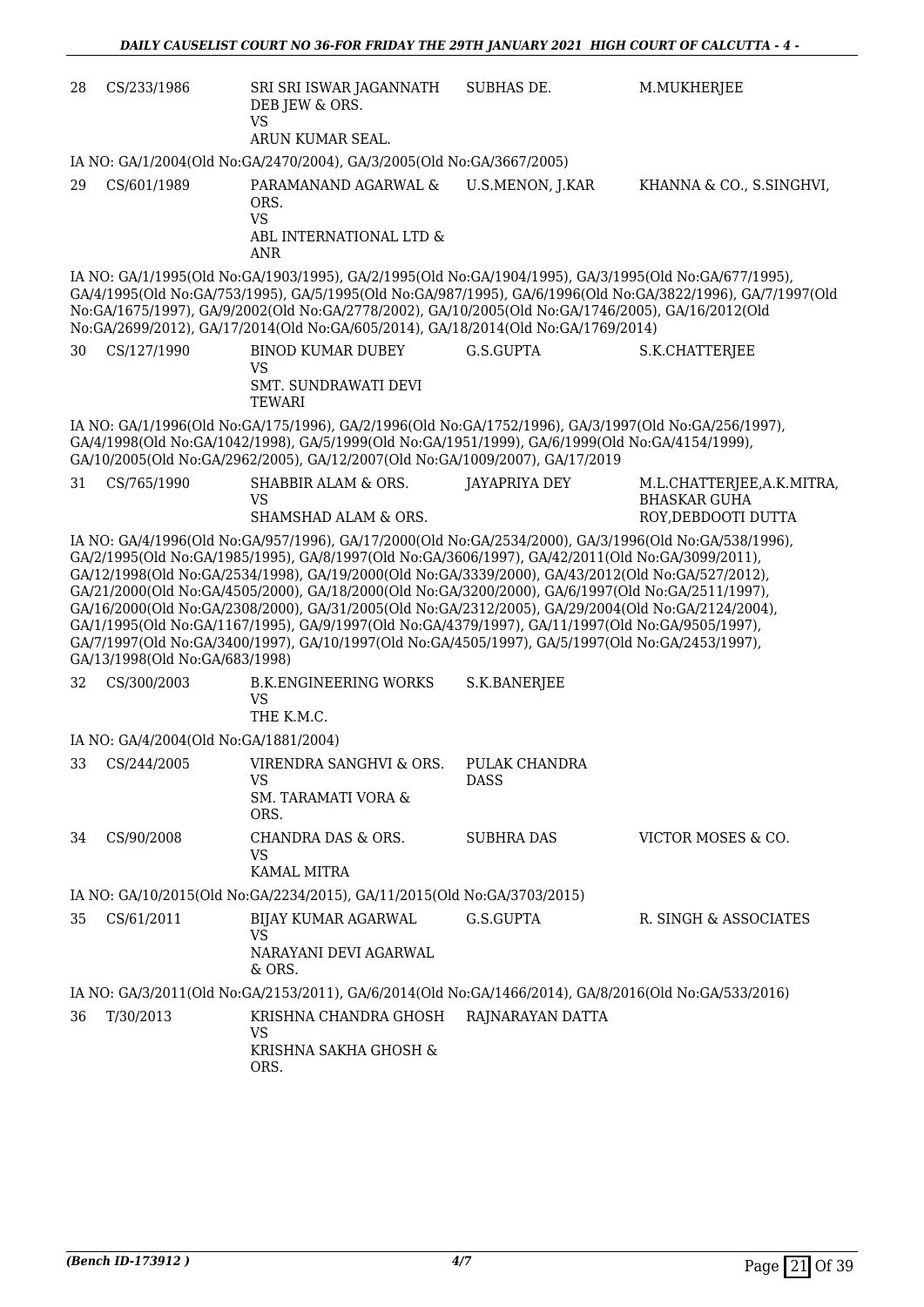| 37 | TS/5/2014        | KRISHNA KUMAR KOTHARI<br>& ANR.                                                   | <b>DIPAK KUMAR</b><br><b>BHATTACHARYA</b>                                                                                                                                                                |
|----|------------------|-----------------------------------------------------------------------------------|----------------------------------------------------------------------------------------------------------------------------------------------------------------------------------------------------------|
|    |                  | VS.<br>NIKHIL NISCHAL BAGREE &<br>ORS.                                            |                                                                                                                                                                                                          |
|    |                  |                                                                                   | IA NO: GA/4/2006(Old No:GA/3463/2006), GA/8/2008(Old No:GA/785/2008), GA/16/2013(Old No:GA/2777/2013),<br>GA/21/2016(Old No:GA/236/2016), GA/27/2018(Old No:GA/60/2018), GA/28/2018(Old No:GA/2172/2018) |
| 38 | PLA/197/2014     | IN THE GOODS OF :<br>CHANDRAKALA DEVI SARAF SIL AND CO.<br>(DEC)<br><b>VS</b>     | M/S. CHATTERJEE,                                                                                                                                                                                         |
|    | IA NO: GA/6/2020 |                                                                                   |                                                                                                                                                                                                          |
|    |                  |                                                                                   | NON CONTENTIOUS BUSINESS (FOR FINAL DISPOSAL)                                                                                                                                                            |
|    |                  |                                                                                   | (AT 2:00 P.M.)                                                                                                                                                                                           |
| 39 | PLA/90/2019      | IN THE GOODS OF SRI<br><b>SWAPAN KUMAR</b><br>MUKHERJEE (DEC)<br>VS<br>NA         | J N BOSE AND CO                                                                                                                                                                                          |
| 40 | PLA/272/2019     | IN THE GOODS OF<br>MRITYUNJAY SEN (DEC)<br><b>VS</b><br>N/A                       | <b>UDAYNARAYAN</b><br><b>BETAL</b>                                                                                                                                                                       |
| 41 | PLA/18/2020      | IN THE GOODS OF GOPAL<br>CHANDRA PAUL (DEC)<br><b>VS</b><br>N/A                   | PARTHA<br><b>CHAKRABORTY</b>                                                                                                                                                                             |
| 42 | PLA/43/2020      | IN THE GOODS OF-<br>KALPANA GUPTA (DEC.)<br>VS.<br>NA                             | <b>SANDERSONS AND</b><br><b>MORGANS</b>                                                                                                                                                                  |
| 43 | PLA/90/2020      | IN THE GOODS OF APARNA<br><b>BASU</b><br>VS<br>NA                                 | ABIR LAL GHOSH                                                                                                                                                                                           |
| 44 | PLA/113/2020     | IN THE GOODS OF GITA<br>DEVI AGARWAL, DEC<br>VS<br>NA                             | <b>SURAJIT BISWAS</b>                                                                                                                                                                                    |
| 45 | PLA/140/2020     | IN THE GOODS OF JOYDEB<br>CHANDRA, DECEASED<br>VS<br>NA                           | AYUSH JAIN                                                                                                                                                                                               |
| 46 | PLA/141/2020     | IN THE GOODS OF GITA<br>CHANDRA, DEC<br>VS<br>NA                                  | AYUSH JAIN                                                                                                                                                                                               |
| 47 | PLA/143/2020     | IN THE GOODS OF SMT.<br>TARA DEVI BERLIA (DEC)<br>VS<br>N/A                       | C.K.JAIN AND CO.                                                                                                                                                                                         |
| 48 | PLA/163/2020     | IN THE GOODS OF RUPAKHI<br>ROY CHOUDHURY NEE<br>SINGH, DECEASED<br>VS<br>$\rm NA$ | MANOJ KUMAR<br><b>SINGH</b>                                                                                                                                                                              |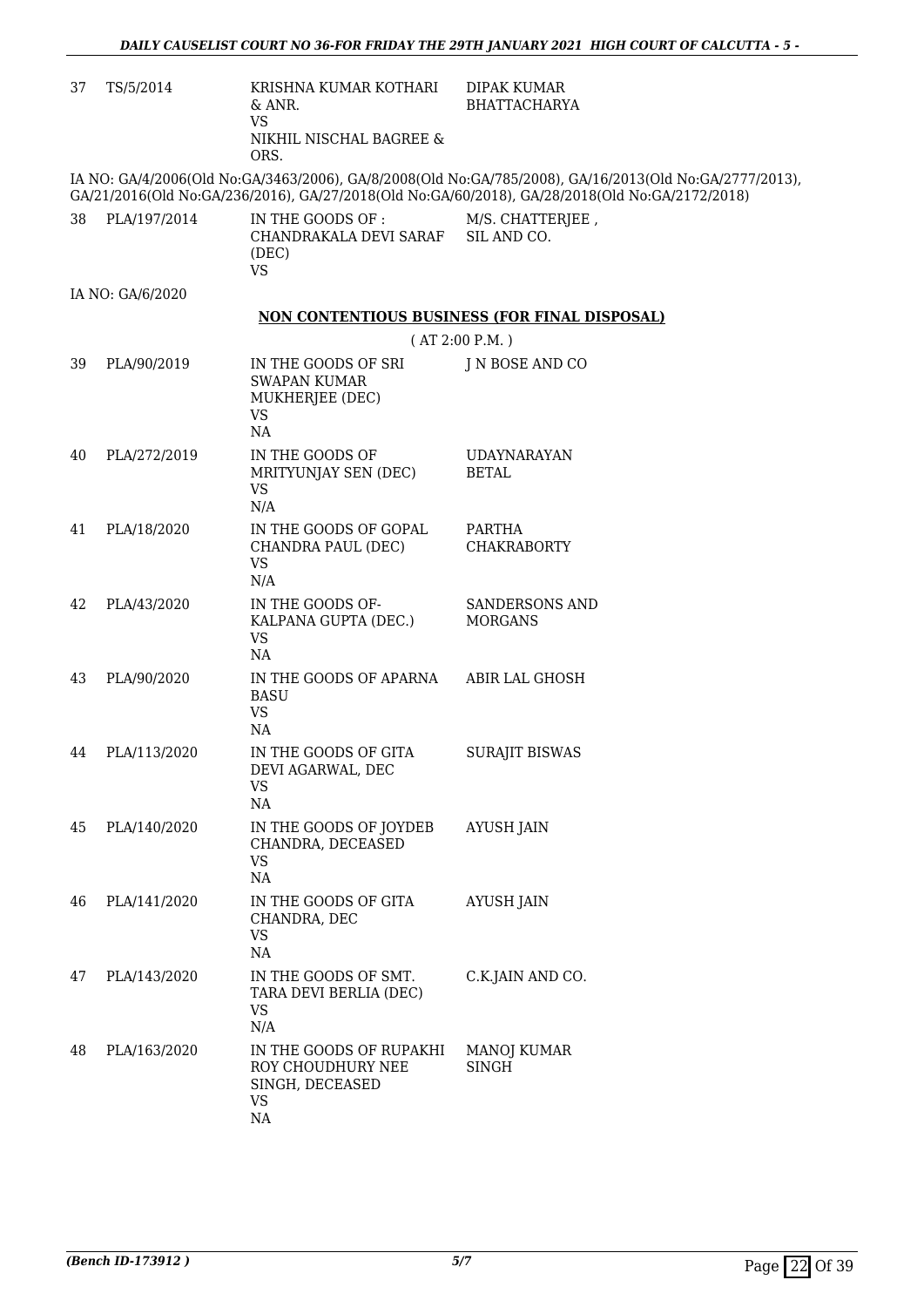| 49 | PLA/174/2020 | IN THE GOODS OF BHARATI ASOKE BASU<br><b>RAY DECED</b><br>VS.<br>NA                  |                                                        |
|----|--------------|--------------------------------------------------------------------------------------|--------------------------------------------------------|
| 50 | PLA/177/2020 | IN THE GOODS OF SAMIR CHHANDAK DUTTA<br>KUMAR DUTTA (DEC)<br>VS.<br>N/A              |                                                        |
| 51 | PLA/183/2020 | IN THE GOODS OF SHYAMA ARNAB SARDAR<br>PADA MONDAL (DEC)<br>VS.<br>NA                |                                                        |
| 52 | PLA/185/2020 | IN THE GOODS OF CHAYA<br>CHATTERJI ALIAS CHAYA<br>CHATTERJEE(DEC)<br><b>VS</b><br>NA | J N BOSE AND CO                                        |
| 53 | PLA/211/2020 | IN THE GOODS OF<br>PRASENJIT DAS SARKAR<br>(DEC.)<br><b>VS</b><br>NA                 | <b>MANDEEP KAUR</b>                                    |
|    |              |                                                                                      | <b>TESTAMENTARY MATTERS (FOR ISSUANCE OF CITATION)</b> |
|    |              |                                                                                      | (AT 2:00 P.M.)                                         |
| 54 | PLA/62/2020  | IN THE GOODS OF-<br>PANCHANAN BISWAS<br>(DEC.)<br><b>VS</b><br>NA.                   | DIPIKA BANU                                            |
| 55 | PLA/72/2020  | IN THE GOODS OF DR.<br><b>SUBRATA KUMAR</b><br>SENGUPTA (DEC)<br><b>VS</b><br>N/A    | JAYA DATTA                                             |
| 56 | PLA/114/2020 | IN THE GOODS OF ANIMA<br>DEY (DEC)<br>VS<br>N/A                                      | SANKAR KUMAR<br><b>SAMANTA</b>                         |
| 57 | PLA/115/2020 | IN THE GOODS OF SUDHIR<br>KUMAR DEY (DEC)<br><b>VS</b><br>N/A                        | SANKAR KUMAR<br><b>SAMANTA</b>                         |
| 58 | PLA/172/2020 | IN THE GOODS OF-<br>BASANTI PODDAR (DEC.) PRAMANICK<br>VS.<br>NA                     | <b>ANIRBAN</b>                                         |
|    |              |                                                                                      | <b>TESTAMENTARY (SOLEMN FORM)</b>                      |
|    |              |                                                                                      | (AT 2:00 P.M.)                                         |
| 59 | PLA/277/2018 | INH THE GOODS OF :<br>SHAMSHER SINGH BAWA<br>(DEC.)<br><b>VS</b>                     | ALAKANANDA DAS                                         |
| 60 | PLA/91/2019  | IN THE GOODS OF- SHEELA SINGHVI AND CO.<br>DEVI KHEMANI (DEC.)<br>VS<br>NA           |                                                        |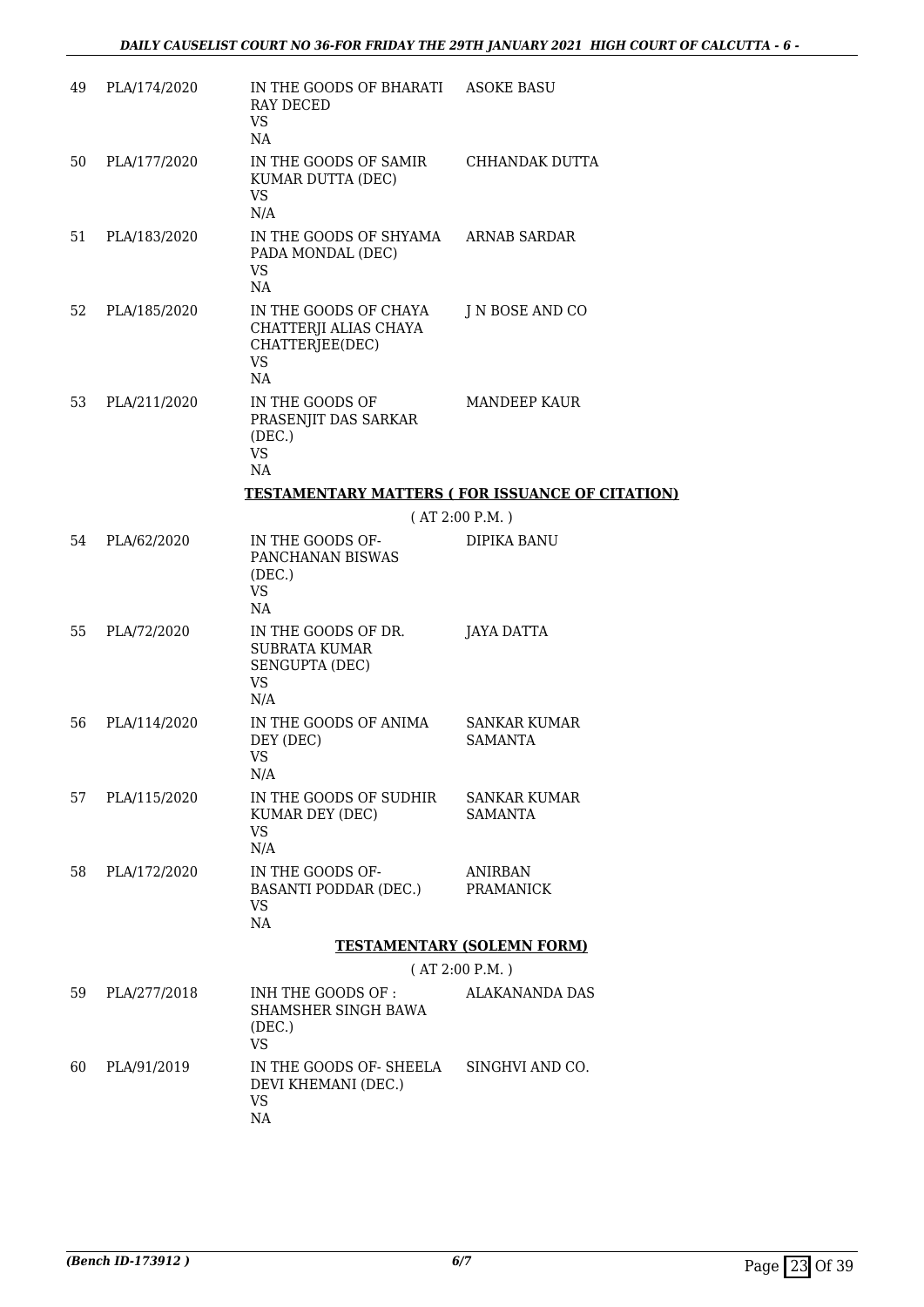| 61 | PLA/247/2019 | IN THE GOODS OF SUBODH<br>KUMAR SAHA (DEC)<br>VS.<br>N/A                                                                                      | ABHISEK SEAL                |
|----|--------------|-----------------------------------------------------------------------------------------------------------------------------------------------|-----------------------------|
| 62 | PLA/29/2020  | IN THE GOODS OF SM<br><b>ANIMA RAY</b><br>VS.<br>NA                                                                                           | <b>FOX AND MANDAL</b>       |
|    |              |                                                                                                                                               | <b>TESTAMENTARY MATTERS</b> |
|    |              |                                                                                                                                               | (AT 2:00 P.M.)              |
| 63 | TS/2/2018    | IN THE GOODS OF :<br><b>CHANDRAPRABHA</b><br>RAMNIKLAL MANSATA<br>(DEC.)-AND<br>VS.<br>ASHOK R. MANSATA - VS-<br>UPENDRA R. MANSATA &<br>ORS. | DWIP RAJ BASU               |
| 64 | PLA/419/2019 | IN THE GOODS OF-HENA<br>BOSE (DEC.)<br>VS.<br>NA                                                                                              | <b>SANJANA BASU</b>         |
| 65 | PLA/192/2020 | IN THE GOODS OF VIMLA<br>CHRISTABEL SUBAIYA<br>(DEC)<br>VS.<br>NA                                                                             | ARNAB SARDAR                |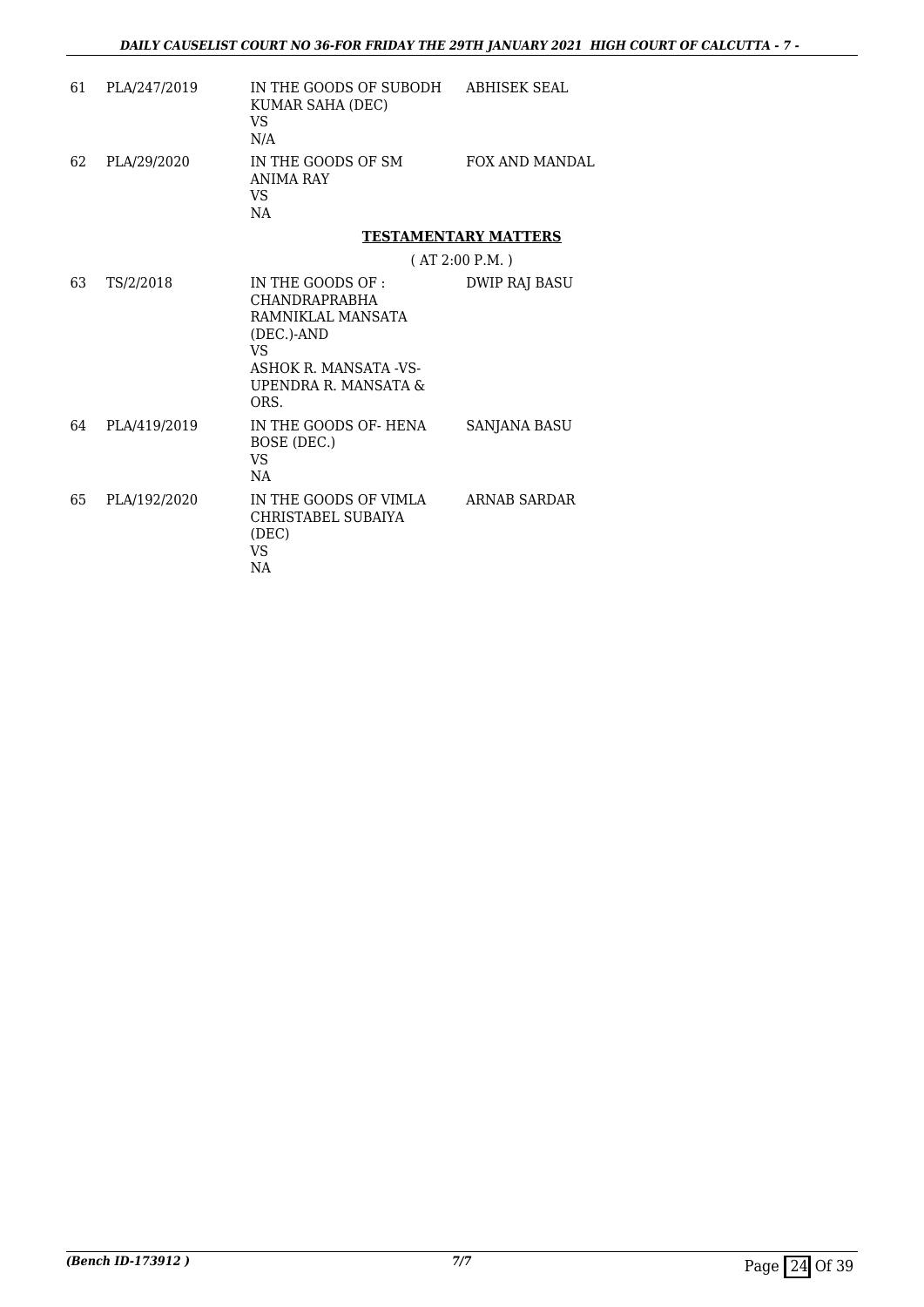

## **Original Side**

**DAILY CAUSELIST For Friday The 29th January 2021**

**COURT NO. 38 SINGLE BENCH (SB-II, COMMERCIAL BENCH) AT 10:45 AM HON'BLE JUSTICE ASHIS KUMAR CHAKRABORTY (VIA VIDEO CONFERENCE)**

**NOTE:MATTERS WILL BE TAKEN UP THROUGH PHYSICAL HEARING ONLY WHEN BOTH THE PARTIES ARE AGREED.**

**NOTE: ORIGINAL SIDE MATTERS WILL BE TAKEN UP FROM 10:45 A.M. BEFORE APPELLATE SIDE MATTERS.**

**ON AND FROM MONDAY, 18TH JANUARY, 2021 TO FRIDAY, 29TH JANUARY, 2021** WILL TAKE, IN ADDITION TO HIS OWN LIST AND DETERMINATION, THE LIST **AND DETERMINATION OF HON'BLE JUSTICE MOUSHUMI BHATTACHARYA**

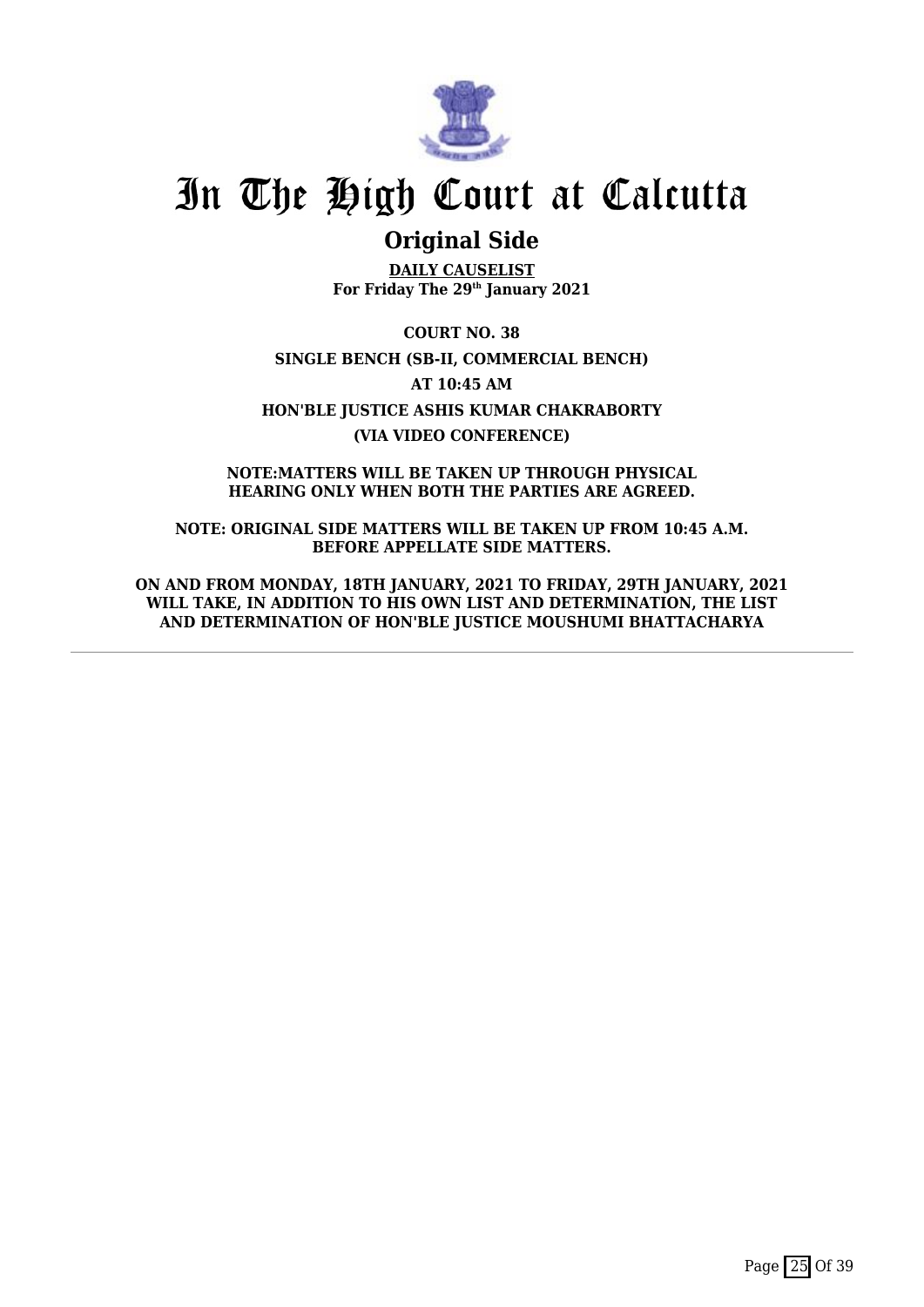

## **Original Side**

**DAILY CAUSELIST For Friday The 29th January 2021**

**COURT NO. 38 SINGLE BENCH (SB-II) AT 10:45 AM HON'BLE JUSTICE ASHIS KUMAR CHAKRABORTY (VIA VIDEO CONFERENCE)**

#### **NOTE:MATTERS WILL BE TAKEN UP THROUGH PHYSICAL HEARING ONLY WHEN BOTH THE PARTIES ARE AGREED.**

### **NOTE: ORIGINAL SIDE MATTERS WILL BE TAKEN UP FROM 10:45 A.M. BEFORE APPELLATE SIDE MATTERS.**

#### **ON AND FROM MONDAY, 18TH JANUARY, 2021 TO FRIDAY, 29TH JANUARY, 2021 WILL TAKE, IN ADDITION TO HIS OWN LIST AND DETERMINATION, THE LIST AND DETERMINATION OF HON'BLE JUSTICE MOUSHUMI BHATTACHARYA**

## **TO BE MENTIONED**

- 1 CS/121/2018 KINDLE VENTURES PRIVATE LIMITED VS M/S. RAINMAKER WORLDWIDE INC. REKHA GHOSH IA NO: GA/3/2018(Old No:GA/2215/2018)
- 2 AP/770/2018 UTKARSH INDIA LIMITED VS UNION OF INDIA DWIP RAJ BASU ARUN KR. MISHRA

## **MISCELLANEOUS MATTERS**

3 CP/1/2021 GAJRAJ COMMERCIAL PVT. LTD. (IN MEMBERS VOLUNTARY WINDING UP) VS NA OFFICIAL LIQUIDATOR

#### **SALES BY COURT**

4 IA NO. CA/20/2020 In CP/313/2012 RE: RUBI STAR REAL ESTATE & HOUSING DEVELOPMENT LTD -AND- $V<sub>c</sub>$ SMT. REBA MANDAL AND ORS. ANANTA KUMAR LALA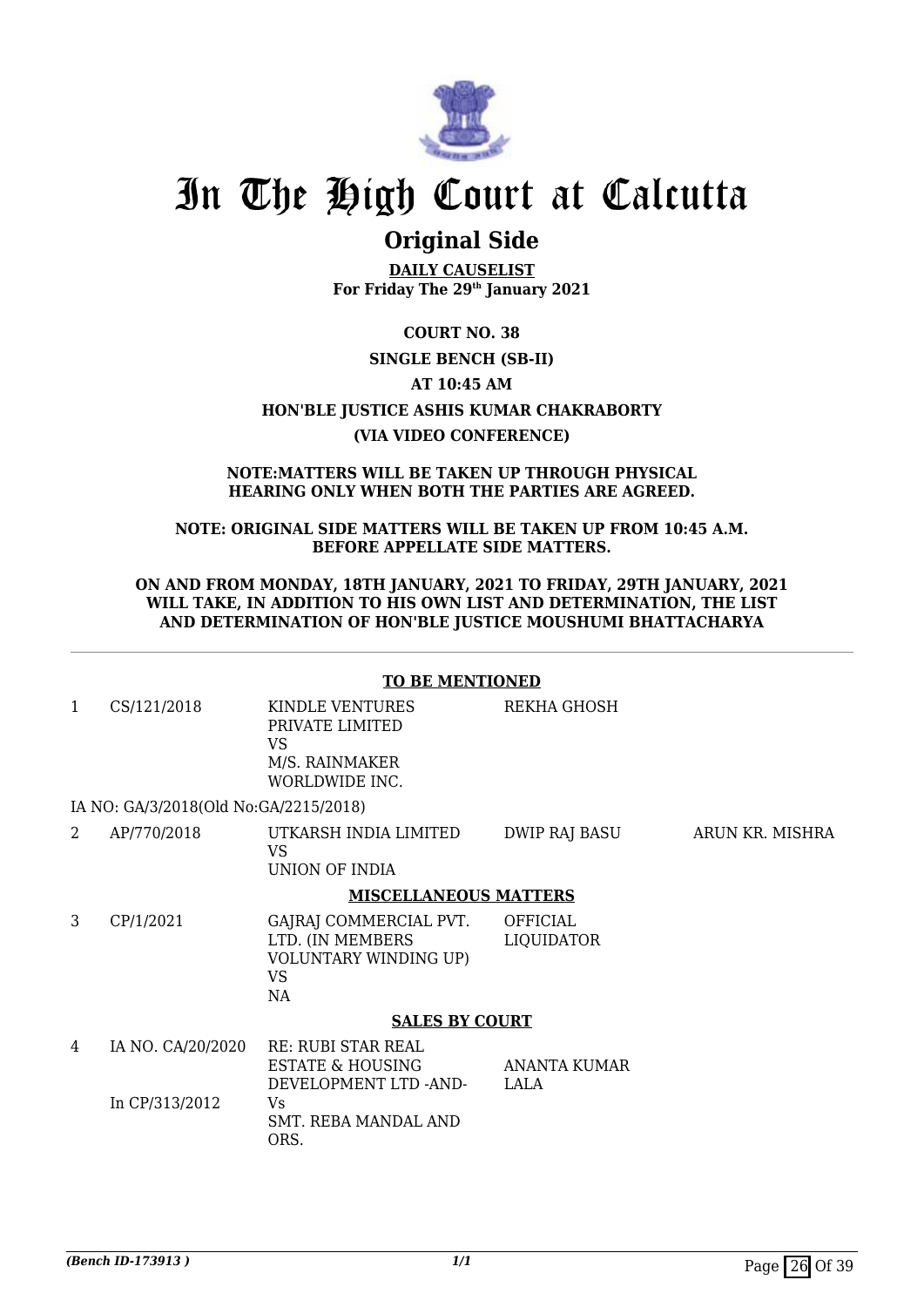

## **Original Side**

**DAILY CAUSELIST For Friday The 29th January 2021**

**COURT NO. 13 SINGLE BENCH (SB-IV) AT 2:00 PM HON'BLE JUSTICE RAJASEKHAR MANTHA (VIA VIDEO CONFERENCE)**

#### **NOTE:MATTERS WILL BE TAKEN UP THROUGH PHYSICAL HEARING ONLY WHEN BOTH THE PARTIES ARE AGREED.**

**ON AND FROM MONDAY, THE 11TH JANUARY, 2021 MATTERS (MOTION AND HEARING ) UNDER ARTICLE 226 OF THE CONSTITUTION RELATING TO SERVICE UNDER GROUP - VI AND APPLICATIONS CONNECTED THERETO;**

**MATTERS(MOTION AND HEARING) UNDER ARTICLE 226 OF THE CONSTITUTION RELATING TO ALL SERVICE MATTERS RELATING TO PANCHAYATS AND CO-OPERATIVE SOCIETIES UNDER GROUP - V AND APPLICATIONS CONNECTED THERETO;**

**HEARING OF WRIT PETITIONS IRRESPECTIVE OF CLASSIFICATIONS AND APPLICATIONS CONNECTED THERETO.**

**NOTE: (1) ON TUESDAY AND FRIDAY ORIGINAL SIDE MATTERS WILL BE TAKEN UP FROM 2:00 P.M.**

**(2) ORIGINAL SIDE MENTIONING WILL BE ALLOWED UPON BEING LISTED AS "TO BE MENTIONED" OF EVERY TUESDAY & FRIDAY AT 2:00 P.M. ONLY IN THE VIRTUAL MODE AS PER NOTIFICATION NO. 4286-RG, DATED 27.11.2020 FOLLOWING THE PRESCRIBED PROCEDURE.**

**(3) ALL THE LISTED MATTERS WILL BE TAKEN UP SERIALLY, UNLESS OTHERWISE FIXED.**

|   |              | <b>COURT APPLICATIONS UNDER ART.226</b>                               |               |  |
|---|--------------|-----------------------------------------------------------------------|---------------|--|
| 1 | WPO/430/2020 | GANESH KUMAR YADAV<br>VS<br>THE STATE OF WEST<br>BENGAL AND 4 OTHERS  | DEBDUTTA BASU |  |
| 2 | WPO/432/2020 | SUBHAS BANIK<br>VS<br>THE STATE OF WEST<br><b>BENGAL AND 4 OTHERS</b> | DEBDUTTA BASU |  |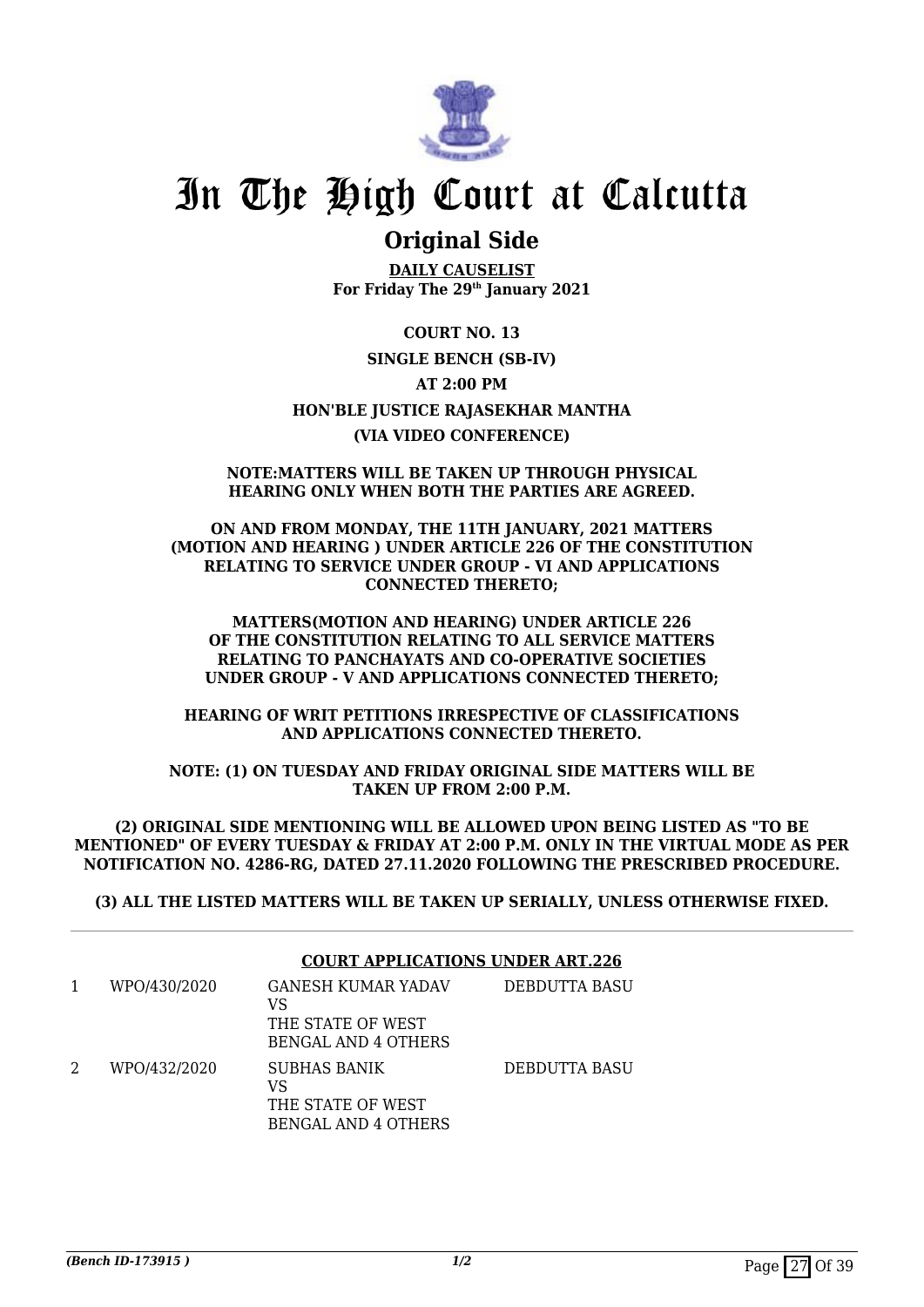|   | WPO/439/2020 | DEBABRATA KUNDU<br>VS<br>THE STATE OF WEST<br>BENGAL AND 4 OTHERS | DEBDUTTA BASU    |
|---|--------------|-------------------------------------------------------------------|------------------|
| 4 | WPO/29/2021  | SUBHAJIT SAHOO<br>VS<br>UNION OF INDIA AND ORS                    | PUJON CHATTERJEE |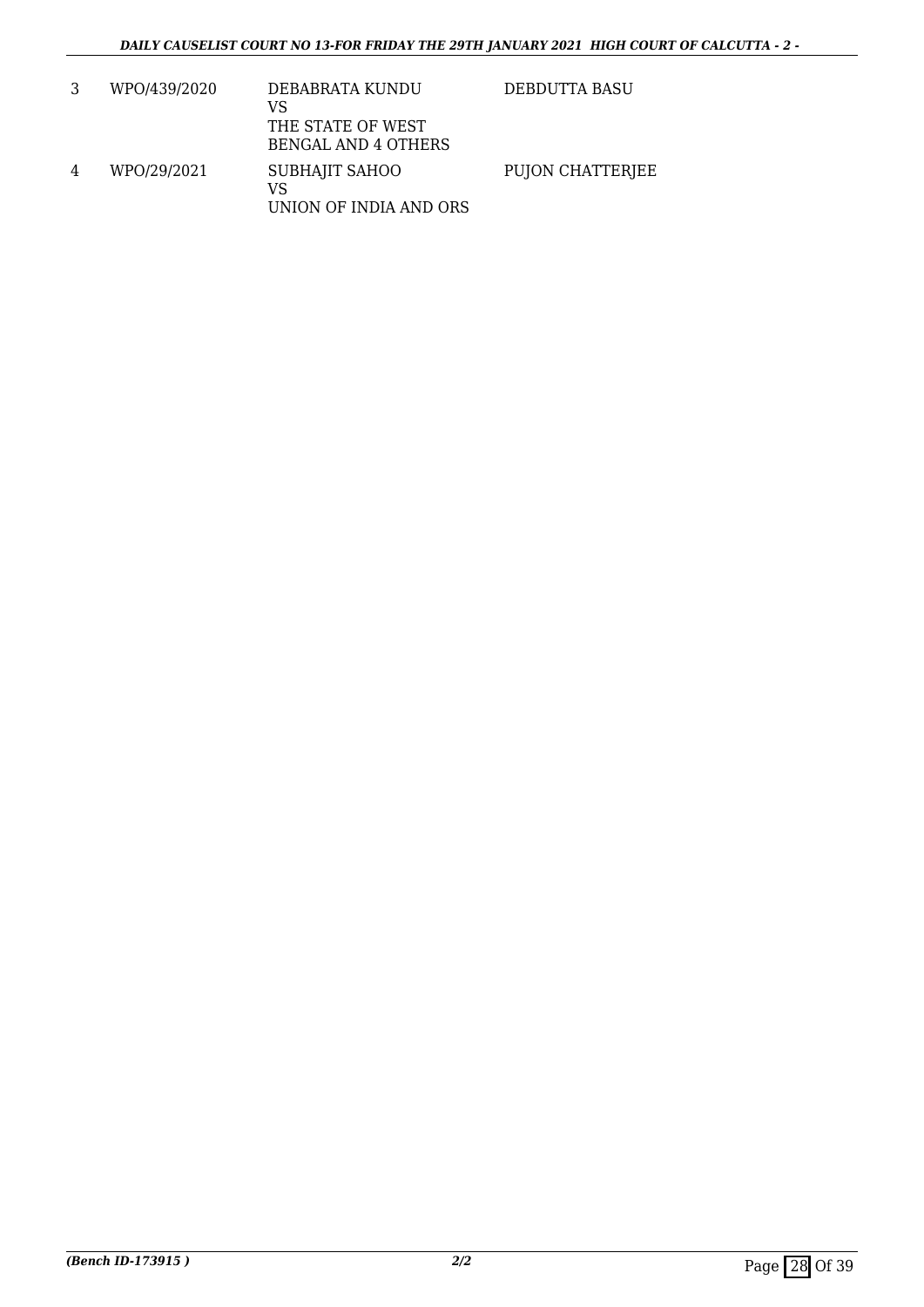

## **Original Side**

**DAILY CAUSELIST For Friday The 29th January 2021**

**COURT NO. 8 SINGLE BENCH (SB-V) AT 10:45 AM HON'BLE JUSTICE SABYASACHI BHATTACHARYYA (VIA VIDEO CONFERENCE)**

**NOTE:MATTERS WILL BE TAKEN UP THROUGH PHYSICAL HEARING ONLY WHEN BOTH THE PARTIES ARE AGREED;**

**NOTE: (I) ORIGINAL SIDE MATTERS WILL BE TAKEN UP FROM 10:45 A.M. UPTO RECESS ONLY ON TUESDAYS AND THURSDAYS;**

**(II) APPELLATE SIDE MATTERS WILL BE TAKEN UP FROM 2:00 P.M. ONWARD OR IMMEDIATELY AFTER COMPLETION OF ORIGINAL SIDE MATTERS, WHICHEVER IS EARLIER, ON TUESDAYS AND THURSDAYS;**

**(III) ON MONDAYS, WEDNESDAYS AND FRIDAYS, APPELLATE SIDE MATTERS WILL BE TAKEN UP THROUGHOUT THE DAY.**

**(IV) MENTIONING WILL BE ALLOWED ONLY AT THE FIRST SITTING OF COURT ON THE FIRST WORKING DAY OF EVERY WEEK. V) FROM MONDAY (18/01/2021) ---------------------------------------------**

**LEARNED ADVOCATES APPEARING IN MATTERS PERTAINING TO**

**----------------------------------------------------------------------------------------------- DIN (COMPANIES ACT, 2013) ARE REQUESTED TO HAND OVER**

**--------------------------------------------------------------------------------------------**

**THE DETAILS (NUMBER/ITEM NO. .... ETC.) TO THE COURT OFFICER**

**--------------------------------------------------------------------------------------------------- FOR BEING CLUBBED TOGETHER FOR HEARING.**

**-----------------------------------------------------------------------**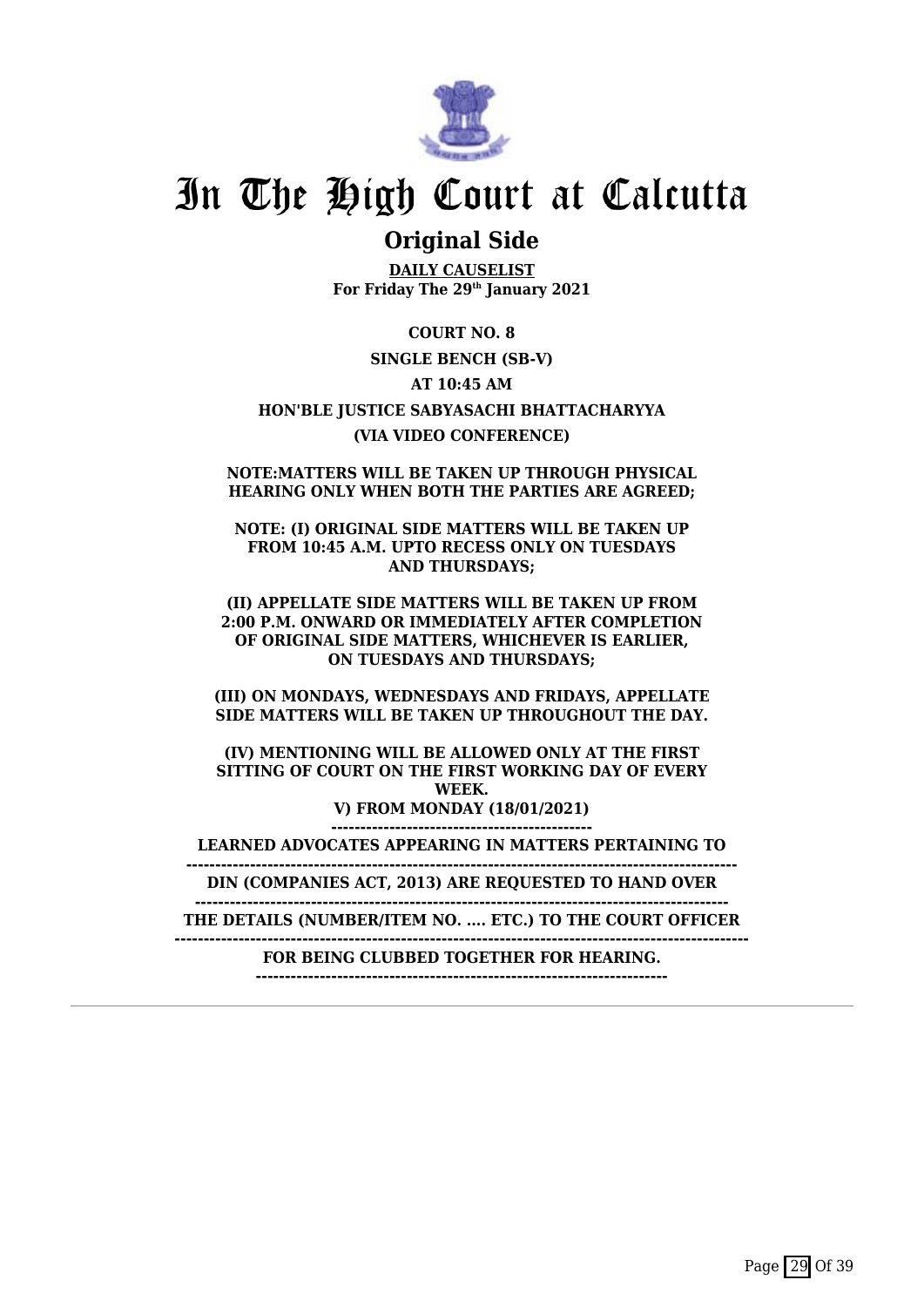

## **Original Side**

**DAILY CAUSELIST For Friday The 29th January 2021**

**COURT NO. 26 SINGLE BENCH (SB-VII) AT 2:00 PM HON'BLE JUSTICE SHEKHAR B. SARAF (VIA VIDEO CONFERENCE)**

#### **NOTE:MATTERS WILL BE TAKEN UP THROUGH PHYSICAL HEARING ONLY WHEN BOTH THE PARTIES ARE AGREED.**

**NOTE : 1) EVERYDAY ORIGINAL SIDE MATTERS WILL BE TAKEN UP IMMEDIATELY AFTER THE COMPLETION OF THE APPELLATE SIDE MATTERS OR AT 3:00 P.M. WHICHEVER IS EARLIER.**

**2) ORIGINAL SIDE MENTIONING WILL BE ALLOWED IMMEDIATELY BEFORE THE ORIGINAL SIDE MATTERS ARE TAKEN UP.**

**3) MENTIONING FOR INCLUSION IN THE LIST SHALL BE ENTERTAINED ONLY UPON PROPER NOTICE.**

**4) TODAY (29/01/2021), ORIGINAL SIDE MATTERS WILL BE TAKEN UP AT 2:00 P.M.**

#### **SPECIALLY ASSIGNED MATTERS**

| 1 | WPO/431/2017                          | KANCHAN CHOUDHARY &                                    | A.V.ASSOCIATES  |
|---|---------------------------------------|--------------------------------------------------------|-----------------|
|   | [S.A.] WITH                           | ORS.                                                   |                 |
|   | WPA/21143W/2017                       | VS                                                     |                 |
|   | WPA/19543W/2017                       | THE STATE OF WEST                                      |                 |
|   | WPA/19544W/2017                       | BENGAL & ORS.                                          |                 |
|   | WPA/19627W/2017                       |                                                        |                 |
|   | (A.S. MATTERS)                        |                                                        |                 |
|   | IA NO: GA/1/2017(Old No:GA/2860/2017) |                                                        |                 |
|   | WPO/433/2017<br><b>IC A 1</b>         | CALCUTTA KEROSENE OIL<br>א זאסזיא זיסטא יססט זאסח $\,$ | SABYASACHI HAZI |

[S.A.] DEALERS' ASSOCIATION & ANR VS THE STATE OF WEST BENGAL & ORS SABYASACHI HAZRA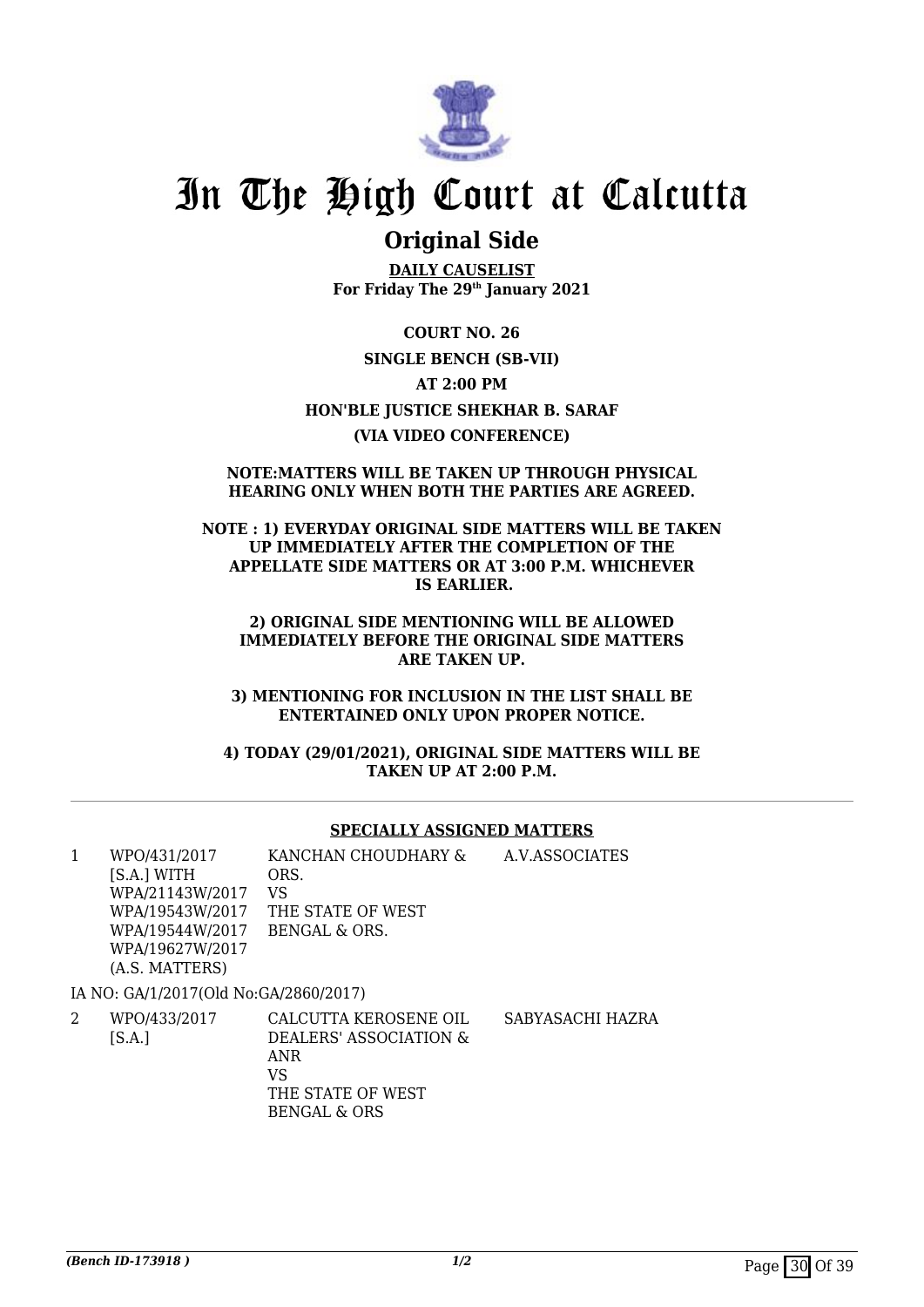3 WPO/436/2017 [S.A.]

WEST BENGAL KEROSENE DEALERS' ASSOCIATION & ANR. VS THE STATE OF WEST BENGAL & ORS.

ANANDA GOPAL MUKHERJEE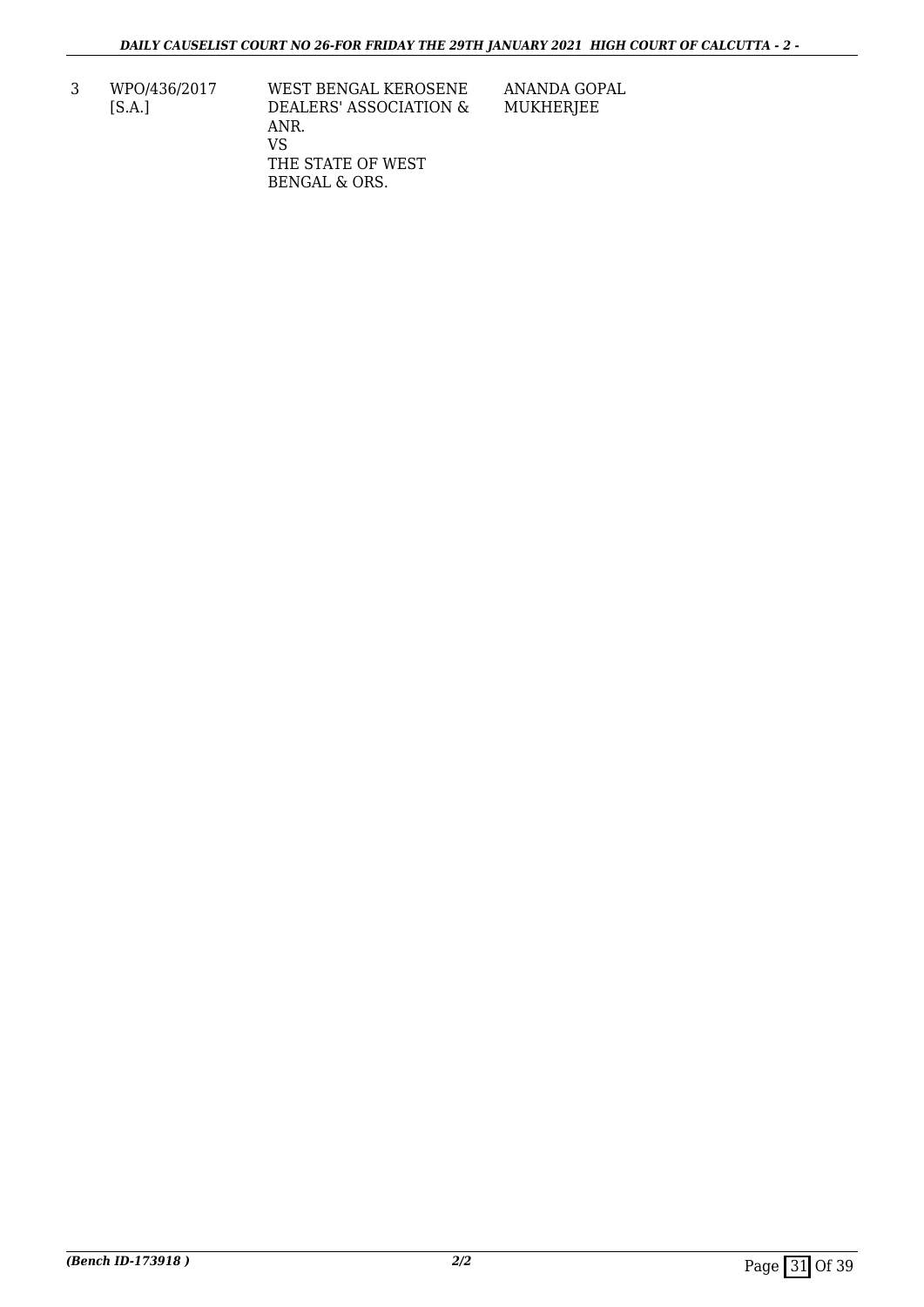

## **Original Side**

**DAILY CAUSELIST For Friday The 29th January 2021**

**COURT NO. 15 SINGLE BENCH (SB-VIII) AT 10:45 AM HON'BLE JUSTICE RAJARSHI BHARADWAJ (VIA VIDEO CONFERENCE)**

### **NOTE:MATTERS WILL BE TAKEN UP THROUGH PHYSICAL HEARING ONLY WHEN BOTH THE PARTIES ARE AGREED.**

**NOTE: ON FRIDAY (29/01/2021) ORIGINAL SIDE MATTERS WILL BE TAKEN UP AT 10:45 A.M.**

**AFTER COMPLETION OF ORIGINAL SIDE MATTERS, APPELLATE SIDE MATTERS WILL BE TAKEN UP.**

### **COURT APPLICATIONS UNDER ART.226**

| 1              | WPO/461/2019 | <b>ALOKA GHOSH</b><br>VS<br>THE STATE OF WEST<br><b>BENGAL AND ORS</b>    | <b>ANJAN</b><br><b>BHATTACHARYA</b> |
|----------------|--------------|---------------------------------------------------------------------------|-------------------------------------|
| $\overline{2}$ | WPO/443/2020 | BIRENDRA NATH GHARAMI<br>VS<br>THE STATE OF WEST<br><b>BENGAL AND ORS</b> | <b>ANJAN</b><br><b>BHATTACHARYA</b> |
| 3              | WPO/31/2021  | SOUMEN SAHA<br>VS<br>THE VISVA BHARATI AND<br><b>ORS</b>                  | <b>ANJAN</b><br><b>BHATTACHARYA</b> |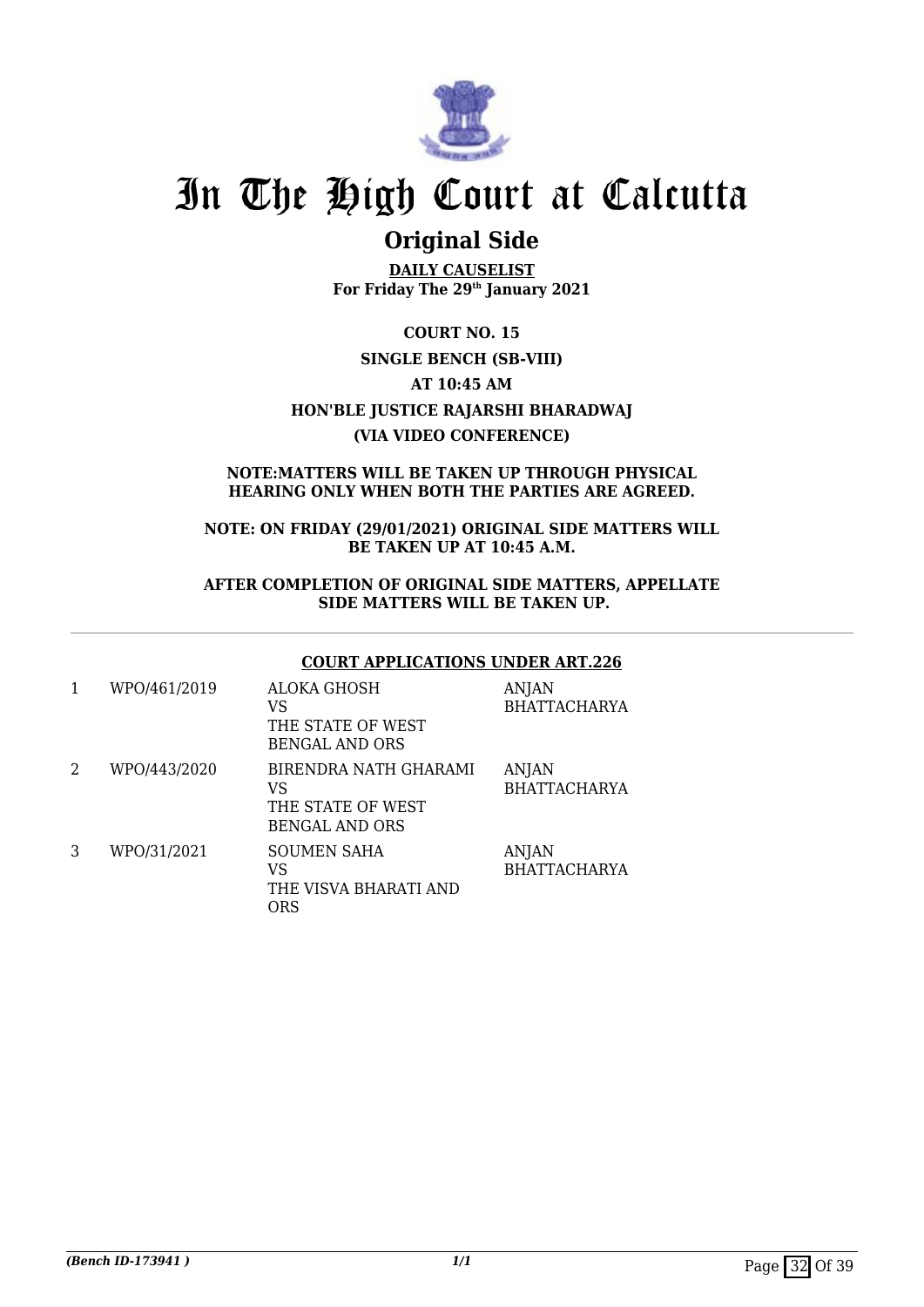

## **Original Side**

**DAILY CAUSELIST For Friday The 29th January 2021**

**COURT NO. 10 SINGLE BENCH (SB-X) AT 10:45 AM HON'BLE JUSTICE RAVI KRISHAN KAPUR (VIA VIDEO CONFERENCE)**

#### **NOTE:MATTERS WILL BE TAKEN UP THROUGH PHYSICAL HEARING ONLY WHEN BOTH THE PARTIES ARE AGREED.**

**NOTE: (I) ORIGINAL SIDE MENTIONING EVERY WEDNESDAY AND THURSDAY AT 10:45 A.M.**

**(II) ORIGINAL SIDE MATTERS WILL BE TAKEN UP EVERY WEDNESDAY AND THURSDAY AT 10:45 A.M. BEFORE APPELLATE SIDE MATTERS.**

**AFTER COMPLETION OF ORIGINAL SIDE MATTERS, APPELLATE SIDE MATTERS WILL BE TAKEN UP**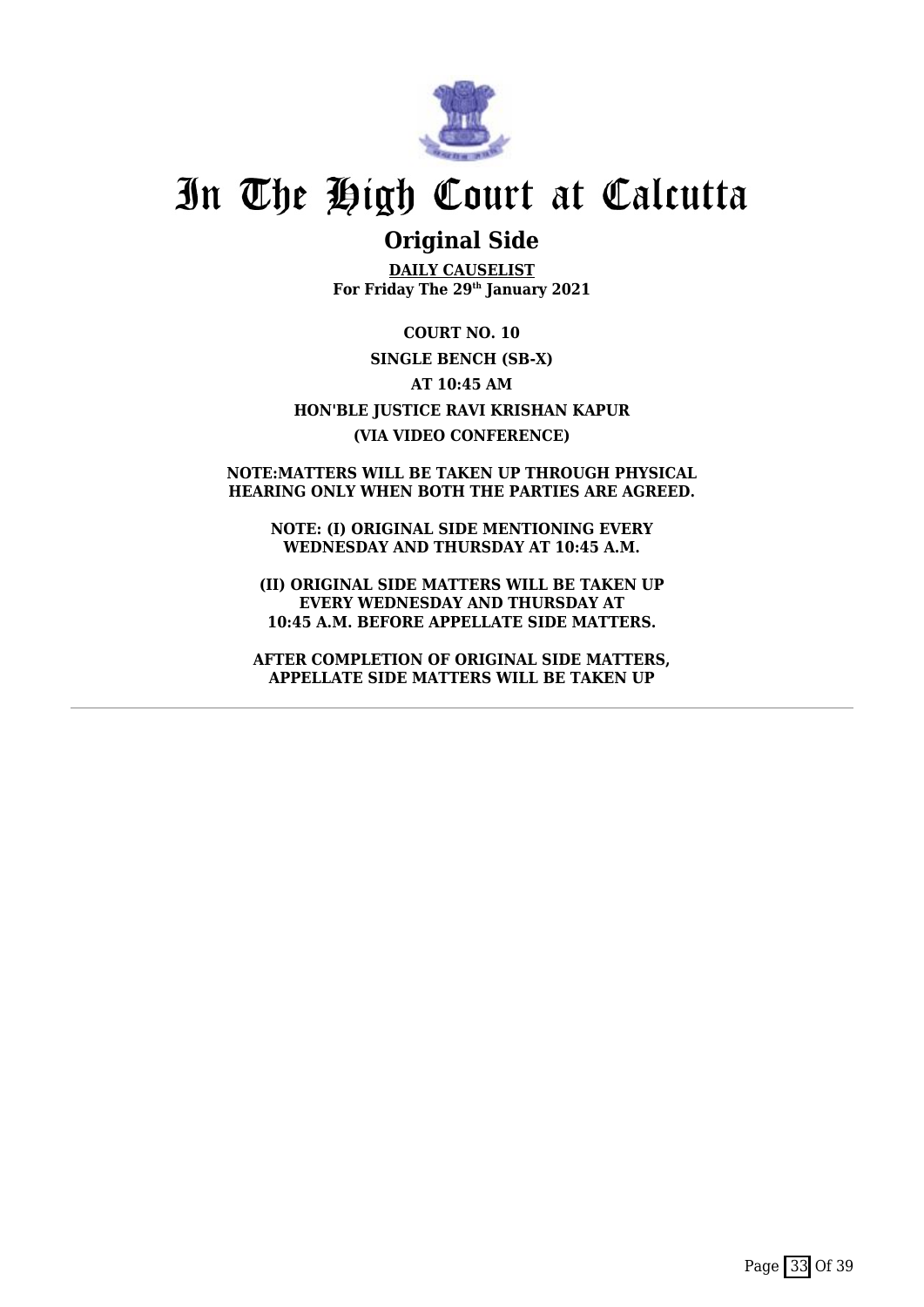

## **Original Side**

**DAILY CAUSELIST For Friday The 29th January 2021**

## **COURT NO. 23 SINGLE BENCH (SB-XI) AT 2:00 PM HON'BLE JUSTICE ARINDAM MUKHERJEE (VIA VIDEO CONFERENCE)**

### **NOTE:MATTERS WILL BE TAKEN UP THROUGH PHYSICAL HEARING ONLY WHEN BOTH THE PARTIES ARE AGREED.**

**NOTE: 1) ORIGINAL SIDE MATTERS SHALL BE TAKEN UP EVERYDAY AT 2:00 P.M.**

**2) ORDINARILY, SPECIALLY ASSIGNED MATTERS SHALL BE TAKEN UP ON FRIDAY AT 2:00 P.M.**

**3) AFTER COMPLETION OF ORIGINAL SIDE MATTERS, IF TIME PERMITS, APPELLATE SIDE MATTERS SHALL BE AGAIN TAKEN UP.**

## **ADJOURNED MOTION**

| 1 | IA NO. GA/19/2019<br>(Old No:<br>GA/796/2019) | SM. BIVA PYNE & ANR.<br>Vs<br><b>CHANDRA SEKHAR PYNE &amp;</b><br>ORS.          | NIRMAL K. NANDI                                                  |                                                                           |
|---|-----------------------------------------------|---------------------------------------------------------------------------------|------------------------------------------------------------------|---------------------------------------------------------------------------|
|   | [S.A.]<br>In CS/219/2006                      |                                                                                 |                                                                  |                                                                           |
|   |                                               | <b>EXECUTION CASES</b>                                                          |                                                                  |                                                                           |
| 2 | IA NO. GA/3/2017<br>(Old No:<br>GA/2353/2017) | GAURANGIKA PATEL & ORS.<br>Vs.<br>HASMUKH R. PATEL &<br><b>OTHERS</b>           | <b>RAKESH SARKAR</b><br><b>CHOUDHURY'S LAW</b><br><b>OFFICES</b> |                                                                           |
|   | [S.A.]<br>In EC/209/2014                      |                                                                                 |                                                                  |                                                                           |
| 3 | EC/16/2019<br>[S.A.]                          | <b>GAURANGIKA PATEL &amp; ORS.</b><br>VS.<br>HASMUKH R. PATEL AND<br>ORS.       | <b>CHOUDHURY'S LAW</b><br><b>OFFICES</b>                         | RICHA RAMAN (J/D<br>9,10,11), AVISHEK<br>GUHA (J/D 3, 2,7)                |
| 4 | EC/266/2019<br>[S.A.]                         | <b>GAURANGIKA PATEL AND</b><br>ORS.<br><b>VS</b><br>HASMUK R. PATEL AND<br>ORS. | <b>CHOUDHURYS LAW</b><br><b>OFFICES</b>                          | <b>KAUNISH</b><br>CHAKRABARTI (J/D<br>1,5,6), AVISHEK<br>GUHA (J/D 2,3,7) |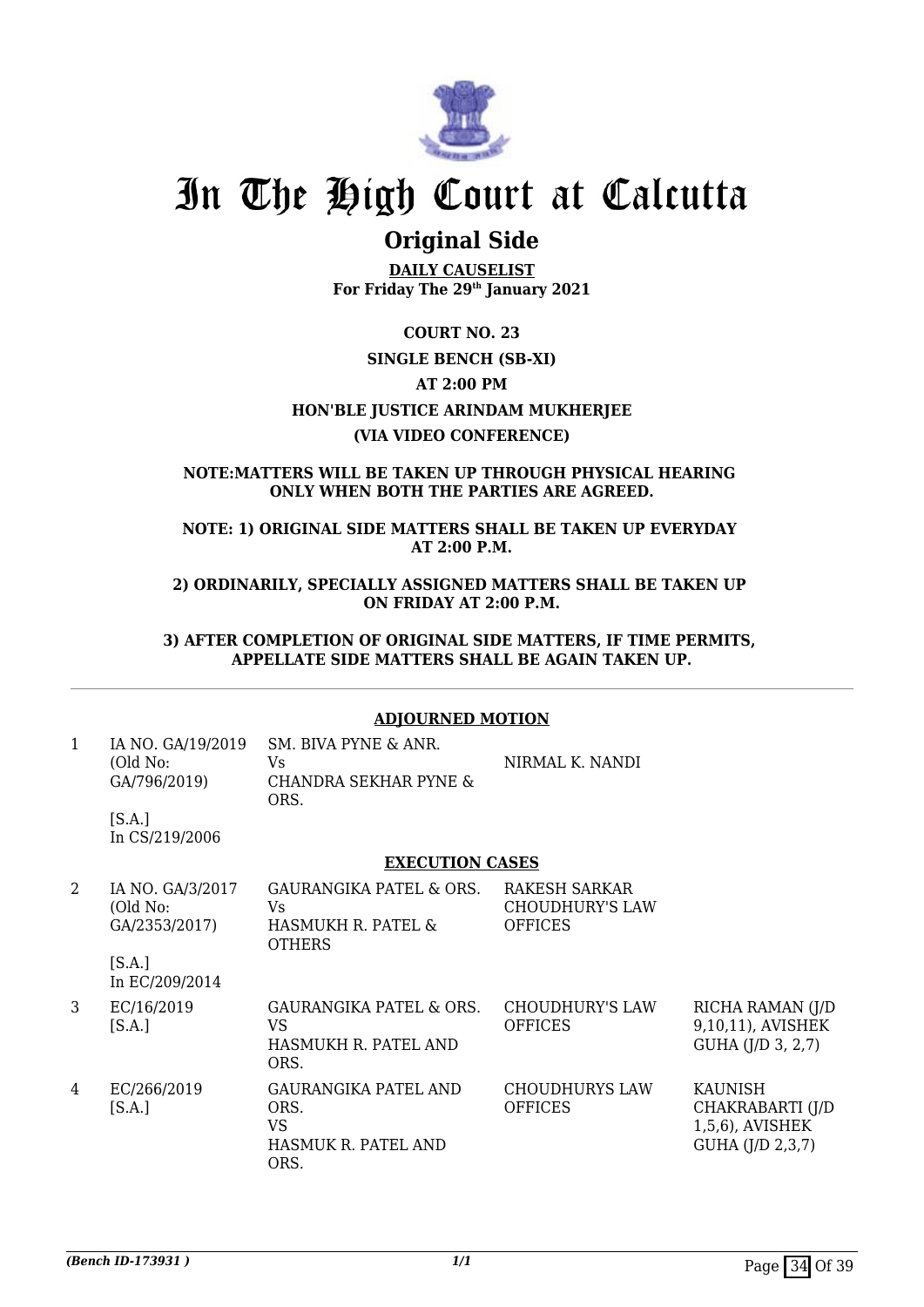

## **Original Side**

**DAILY CAUSELIST For Friday The 29th January 2021**

**COURT NO. 18 SINGLE BENCH (SB-XII) AT 10:45 AM HON'BLE JUSTICE BISWAJIT BASU (VIA VIDEO CONFERENCE)**

**NOTE:MATTERS WILL BE TAKEN UP THROUGH PHYSICAL HEARING ONLY WHEN BOTH THE PARTIES ARE AGREED.**

**NOTE: ORIGINAL SIDE MENTIONING WILL BE TAKEN UP AT 10:45 A.M**

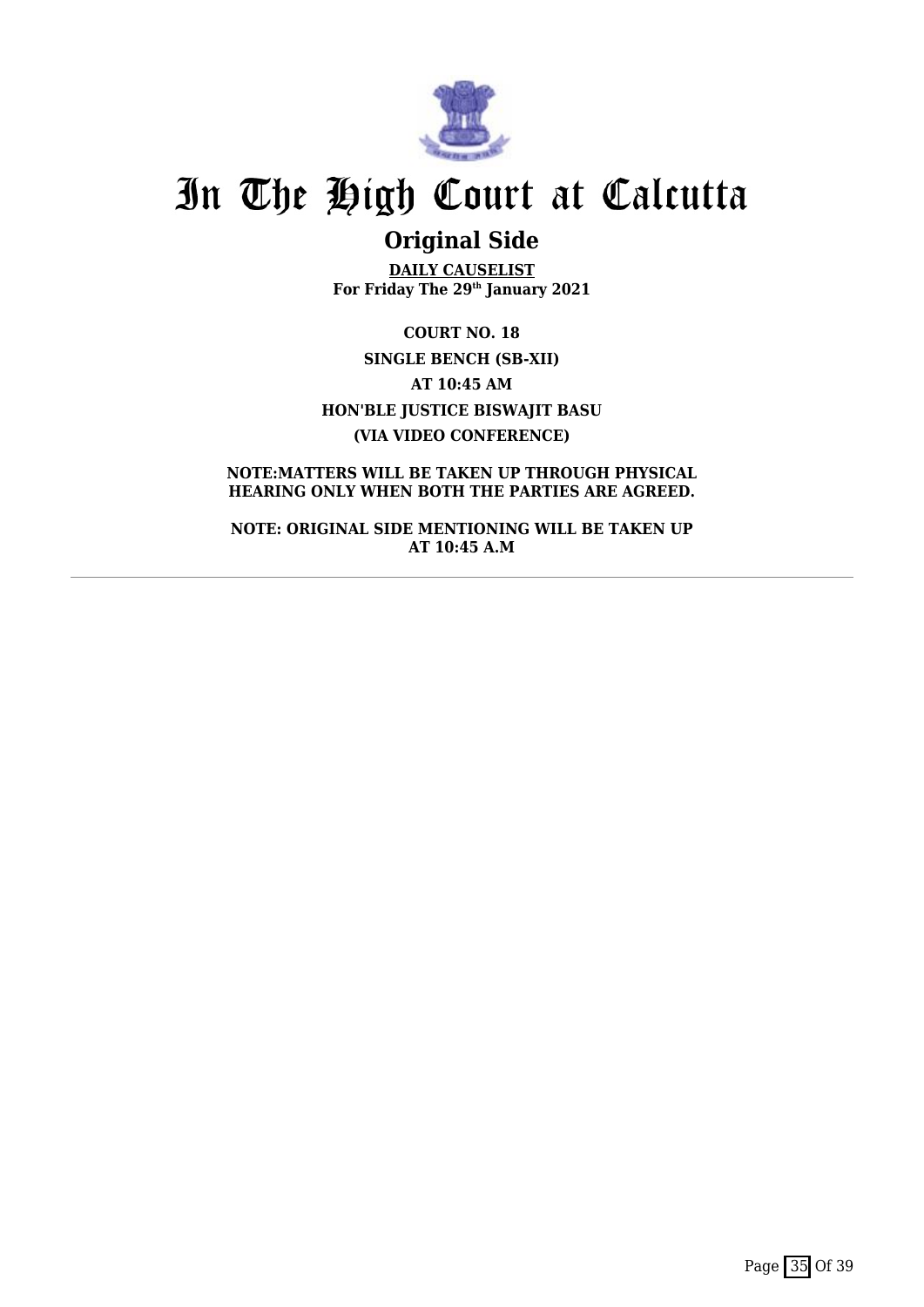

## **Original Side**

**DAILY CAUSELIST For Friday The 29th January 2021**

**COURT NO. 24 SINGLE BENCH (SB- XIII) AT 10:45 AM HON'BLE JUSTICE AMRITA SINHA (VIA VIDEO CONFERENCE)**

### **NOTE:MATTERS WILL BE TAKEN UP THROUGH PHYSICAL HEARING ONLY WHEN BOTH THE PARTIES ARE AGREED.**

#### **NOTE: ORIGINAL SIDE MATTERS WILL BE TAKEN UP AT THE FIRST SITTING OF THE COURT.**

#### **AFTER COMPLETION OF ORIGINAL SIDE MATTERS; APPELLATE SIDE MATTERS WILL BE TAKEN UP.**

**NO PHYSICAL MENTIONING IN COURT.**

#### **TO BE MENTIONED**

| 1 | WPO/439/2019<br>WITH IA NO:GA<br>1/2020 (OLD NO.<br>GA/362/2020) | JUSTIN CONRAD NAGLE<br><b>AND ORS</b><br>VS<br>THE DY. CHIEF ENGINEER<br>(N) BOROUGH VI CALCUTTA<br>MUNICIPAL CORPORATION<br><b>AND ORS</b> | J BANERJEE AND CO |  |
|---|------------------------------------------------------------------|---------------------------------------------------------------------------------------------------------------------------------------------|-------------------|--|
|   |                                                                  | <b>CONTEMPT MATTERS</b>                                                                                                                     |                   |  |
| 2 | CC/48/2020                                                       | DINESH HAZRA<br>VS<br>RAJANVIR SINGH KAPUR                                                                                                  | KAKALI NASKAR     |  |
|   |                                                                  | <b>MODIFICATION APPLICATION</b>                                                                                                             |                   |  |
| 3 | IA NO. GA/2/2020<br>In WPO/294/2019                              | SNEHANSU MAJUMDAR<br>Vs<br>WEST BENGAL ESSENTIAL<br><b>COMMODITIES SUPPLY</b>                                                               | PARASHAR BAIDYA   |  |
|   |                                                                  | CORPORATION LTD AND<br><b>ORS</b>                                                                                                           |                   |  |
|   |                                                                  | <b>COURT APPLICATIONS UNDER ART.226</b>                                                                                                     |                   |  |
| 4 | WPO/453/2020                                                     | SOMA BANERJEE<br><b>VS</b><br>THE KOLKATA MUNICIPAL<br>CORPORATION AND ORS.                                                                 | DIPIKA BANU       |  |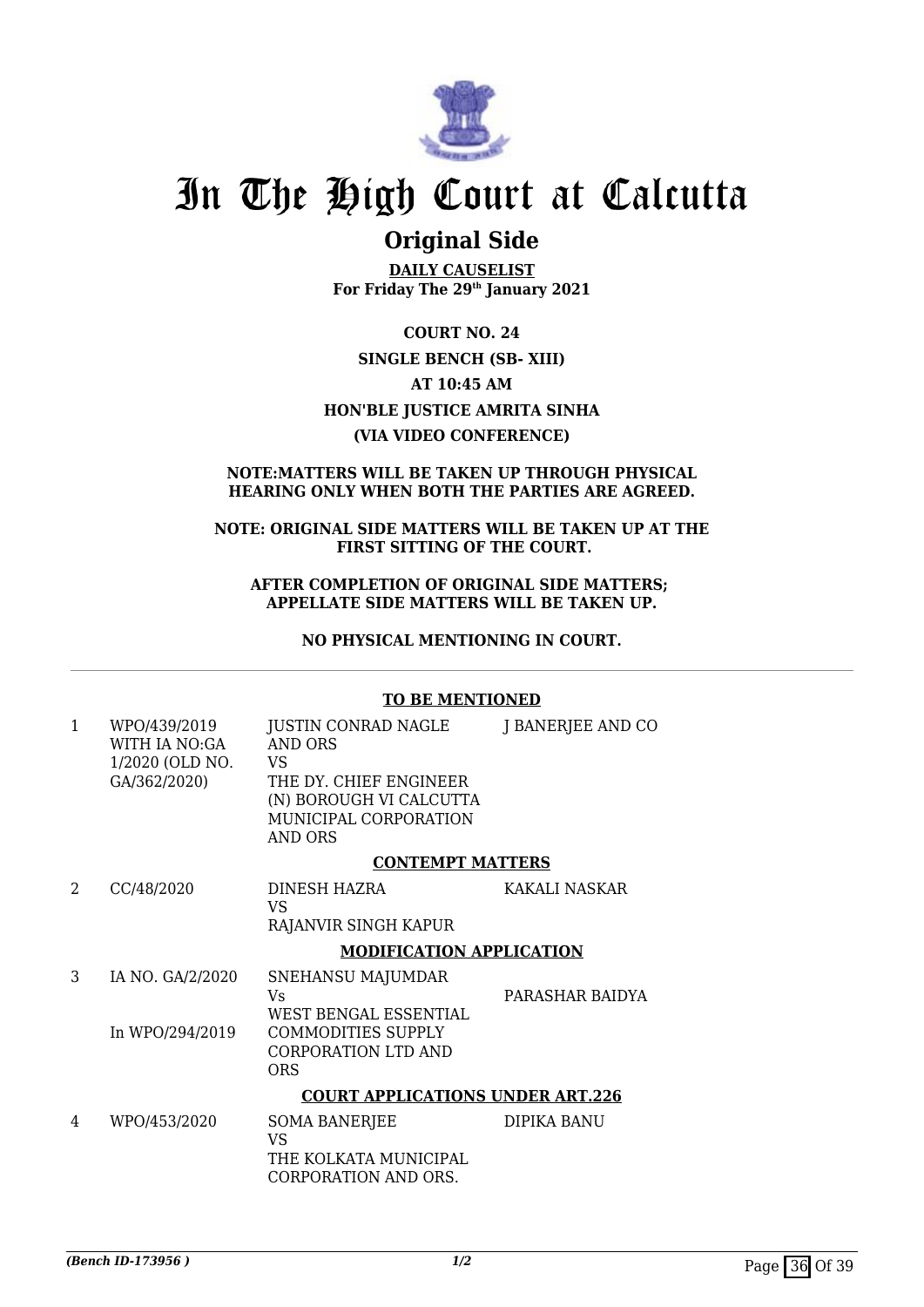| 5 | WPO/461/2020 | JITENDRA KUMAR SUDAN<br>VS<br>THE KOLKATA MUNICIPAL<br>CORPORATION AND ORS                  | MAHABOOB AHMED  |
|---|--------------|---------------------------------------------------------------------------------------------|-----------------|
| 6 | WPO/30/2021  | POPAT AND KOTECHA<br>PROPERTY AND ANR<br>VS<br>THE KOLKATA MUNICIPAL<br>CORPORATION AND ORS | DAS AND COMPANY |